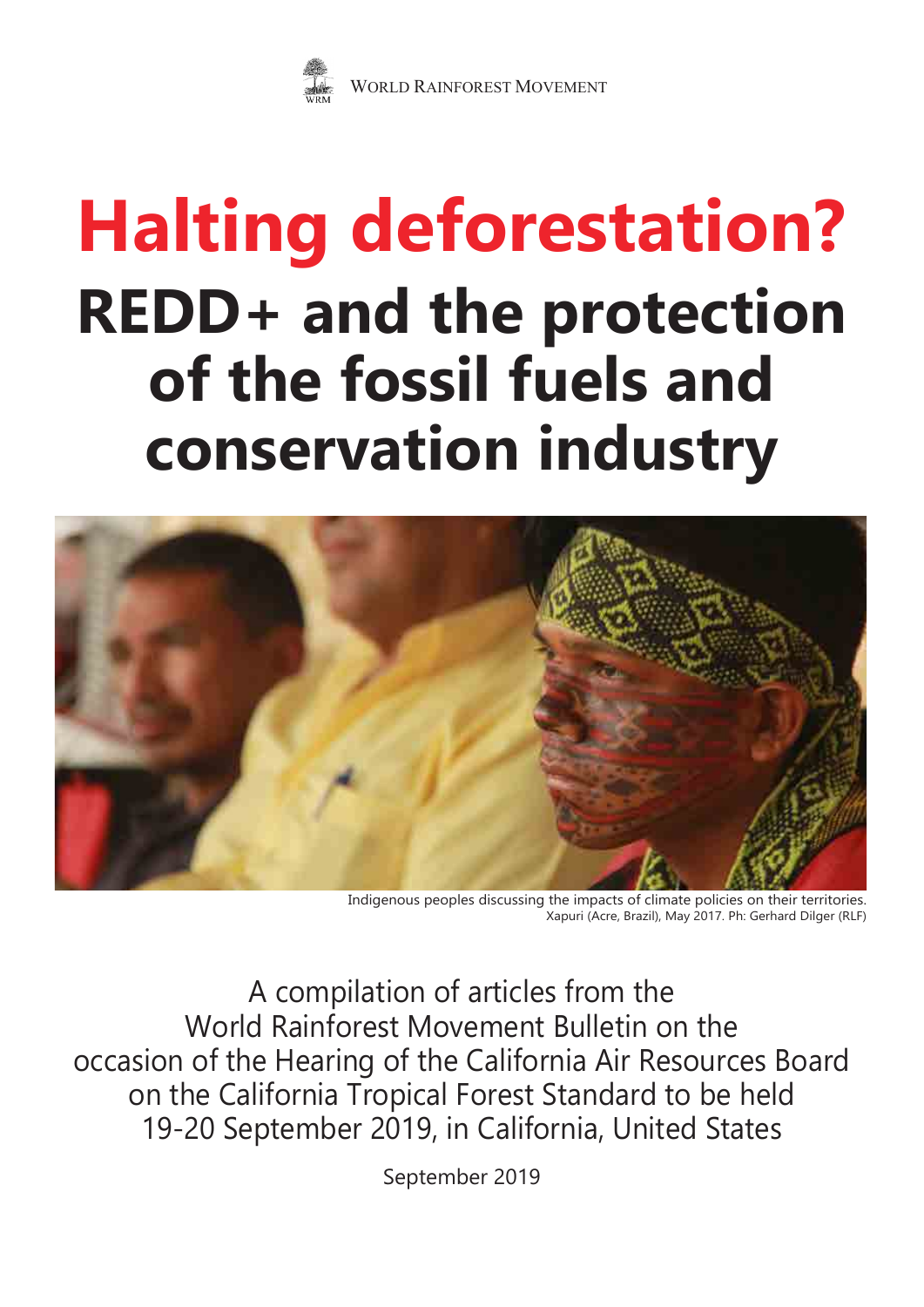## Halting deforestation? REDD+ and the protection of the fossil fuels and conservation industry

A compilation of articles from the World Rainforest Movement Bulletin on the occasion of the Hearing of the California Air Resources Board on the California Tropical Forest Standard to be held 19-20 September, in California, United States

September 2019

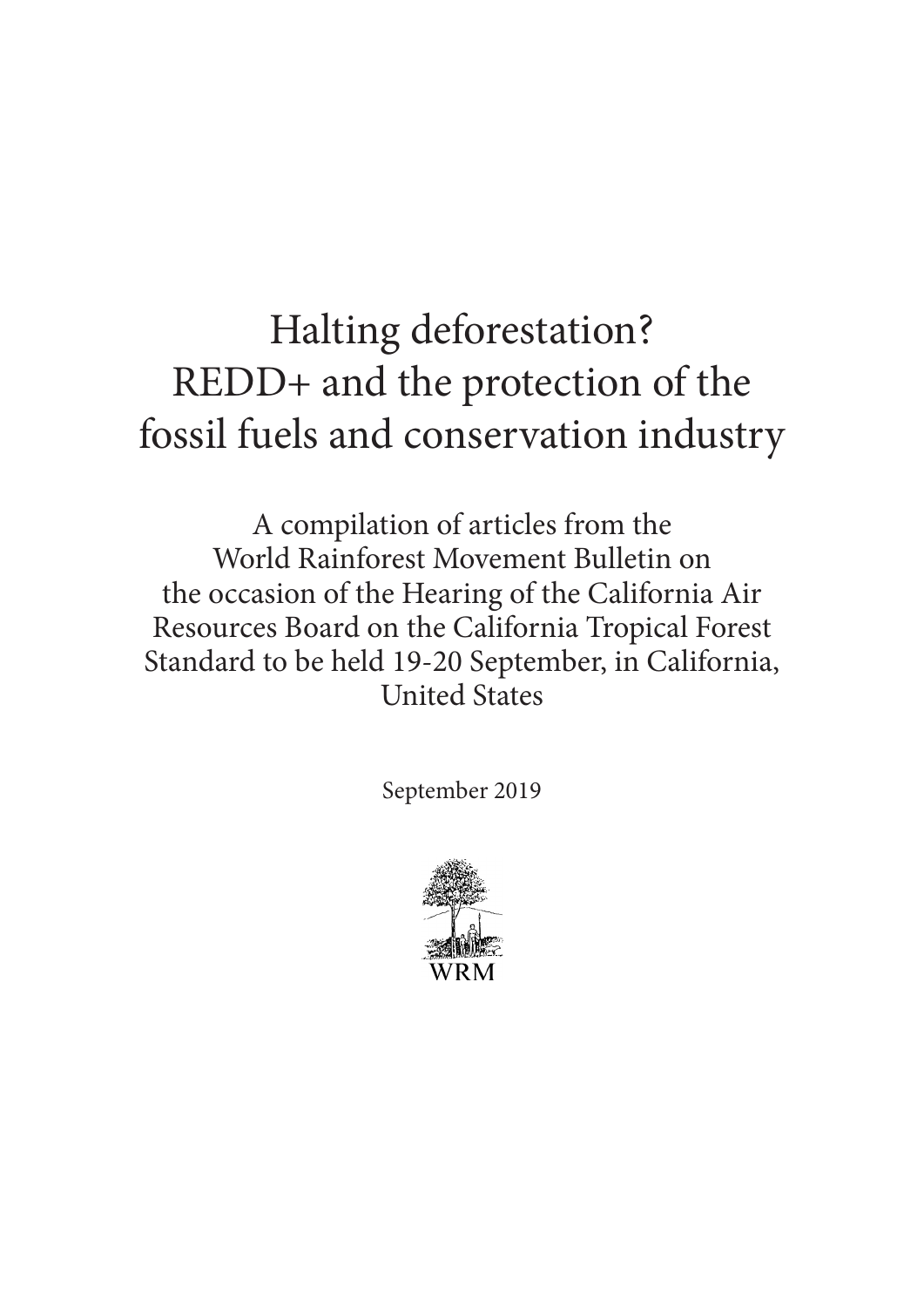### Table of Contents

<span id="page-2-0"></span>

#### [From REDD+ projects to 'jurisdictional REDD+': more bad news for the climate](#page-6-0) [and communities](#page-6-0) ............................................................................................................................................ 7

[From WRM Bulletin 231, June 2017](https://wrm.org.uy/bulletins/issue-231/)

REDD+ is turned from individual projects to programmes that cover whole regions or provinces within a country, to eventually cover whole countries. These new kinds of REDD+ initiatives are often called 'jurisdictional REDD'. The impacts for communities may well be much the same as from REDD projects: communities are first in line to face restrictions on traditional forest use practises and last in line for receiving meaningful compensation or 'benefits' that REDD+ is supposed to generate for forest-dependent communities. This article looks at what is motivating this change from REDD+ projects to 'jurisdictional' REDD+.

[REDD+ in the Paris Agreement secures funding for conservation industry while](#page-11-0) [large-scale deforestation advances unhindered](#page-11-0) ..................................................................... 12 From WRM Bulletin 228, January 2017

Despite the dismal track-record of REDD+ over the past 10 years, corporate and institutional investors such as the Green Climate Fund or the governments of Norway and Germany, together with their partners from the conservation industry, keep announcing new REDD+ initiatives. Growing evidence, however, shows that if the goal is reducing forest loss and tackling the root causes of climate change, continued funding for REDD+ is counterproductive. REDD+ above all allows actors within the development and conservation industry continued access to financial resources.

#### [REDD and rights: The good, the bad and the ugly](#page-15-0) ............................................................... 16

From WRM Bulletin 234, November 2017

The proposal to include forests in the UN climate negotiations is now 10 years old. Since then, the issue of human rights and the rights of indigenous peoples, women, local communities, and others, has been an interplay of actors, scripts, stages, casts and comedies. When the concept of rights is part of climate negotiations, it prioritizes benefiting the free market, meanwhile nullifying the cultural and political contexts of the villages and peoples where these kinds of projects or programs are carried out.

#### [Brazil. Envira REDD+ project in Acre: Gold certificate from carbon certifiers for](#page-19-0) [empty promises](#page-19-0) ............................................................................................................................................. 20

From WRM Bulletin 237, April 2018

This is one of the three REDD+ ventures that the US-based company CarbonCo LLC is pursuing in the Brazilian state of Acre. A rubber tappers community finds itself as part of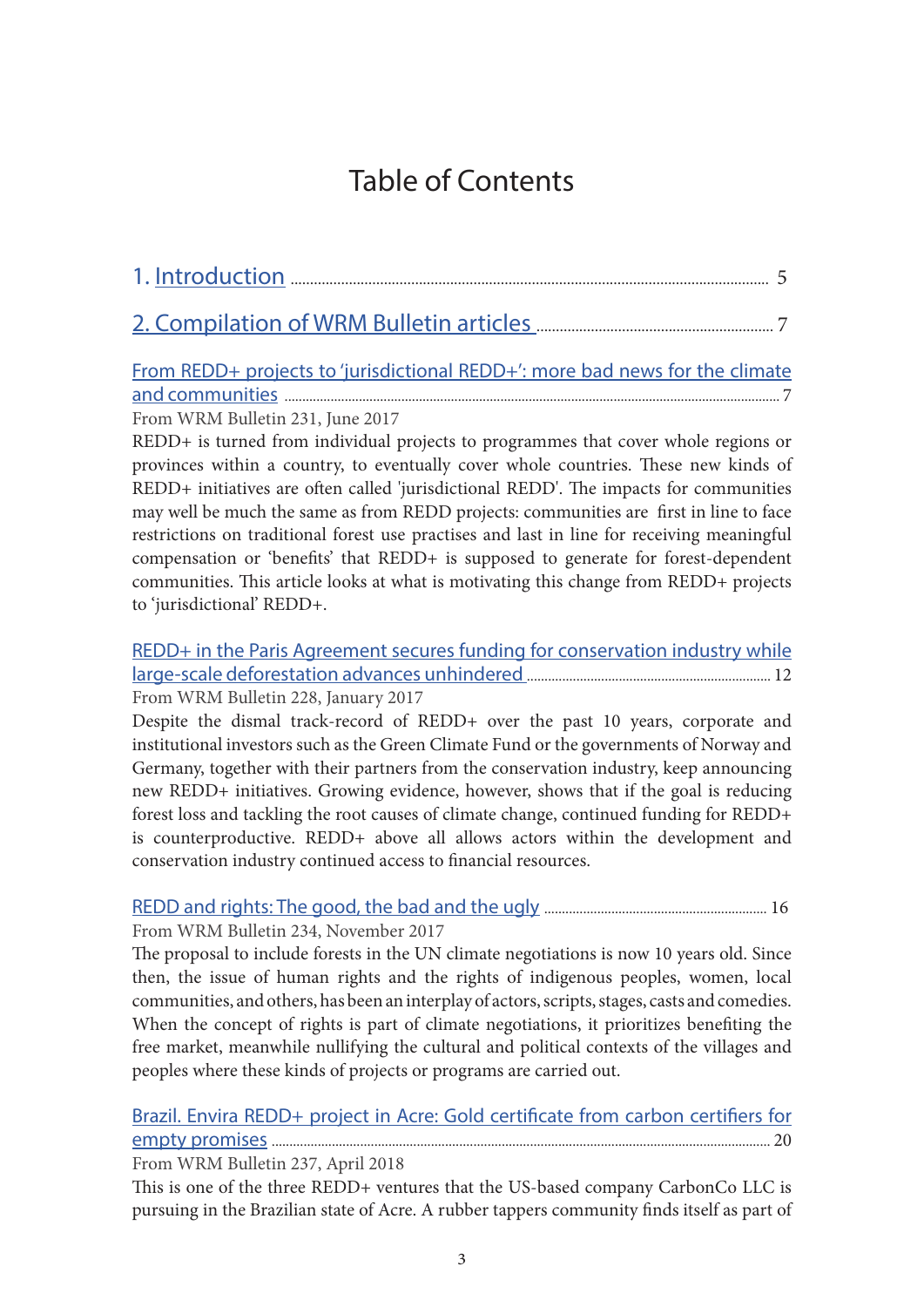the 40,000-hectare project. The community faces a difficult struggle to maintain its way of life. The Project, making claims based on questionable land titles, has already sold carbon credits, yet the only 'benefits' to the community have been dental kits and a visit to the dentist.

#### [REDD Alert! How REDD+ projects undermine peasant farming and real solutions](#page-23-0) [to climate change](#page-23-0) ........................................................................................................................................ 24

From WRM Bulletin 219, October 2015

Agriculture is increasingly being discussed at high level forums on climate change that promote initiatives which they claim will help farmers to adapt to climate change and reduce agriculture's greenhouse gas emissions. One such initiative is REDD+. REDD+, however, reinforces the corporate food system that is largely responsible for climate change, has robbed many communities and forest peoples of their territories and undermines the food and agricultural systems of peasants and indigenous peoples that can in fact cool the planet.

#### [The Conservation Industry: A For-Profit Sector?](#page-28-0) ...................................................................... 29

From WRM Bulletin 242, February 2019

Conservationist NGOs are increasingly making partnerships with companies that, in fact, are the main drivers of environmental and social disasters. Even worse, they portray their corporate partners as the willing participants of the "solutions". But, which solutions are they seeking? And solutions for whom?

#### [Misguided Funding: Green Climate Fund support for REDD+](#page-33-0) ....................................... 34 From WRM Bulletin 243, May 2019

Despite the government of Brazil announcing cutbacks to action against deforestation, the Green Climate Fund awarded US\$ 96 million for alleged emission reductions in the Brazilian Amazon. These avoided emissions in part exist only on paper; and the Fund is set to approve more funding for trading of REDD+ credits.

#### 3. [Resistance against the proposals to allow international forest](#page-38-0) [offsets in the California carbon market, some examples](#page-38-0).............................. 39

| - Letter of the Indigenous Peoples from Acre, Brazil, with no territory demarcated to      |  |
|--------------------------------------------------------------------------------------------|--|
|                                                                                            |  |
|                                                                                            |  |
| - Indigenous Peoples from Acre declare their rejection to REDD policies and their support  |  |
|                                                                                            |  |
| - Motion of rejection and solidarity with leaders facing threats in Acre (August 2017)  45 |  |
|                                                                                            |  |
| - Open letter from Acre challenges legitimacy of REDD+ "consultation" in California        |  |
|                                                                                            |  |

|--|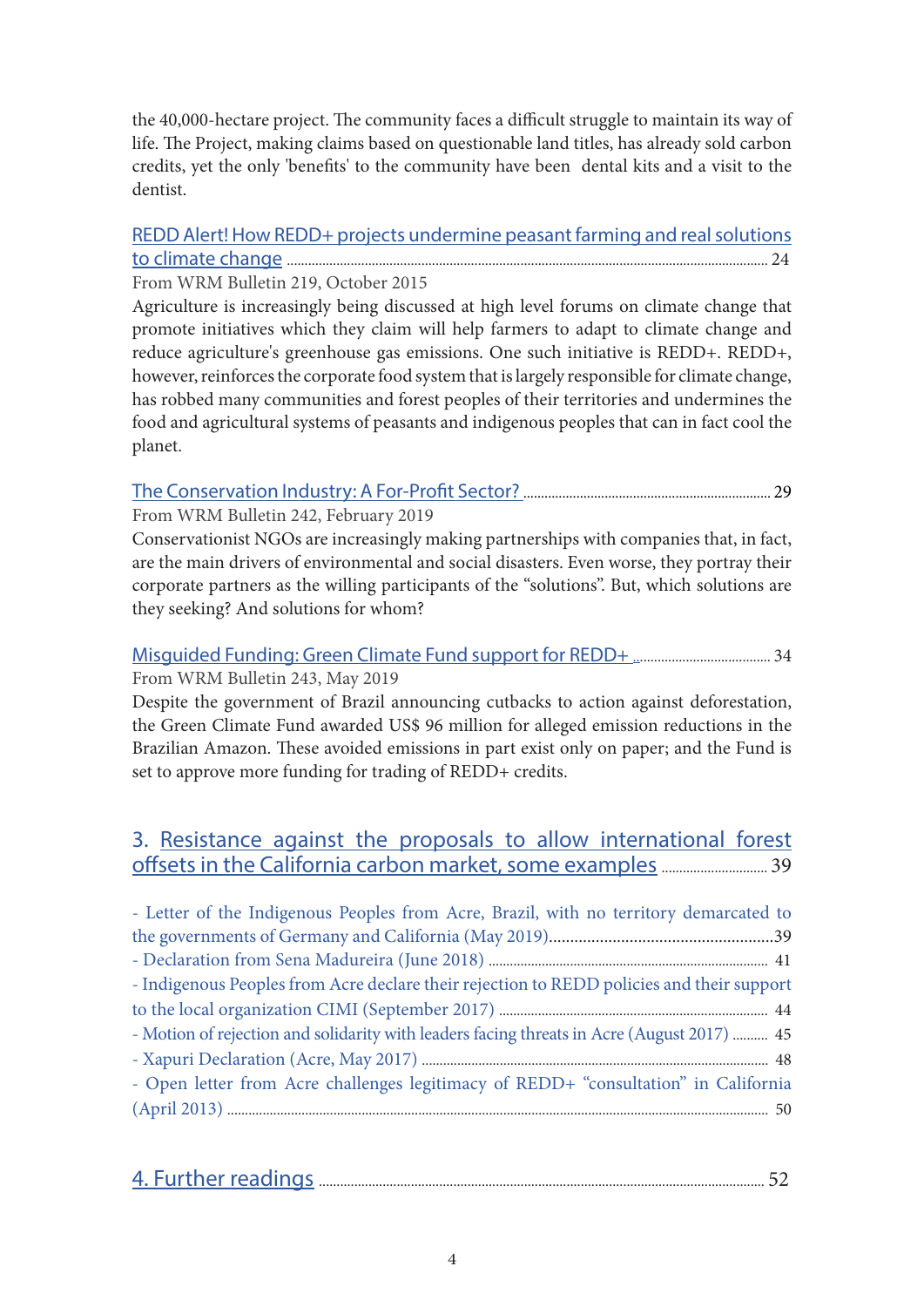### 1. Introduction

<span id="page-4-0"></span>California's carbon market: A 'green' pass for the oil and gas industries

The first thing to note about California's emission reduction targets is that they are extremely low. And these low targets are further weakened because companies can achieve them through buying permits to pollute instead of reducing their own emissions. The state of California has been seeking to connect its carbon trading system, now extended until 2030, with jurisdictions. As a result, polluters can keep polluting while vulnerable communities affected by their operations continue suffering aggravated impacts. It is important to recall that major polluters in California –refineries and power plants- are concentrated in communities of colour and low-income communities.

California's carbon market also prevents local air districts from passing regulation on pollution sources covered by it. (1) It is of no surprise that the fossil fuel industry and others spent millions of dollars lobbying to influence California's legislation. (2)

Furthermore, proponents of California's carbon market have been trying to pry open the door for the use of international forest carbon credits by companies covered by the California carbon trading scheme. The latest development in this process is the California Tropical Forest Standard (TFS). A hearing on the draft TFS in November 2018 saw strong opposition to the California Air Resources Board endorsing the standard. Cited were not only technical flaws but also the question of mandate – why would the California Air Resources Board (CARB) engage in developing and endorsing such a standard if not as a preliminary step for opening the door for REDD+ or forest carbon credits into the California carbon trading scheme. Yet, if this is the objective, the CARB has not been honest about that. What mandate or capacity would the CARB have to enforce or even monitor implementation of the standard in other countries or jurisdictions?

The CARB says that the TFS could also be used by other carbon trading programmes such as the International Civil Aviation Organization's Carbon Offsetting and Reduction Scheme for International Aviation (CORSIA). Aviation is one of the sectors with the fastest emissions growth, and CORSIA is designed to greenwash the climate damage that will result from this irresponsible growth projected by the aviation industry. The CARB must not be complicit in this greenwashing of the international aviation industry.

Following the November 2018 Hearing, minor revisions to the TFS were made and the revised standard presented for public comment. A hearing on this revised TFS version will be held by the CARB on 19 / 20 September 2019.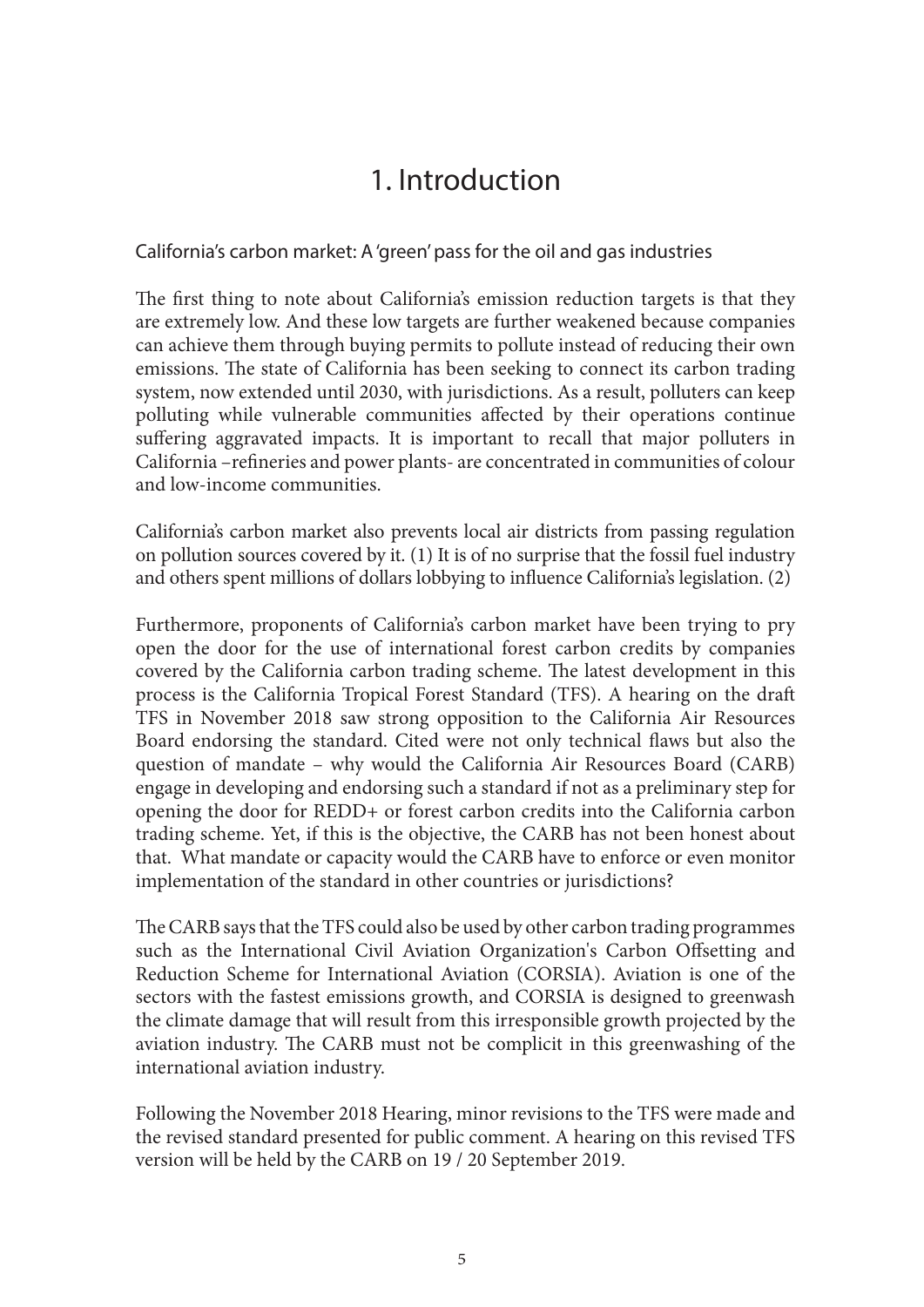The World Rainforest Movement has followed the history of attempts to open the California carbon market to international REDD+ and forest carbon credits from the beginning. It has supported opposition to these attempts among others by giving visibility to statements from community and indigenous peoples' organisations in regions that were proposed as suppliers of international REDD+ or forest carbon credits to polluting companies in California and by informing those organisations about the state of discussion at the international stage.

This compilation brings together a selection of statements and articles. The statements make direct reference to initially, the proposal to accept outright REDD+ credits into the California carbon trading scheme and now, the 'detour' via the endorsement by the CARB of a Tropical Forest Standard. Articles address the flaws and irreconcilable contradictions and incoherence of REDD+ and explore why no number of revisions or amendments is likely to turn REDD+ into a credible and effective instrument for forest or climate protection.

In May 2017, forest dwellers, rubber tappers and indigenous peoples united in Xapuri, Brazil, and declared that "We express our indignation about the false solutions, which legitimize the continuity and expansion of a socially and environmentally destructive model. We reject initiatives to offset pollution. We do not accept mechanisms based on restrictions on our way of life, and we express solidarity with people living in the areas that are contaminated by companies seeking compensation (offsets). We stand by the people from other countries who live in the areas impacted by the pollution generated by destructive companies. No one should live in contaminated areas; it is time to end all kinds of racism, including environmental racism." (3) Marcus Franklin, from the National Association for the Advancement of Colored People, said at the release of a report that accounts for many of the impacts suffered by communities of colour living near oil and gas facilities in the US, that the exposure to pollutants is tied to deeper systemic issues of oppression and poverty, adding, "it is time to shape an energy future that is not exploitative and does not profit from acts of environmental racism." (4)

> We call on the California Air Resources Board to REJECT ENDORSEMENT of the California Tropical Forest Standard!

> > The aviation industry must reduce emissions NOT offset them!

(1) Governor Brown: If you care about climate change, stop drilling for oil. REDD is a dangerous distraction, REDD-Monitor, August 2018

- (2) Business spent millions lobbying before cap-and-trade-vote, E&E News, 2017,
- (3) Xapuri Declaration, 2017

(4) Fumes Across the Fence Lines, NAACP, November 2017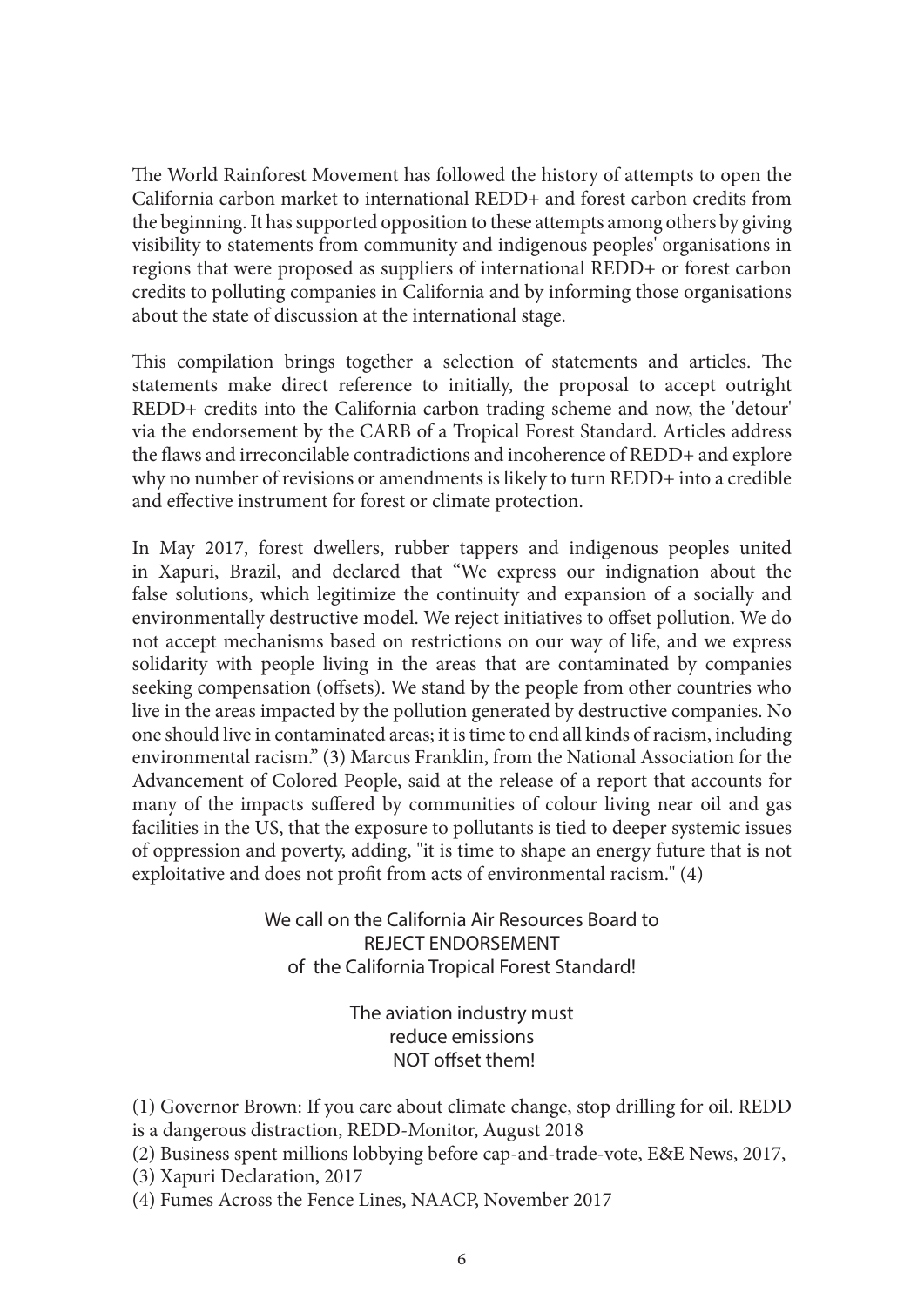### <span id="page-6-0"></span>2. Compilation of WRM bulletin articles

### From REDD+ projects to 'jurisdictional REDD+': more bad news for the climate and communities

[From WRM Bulletin 231, June 2017](https://wrm.org.uy/bulletins/issue-231/)

As REDD+ is turned from projects to 'jurisdictional REDD', it may well lead to either stranded private sector REDD+ projects or a high risk of already dodgy reduction claims being counted twice, by the buyer of a REDD+ credit and the jurisdiction involved.

For many people, REDD+ is about projects that save forests. In reality, however, REDD+ has never been about protecting forests and also no longer really is about projects but about programmes covering whole regions or provinces within a country. Though many REDD+ projects continue to exist, causing harm to indigenous peoples and forest communities by restricting their traditional forest use practises. (1)

The idea of REDD+ has its roots in the UN climate negotiations. It was negotiated as a tool that would allow companies and industrialized countries to continue burning petroleum, coal and natural gas while claiming the emissions this causes do not harm the climate. REDD+, its advocates claim, would provide cheap compensation for the release of these emissions into the atmosphere and provide money to finance forest protection. Companies in industrialized countries could burn fossil carbon at home, that is the carbon stored underground for millions of years, and pay someone in a tropical forest country to keep some trees standing as a replacement carbon store. (2)

The truth is that money alone doesn't stop deforestation; that REDD+ isn't tackling the actual causes of large-scale deforestation and that money from the private sector hasn't been forthcoming at any scale. REDD+ advocates who had advertised REDD+ as a triple-win (cheap compensation for fossil fuel burning, extra money for forest conservation and supporting communities who live in and from the forest and contribution to climate protection that can be realized now while technology for move away from fossil fuel is developed) have also had to grudgingly acknowledge that halting deforestation is neither fast nor easy or cheap. Convincing evidence is missing that REDD+ has made a dent in deforestation despite claims to the contrary.

Another motivation behind REDD+ is the intention of industrialized countries to avoid paying the bill for tropical forest protection although a "development" debt remains. Industrialized countries are increasingly transforming 'development aid'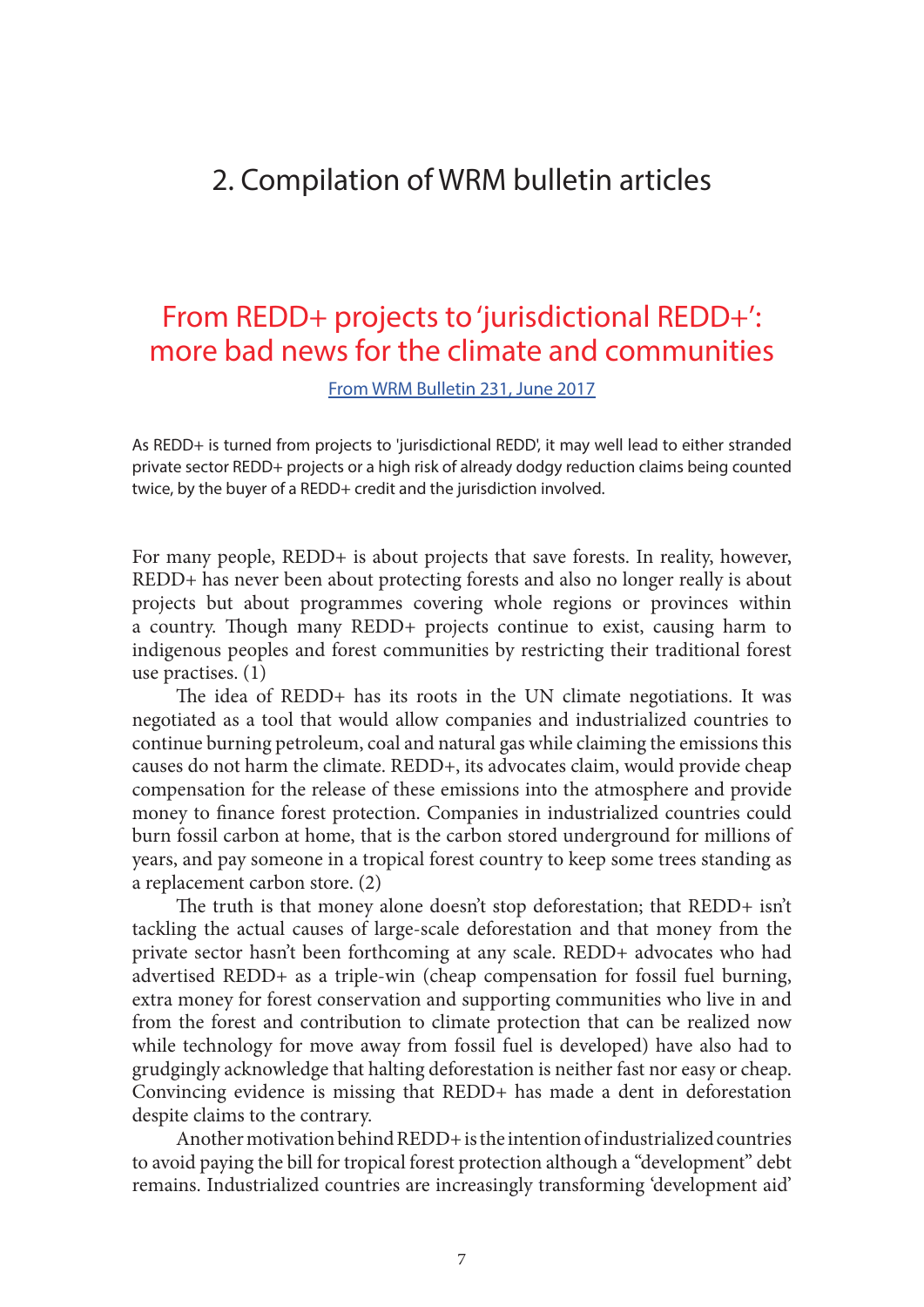grants into loans and private-public-partnership schemes where the main role of public money is to provide a risk buffer for private capital investments in so-called developing countries. (3) Two reports commissioned by the UK government – the Stern report 2006 and the Eliasch review 2008 – helped governments to claim that 'private sector capital is needed to save tropical forests because public money alone will not be sufficient' to cover the supposed cost of reducing deforestation. It was these two reports that established the unfounded claim that reducing emissions from deforestation is cheap, fast and easy.

For international conservation organisations and the World Bank, REDD+ also provides a tool to expand their 'parks without people' model of forest conservation and ensures corporate and public funding for their conservation projects and organisational budgets. Conservation NGOs and consultants based in industrialized countries have to date probably received the lion's share of public money spent on REDD+ in the last ten years. Even though these groups claim to do 'participatory REDD+' and 'community REDD+' projects, REDD+ is not an idea that originated from communities. REDD+ is also not suitable to address the needs and threats that forest-dependent communities face, as experience has clearly shown during the past ten years. (4) Critics of REDD+, including WRM, have discussed these misconceptions and hidden motivations behind REDD+ many times.

Less has been written about the change of REDD+ from projects to programmes that cover whole regions or provinces within a country. These new kinds of REDD+ initiatives are expected to eventually cover whole countries. They are often called 'jurisdictional REDD+' because they will be implemented not just on the land assigned to individual REDD+ projects but across a whole jurisdiction, like a department, a province, a state or a whole country. This article looks at what is motivating this change from projects to 'jurisdictional' REDD+.

#### What is 'jurisdictional REDD+'?

Because REDD+ is linked to the UN climate negotiations, the UN climate talks also determine what REDD+ looks like. REDD+ initiatives that want to sell their carbon credits to the UN carbon market, will need to comply with the UN climate agreement rules. In reality, pilot programmes such as the World Bank Forest Carbon Partnership Facility and private sector REDD+ projects that already sell carbon credits to companies in the so-called voluntary carbon market, also have a big influence on these rules. Lobbyists from the World Bank and conservation NGOs are present at the UN climate meetings and meet with government officials that decide on the UN's rules for REDD+.

From 2005, the World Bank, international conservation groups and private companies started to implement REDD+ projects that would be compatible with a mechanism more or less like the Kyoto Protocol's Clean Development Mechanism: individual projects or clusters of projects in countries without binding emission targets in the global South would sell carbon credits to companies and industrialized countries that have binding emission limits. But the UN Paris Agreement from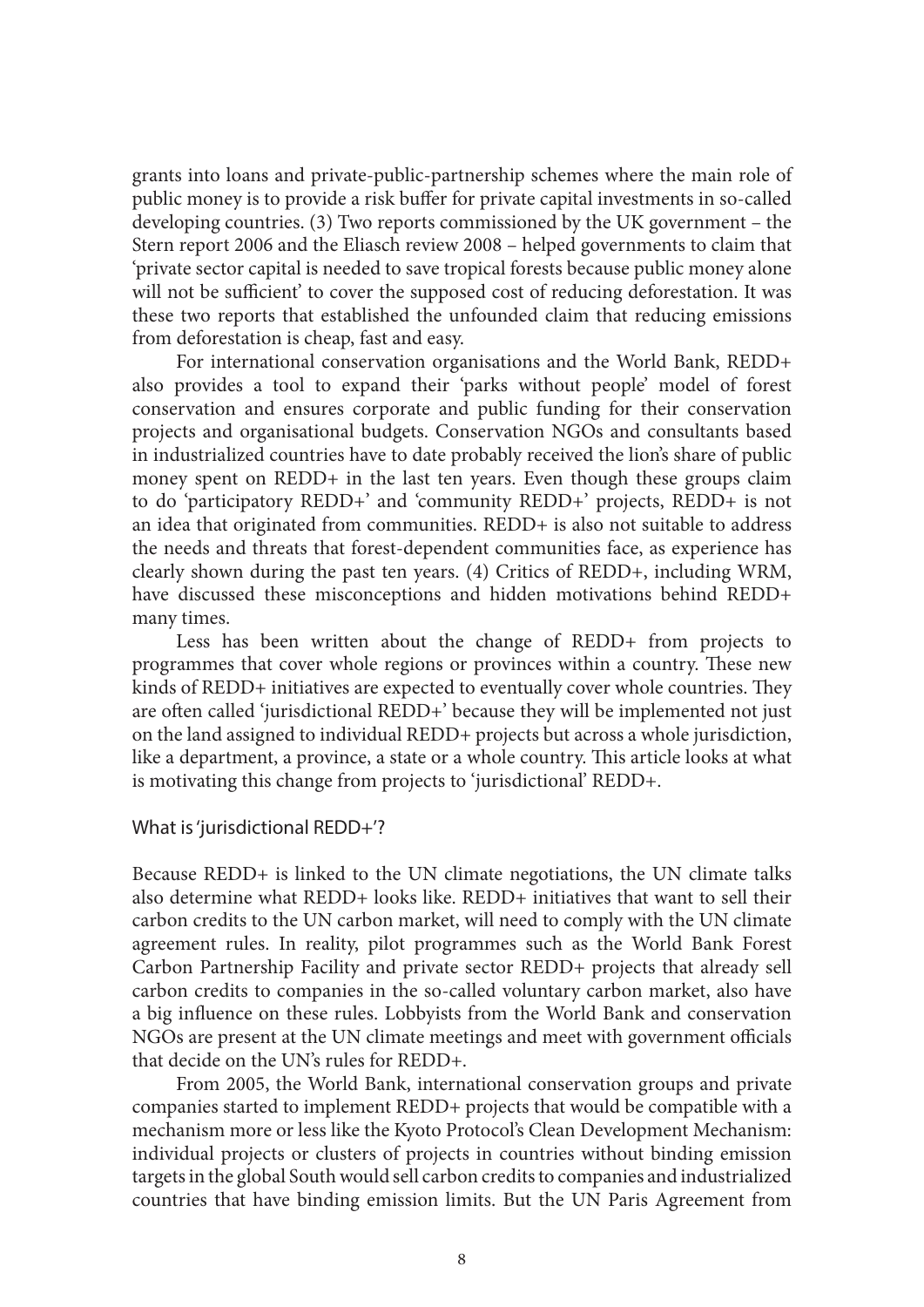2015 turned out very different from the Kyoto Protocol (see also WRM Bulletin 228, January 2017). Under the Paris Agreement on climate change all countries have voluntary emission targets and will be presenting their national greenhouse gas balance sheet to the UN climate convention. These balance sheets will show how far a country has advanced in achieving the target they have set for their country. None of these Paris Agreement targets are binding. (5)

But carbon markets need binding targets, or some kind of pressure to limit emissions to function. The assumption that REDD+ could attract private sector funding if REDD+ projects are able to sell carbon credits in a global carbon market will not work anymore. Limits create the demand, hence: no (binding) limits, no demand for REDD+ credits from a UN carbon market.

Moreover, most tropical forest countries in the global South have included reductions in emissions from deforestation into their national commitments under the Paris Agreement. Therefore, they will have to calculate how much greenhouse gas emissions is happening in their country and present these figures in a national balance sheet. Most tropical countries decided to include emissions from deforestation and forest degradation in this national accounting sheet. And they will have to submit their national 'carbon accounts' regularly to the UN to demonstrate their progress towards the reduction goal they set for themselves (in UN climate language, these goals are called NDCs – nationally determined contributions).

From 2020, when the UN Paris Agreement comes into force, every carbon credit sold by a REDD+ project located in a country that also includes (carbon stored in) forests in its national carbon balance will have to be deducted from the country's national carbon balance sheet. If the credit sold by the project is not deducted from the national balance sheet, there is what in UN climate language is called 'double-counting' because the buyer of the carbon credit will also claim a reduction in his own balance sheet – after all, that is why he bought the REDD+ credit. This means that the emissions look lower on paper than they are in reality. And that in turn increases the risk of dangerous climate change.

Double-counting will be very likely under the Paris Agreement if private sector REDD+ projects continue to sell carbon credits. (6) Even a report by the Gold Standard, a company certifying carbon credits, recently warned about this risk. (7) That continued selling of REDD+ carbon credits by private sector REDD+ projects will create a mess under these circumstances can already be seen in the Brazilian state of Acre. There, the German government is funding a 'jurisdictional REDD+' programme called 'REDD Early Movers'. (8)

The German government programme has paid a total of 25 million Euro between 2012 and 2016 to the government of Acre in return for the state of Acre submitting documents showing that emissions from deforestation in Acre had stayed below a level agreed in the REDD contract between the two governments. That level was very generous. It did not require additional emission reductions to those already achieved in previous years because the calculation included the highdeforestation years 2003-2005. Law enforcement measures by the Brazilian state had already led to steep reductions in deforestation rates in the following years. One could argue that the German government was paying Acre for emission reductions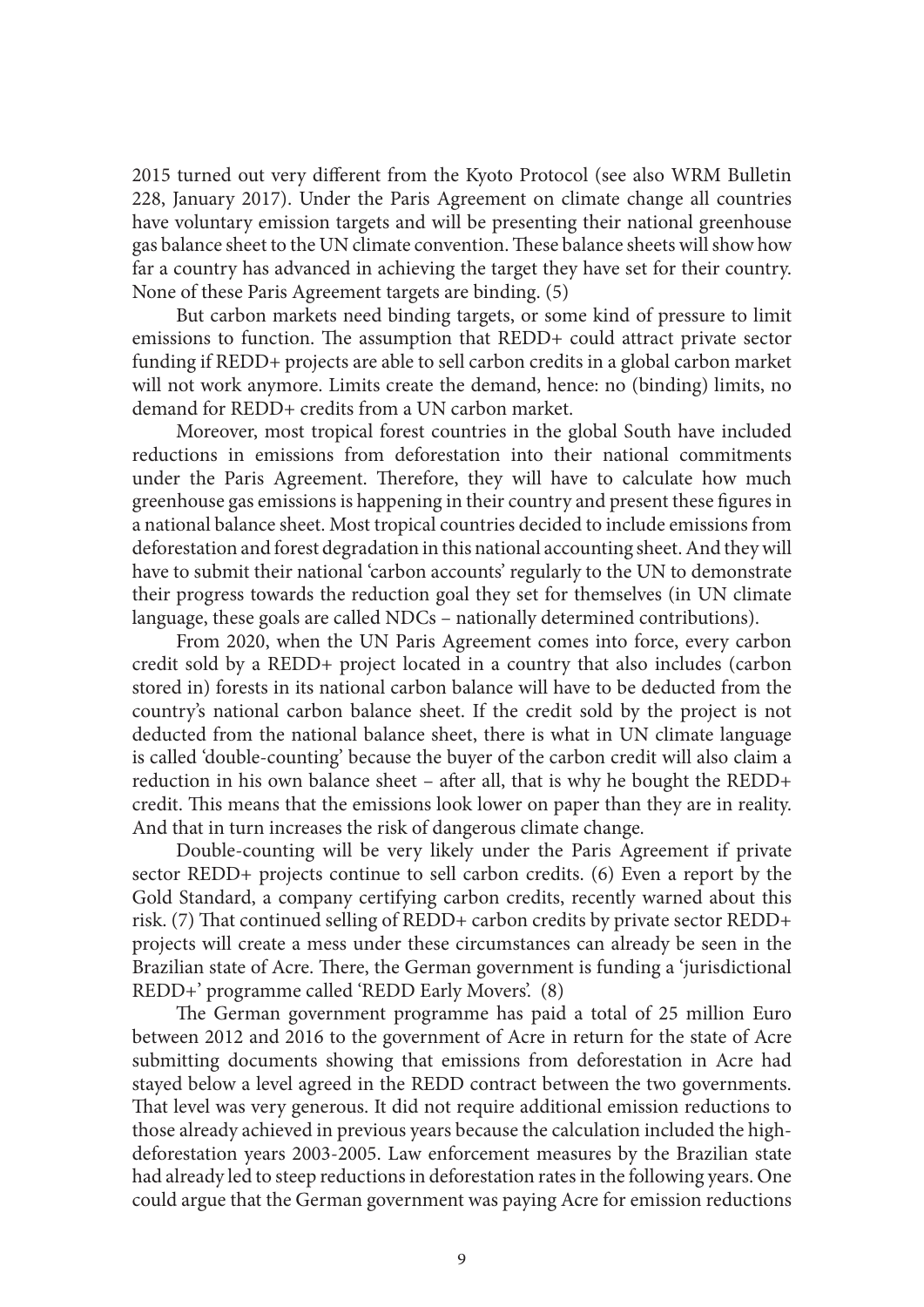achieved in the past through non-REDD+ measures, or that Germany was paying Acre to maintain the forest carbon stock, a concept that had been rejected as unaffordable during the early years of UN negotiations about REDD+.

The state of Acre can use the money for any activity it deems necessary to reduce deforestation. A closer look at what the Acre government has decided to spend the money on reveals among others that much money has gone into consultancy reports and studies and very little has reached communities. This is mirroring many of the widely documented problems with REDD+ elsewhere.

#### What does REDD Early Movers in Acre tell us about 'jurisdictional REDD'?

Looking at the 'REDD Early Movers' programme in Acre also reveals the contradictions that arise when 'jurisdictional REDD' programmes try to integrate private sector REDD+ projects that are already selling carbon credits on the voluntary carbon market. In Acre, at least three such projects exist: The Purus, Valparaiso and Envira REDD+ projects. The carbon balance sheet prepared by the government of Acre for the 'REDD Early Movers' programme with Germany deducts 10 per cent of the state's emission reductions from the balance sheet to account for the carbon credits sold by these three REDD+ projects. Purus for example sold carbon credits to the FIFA for compensation of part of the emissions from the 2014 Football World Cup. Adding up the numbers, however, shows that these three projects are claiming far more than the 10 per cent deducted in the state's carbon balance sheet. That means, it is possible, if not likely, that some of the reductions (if they happened at all) are counted twice: By the private sector REDD+ project selling carbon credits, as in the FIFA case, and by the state of Acre in its carbon balance sheet. From 2020, that risk will arise in many more countries. Particularly likely are such situations in countries like Peru, Kenya or the Democratic Republic of Congo (DRC) (9) with several or large existing private sector REDD+ projects already selling carbon credits and where the companies running these projects are involved in designing 'jurisdictional REDD+' programmes.

As the example of Acre shows, for communities, the impacts of 'jurisdictional REDD' programmes may well be much the same as those caused by individual REDD+ projects: being first in line to face restrictions on traditional forest use practises and last in line for receiving meaningful compensation or 'benefits' that REDD+ is supposed to generate for forest-dependent communities.

Jutta Kill, jutta [at] wrm.org.uy Member of the International Secretariat of the WRM

(1) REDD stands for Reducing Emissions from Deforestation and Forest Degradation. See WRM's Collection of REDD+ Conflicts, Contradictions and Lies for examples of the many ways in which REDD+ projects are harmful to forest-dependent communities.

(2) See "What do forests have to do with climate change, carbon markets and REDD?, http:// wrm.org.uy/books-and-briefings/what-do-forests-have-to-do-with-climate-change-carbonmarkets-and-redd/

(3) See also the book Licensed Larceny by Nick Hildyard. http://www.thecornerhouse.org.uk/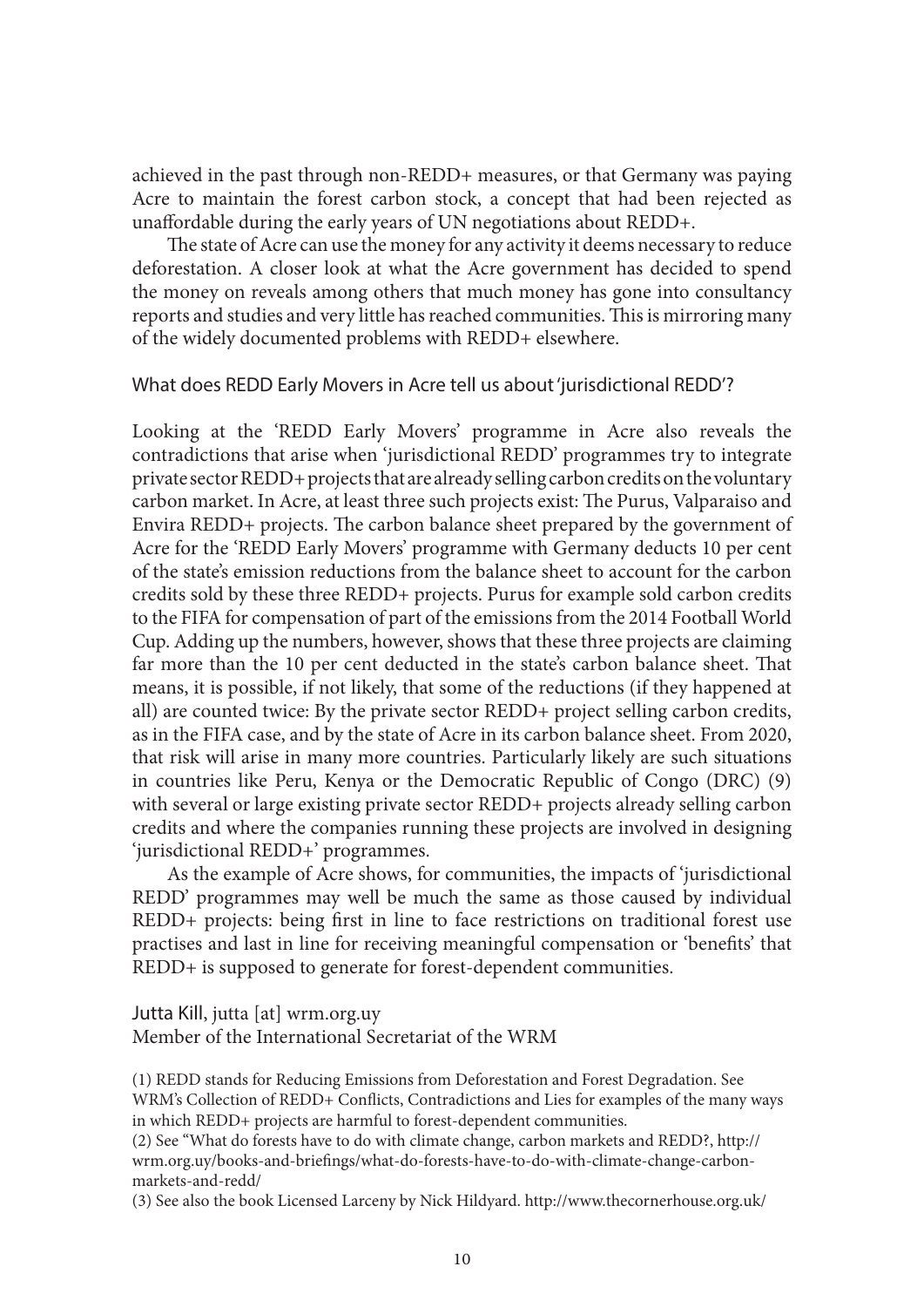resource/licensed-larceny

(4) How REDD projects undermine peasant farming. Report by GRAIN and WRM. https:// www.grain.org/article/entries/5322-how-redd-projects-undermine-peasant-farming-and-realsolutions-to-climate-change

(5) It's maybe also important to note that the total of these reductions that countries have committed to are far too low to avoid global temperature increases of less than 2 degrees Celsius: The USA, EU, China and India alone would take up the entire so-called carbon budget of fossil carbon that can still be released until 2050 to ensure a 50 per cent possibility that temperatures increase by no more than 2 degrees. And a good part of China's emissions are from producing goods exported to the USA and the EU. http://www.globalcarbonproject.org/carbonbudget/16/ files/GCP\_CarbonBudget\_2016.pdf

(6) Who takes the credit? Report by Fern and Third World Network. http://www.fern.org/ whotakesthecredit

(7) A New Paradigm for Voluntary Climate Action: Reduce Within, Finance Beyond. Gold Standard report. https://www.goldstandard.org/blog-item/new-paradigm-voluntary-climateaction-%E2%80%98reduce-within-finance-beyond%E2%80%99

(8) Economía Verde, Povos das Florestas e Territórios: violações de direitos no estado do Acre. Plataforma Dhesca Brasil. http://www.plataformadh.org.br/2015/09/22/2015-economia-verdepovos-das-florestas-e-territorios-violacoes-de-direitos-no-estado-do-acre/

(9) Rainforest Foundation UK: Logging in Congo's rainforests: A 'carbon bomb' about to be primed by the Government of Norway? http://www.rainforestfoundationuk.org/media.ashx/drccarbon-bomb-briefing-2017.pdf

[Read this article online](https://wrm.org.uy/articles-from-the-wrm-bulletin/section2/from-redd-projects-to-jurisdictional-redd-more-bad-news-for-the-climate-and-communities/)

[Table of contents](#page-2-0)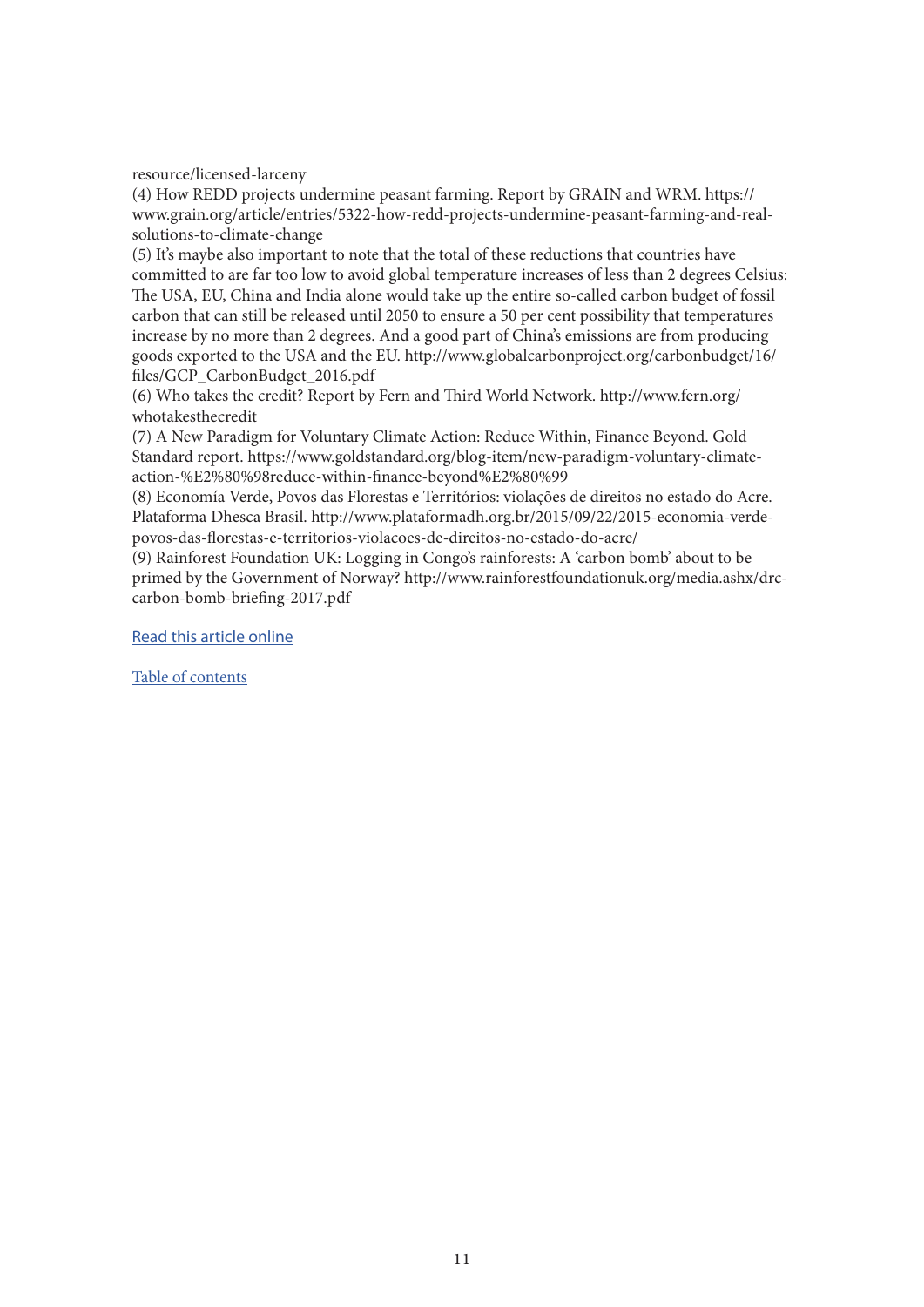### <span id="page-11-0"></span>REDD+ in the Paris Agreement secures funding for conservation industry while large-scale deforestation advances unhindered

[From WRM Bulletin 228, January 2017](https://wrm.org.uy/bulletins/issue-228/)

Those responsible at the European Investment Bank, the Green Climate Fund or in the governments of Norway and Germany and other funders keep ignoring the growing evidence showing that if the goals are reducing forest loss and tackling the root causes of climate change, continued funding for REDD+ is counterproductive – and that REDD+ above all allows actors within the development and conservation industry continued access to financial resources.

The "conservation industry" – groups such as The Nature Conservancy, WWF, Conservation International, consultants and auditors of REDD+ projects – and funders like the World Bank celebrated the formal recognition of REDD+ in the Paris Agreement on Climate Change in December 2015. They have been lobbying for an inclusion of REDD+ into global carbon markets established by the UN's Kyoto Protocol for nearly a decade. For communities affected by REDD+ projects and programmes, however, the news will have been no reason to celebrate. Faced with harassment, tenure insecurity and restrictions on their traditional forest use, forest peoples and traditional forest users have been on the sharp edge of the REDD+ experiment that has seen the conservation industry pocket hundreds of millions, if not billions, of dollars, Norwegian kronor and euros for the unfulfilled promise to turn REDD+ into a successful forest conservation tool that will halt deforestation.

In reality, REDD+ is not designed to protect forests or reduce deforestation but to enable corporations and industrialized countries to continue burning fossil carbon even longer. Instead, REDD+ falsely singles out small-scale farming and shifting cultivation as the main cause for the destruction of tropical forests. Perhaps it should not come as a surprise that the result of 10 years of conservation industry experimenting with REDD+ is an increase in forest loss in several areas where REDD+ projects have been implemented – REDD-Early Movers programme in Acre, Brazil and the Mai N'dombe REDD+ project in the Democratic Republic of Congo, to name just a few (1). Worse than that, REDD+ implementation on the ground has resulted in severe restrictions on forest peoples' traditional land use while large-scale cattle ranching, mining, hydro-dam and infrastructure developments continue unabated, destroying large swaths of tropical forests. Thus, REDD+ has shown to be the wrong tool for tackling the drivers of large-scale destruction. (2)

Yet, despite the dismal track-record of REDD+ over the past 10 years, corporate and institutional investors and their partners from the conservation industry keep announcing new REDD+ initiatives. The European Investment Bank, Conservation International and an investment fund called 'Althelia Climate Fund', for example, received a total of US\$53.5 million (US\$ 35 million investment and US\$ 18.5 million as grant) from the UN Climate Convention's Green Climate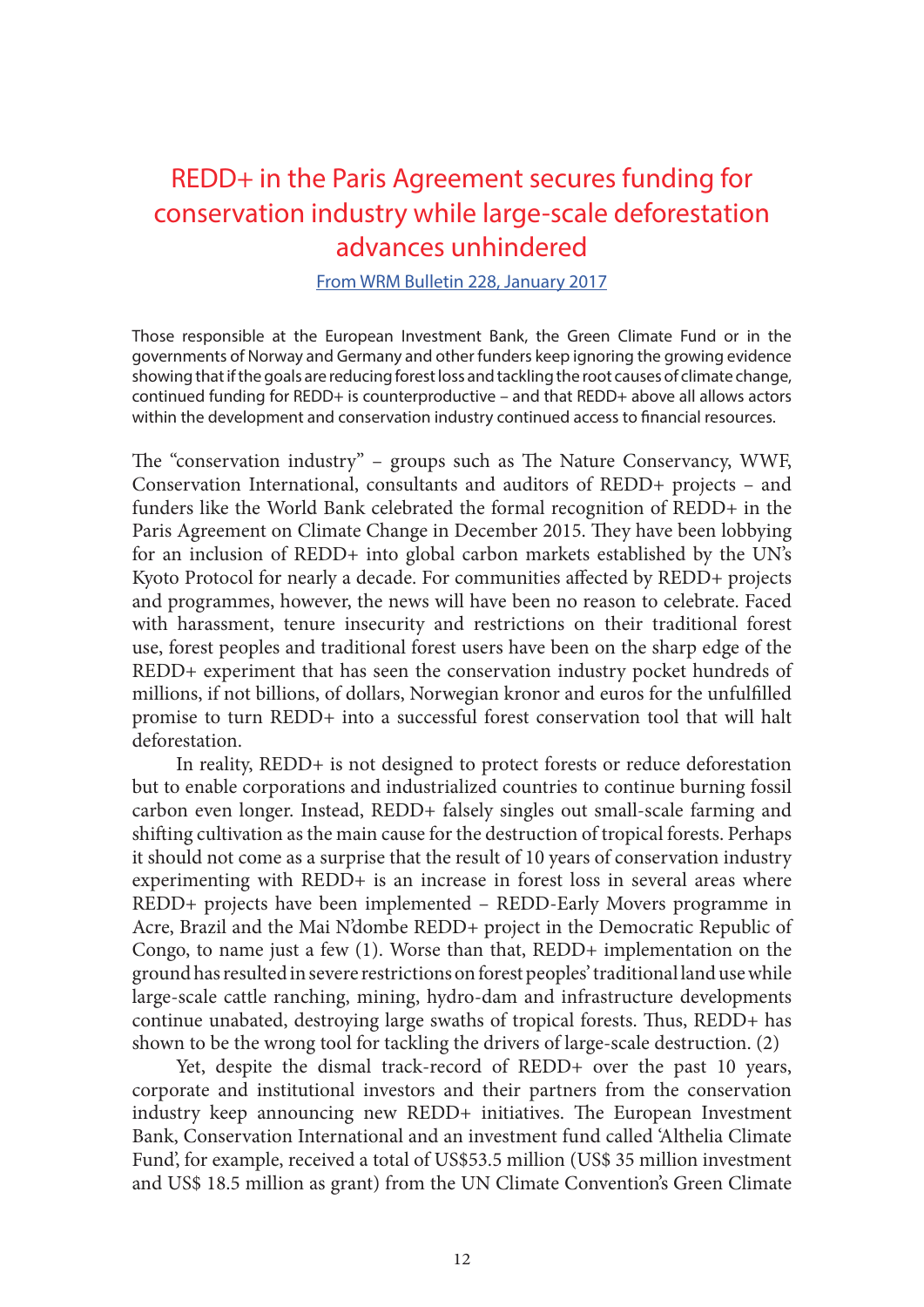Fund (3) for a REDD+ programme in Madagascar. Norway, corporations from the global food industry (responsible for deforestation and substantial greenhouse gas emissions) and the World Bank's Global Environmental Facility (GEF) announced a new "tropical forest and agriculture focused fund" at the World Economic Forum 2017 in the Swiss luxury ski resort Davos. The new fund is said to use a 'jurisdictional approach', (see below), and mentions Brazil and Indonesia as initial countries where projects are to take place. Global food companies that are said to be interested in supporting the fund include Carrefour, Mars, Nestlé, and Unilever – the latter having announced an investment of US\$25 million over a five year period into the fund.

But do these global food corporations really want us make believe they care about forests and forest peoples' rights? The motive of protecting market shares – and therefore, profit margins – in industrialized countries and urban centers where consumers increasingly demand 'deforestation-free' products seems more plausible. It would also explain why these corporations are not presenting initiatives to reduce corporate control of the international food system and a strengthening of the less carbon-intensive peasant farming models. Expecting such measures from global food corporations would be like expecting that fossil fuel corporations lobby the UN to adopt a strong climate agreement that clearly spells out an end to fossil carbon burning in the near future.

Why do governments such as Norway and Germany, the European Investment Bank (EIB) and corporations such as Unilever keep pouring new money into REDD+ despite the initiative having "fallen far short of what was hoped"? (4) A recent academic article provides some explanation. 'Promising Change, Delivering Continuity: REDD+ as Conservation Fad' explains that for the conservation and development industry, REDD+ serves to help them ensure "to generate value and appropriate financial resources." (5) A fad is a "form of collective behavior that develops within a culture, a generation or social group and which impulse is followed enthusiastically by a group of people for a finite period of time". And usually, effectiveness or suitability of the fad to the solving of the actual problem matters little.

The article notes that a recent study of "23 of the 300 sub-national initiatives showed that only 4 had managed to actually sell carbon credits and found that funding is a key challenge to sustain the initiatives." The article also mentions technical "challenges", and explains that "marketing of carbon credits under the voluntary carbon standard systems involves complex technical procedures and requirements."

The authors explain that while the language and arguments change when the conservation industry comes up with a new proposal to save forests – that "REDD+ implies change at the discursive level." One such recent change in the REDD+ discussion is the term 'jurisdictional REDD+'. It means that governments and development banks are moving away from funding individual REDD+ projects and instead aim to put REDD+ activities in place at the level of a whole province, state and ultimately, an entire country. The German government's REDD Early Movers programme is an example of a 'jurisdictional' REDD+ programme where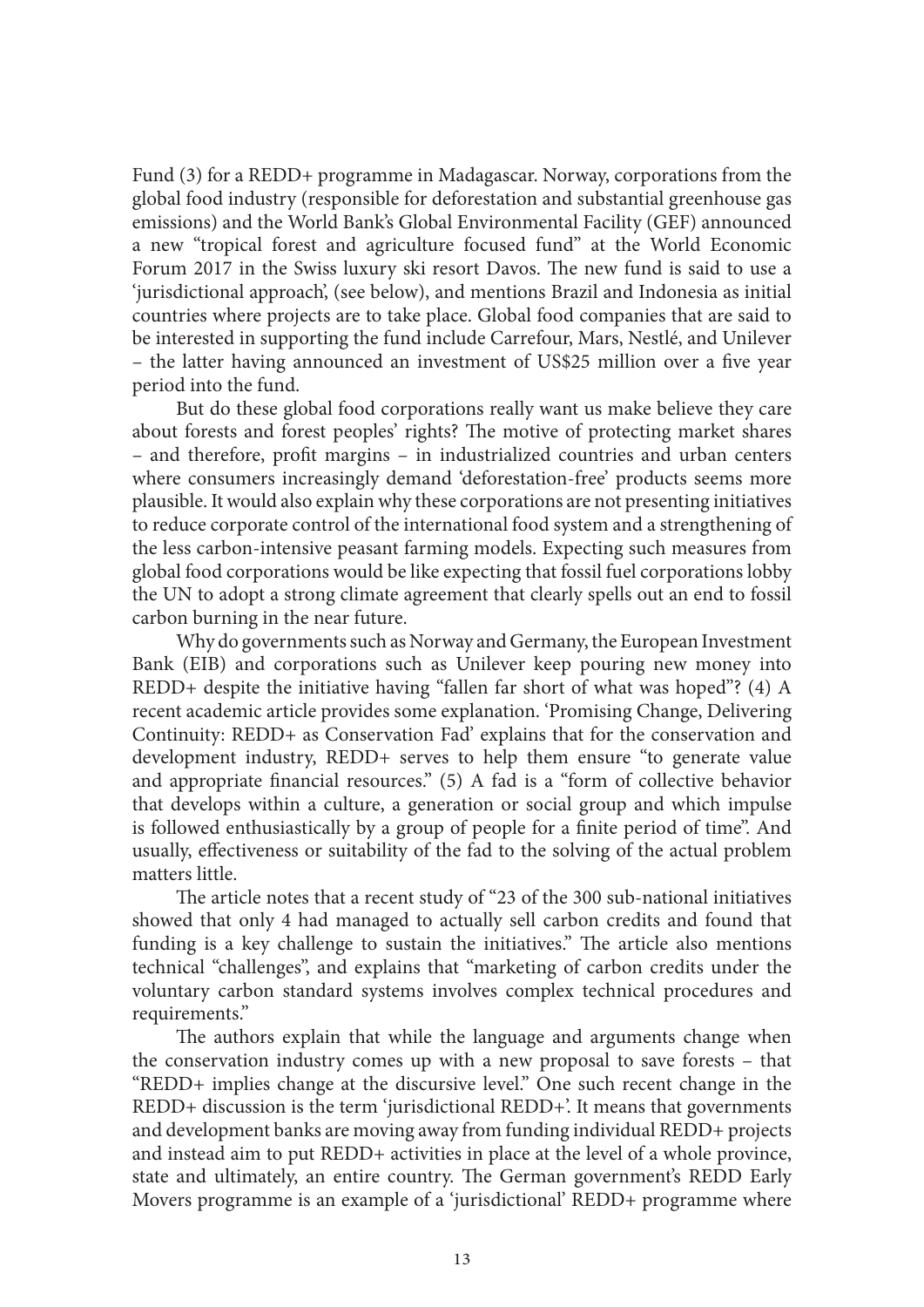the German government pays the government of the Brazilian state of Acre if Acre can provide evidence that deforestation in the state has not exceeded an agreed maximum of forest loss. The new tropical forest fund mentioned above that was announced by Norway and others in Davos, also announced it would focus on 'jurisdictional' projects.

Despite such changes in terminology, the authors of 'Promising Change, Delivering Continuity' say that in practical terms, REDD+ – like previous 'conservation fads' – above all stands for "continuity and repetitiveness in terms of the initial promises and expectations leading to substantial donor financing, pilot project activities, and policy development and implementation processes." The authors also say that REDD+ promises and expectations "have achieved little in terms of changing actual forest management and use on the ground outside selected pilot project sites, but have sustained the livelihoods of actors within the development and conservation industry, including academics.

It is unfortunate that those responsible at the European Investment Bank, the Green Climate Fund or in the governments of Norway and Germany keep ignoring the growing evidence showing that if the goals are reducing forest loss and tackling the root causes of climate change, continued funding for REDD+ is counterproductive. That evidence will not change just because the conservation lobby has succeeded in having REDD+ mentioned in the UN's Paris Agreement, or banks and governments keep pouring more money into new regional, 'jurisdictional' REDD+ initiatives.

The 'Promising change' article concludes that REDD+ above all is "a discursive commodity that is carefully promoted in particular ways that allow actors within the development and conservation industry access to financial resources." Because there are still many who look to REDD+ in the hope of addressing global climate change and protecting forests and forest peoples' rights, the authors urge a questioning of the uses of funding allocated to REDD+. Add to that the severe restrictions, criminalization and tenure insecurity for forest peoples and traditional forest users affected where REDD+ projects are implemented (2), it is time to replace the failed REDD+ experiment with support for the struggles and initiatives of forest peoples and traditional forest users who have protected forests for generations. Several studies have shown that where indigenous peoples' territories are recognized and demarcated and where the rights of traditional forest communities are respected, deforestation rates are lower than in surrounding areas not under control of indigenous peoples or traditional forest communities. (6)

-interest-hot-air-and-dodgy-baselines/ ;

<sup>(1)</sup> See among others, 'Deforestation is increasing in the Mai N'dombe REDD project area. And the project still sells carbon credits' at: http://www.redd-monitor.org/2016/02/18/deforestation-isincreasing-in-the-mai-ndombe

<sup>-</sup>redd-project-area-and-the-project-still-sells-carbon-credits/ ; The virtual economy of REDD: Conflicts of interest, hot air, and dodgy baselines at: http://www.redd-monitor.org/2016/06/02/ the-virtual-economy-of-redd-conflicts-of

<sup>(2)</sup> For examples, see REDD Collection of Conflicts and reports on the website www.redd-monitor. org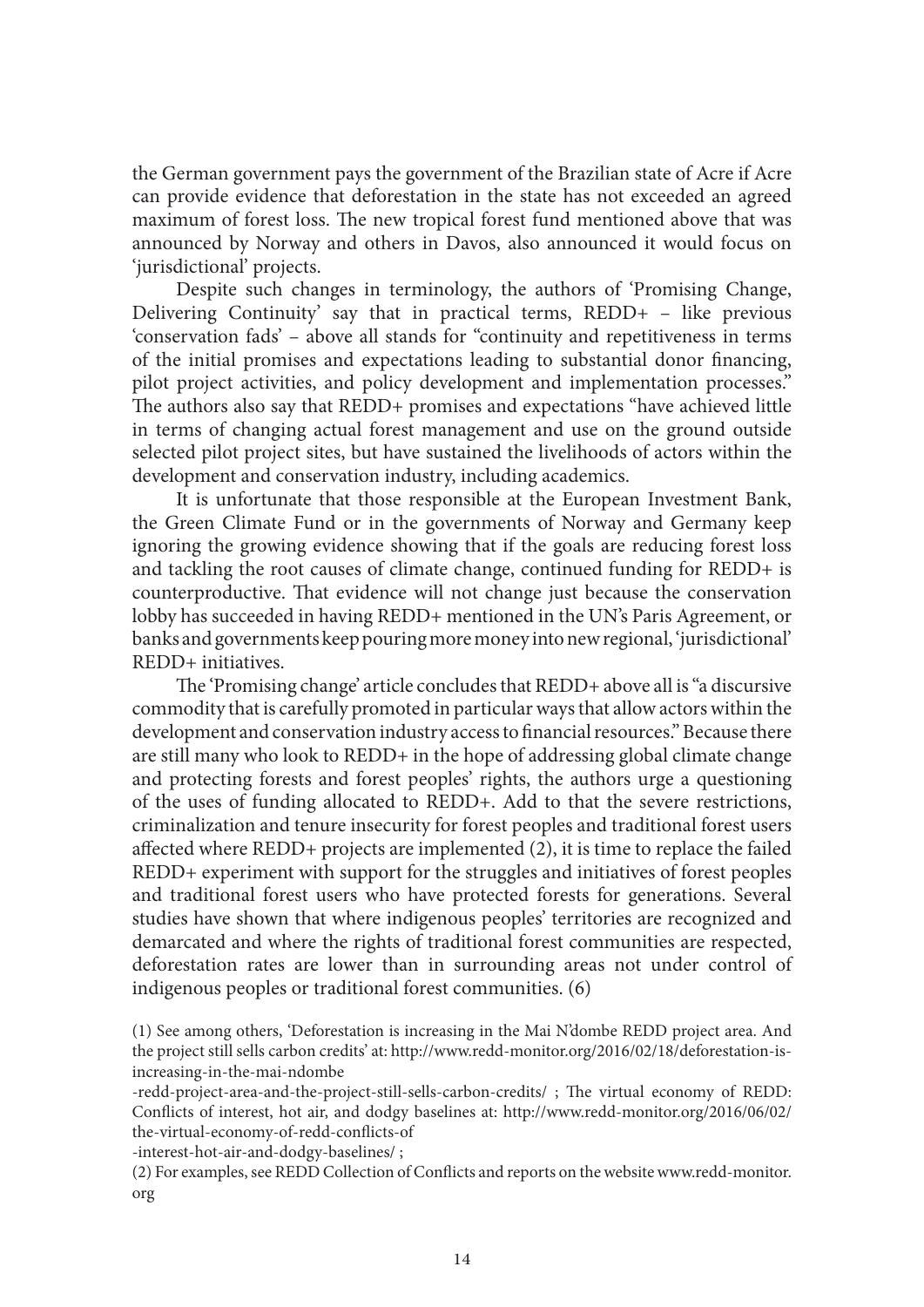(3) See the Green Climate Fund information about the approval of the funds here: http://www. greenclimate.fund/-/sustainable-landscapes

-in-eastern-madagascar

(4) See also the extensive CIFOR study 'REDD+ on the ground: A case book of subnational initiatives across the globe.' Published in 2014.

(5) Promising Change, Delivering Continuity: REDD+ as Conservation Fad. Article by Jens Friis Lund et al. Published in the journal World Development (2016).

(6) See graph 'Indigenous groups are good forest stewards', pg. 17 in the Fern et al. report 'Going Negative'. http://www.fern.org/sites/fern.org/files/Going%20negative%20version%202.pdf

[Read this article online](https://wrm.org.uy/articles-from-the-wrm-bulletin/section1/redd-in-the-paris-agreement-secures-funding-for-conservation-industry-while-large-scale-deforestation-advances-unhindered/)

[Table of contents](#page-2-0)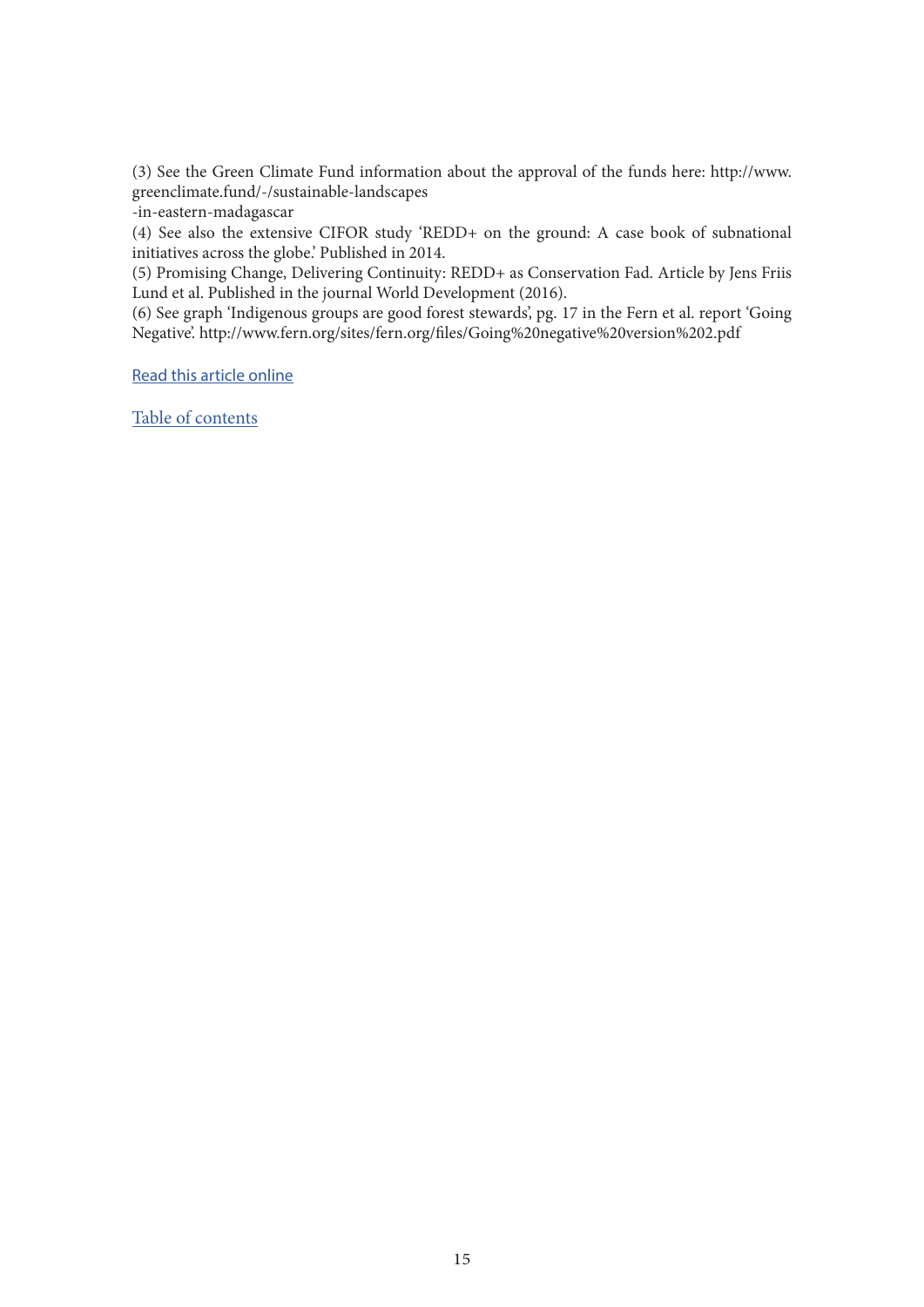### <span id="page-15-0"></span>REDD and Rights: The Good, the Bad and the Ugly

[From WRM Bulletin 234, November 2017](https://wrm.org.uy/bulletins/issue-234/)

The proposal to include forests in the UN climate negotiations is now 10 years old. Since then, the issue of human rights and the rights of indigenous peoples, women, local communities, and others, has been an interplay of actors, scripts, stages, casts and comedies. But above all, special effects and makeup have prevailed.

The foundation of critical thinking, then, is in the dissent of the existing state of things and the search for alternatives, drawing from characterizations of the present situation, whose causes can obviously be located in the past" (1) in memoriam Hector Alimonda

The proposal to include forests in the UN climate negotiations is now 10 years old. Since the 2007 climate conference in Bali, Indonesia—within the framework of moving forward with the REDD+ mechanism—the issue of human rights and the rights of indigenous peoples, women, local communities, and others, has been an interplay of actors, scripts, stages, casts and comedies. But above all, special effects and makeup have prevailed (2).

#### The Good

We must recognize that it is a good thing that there have been efforts in recent years to address the issue of peoples' rights in the face of a problem as serious as climate change. Those of us who have been raising our voices for twenty years, demanding real solutions to global warming—such as leaving fossil fuels in the ground—always invoke the rights of people where these resources are extracted, the rights of communities where projects have been applied under the Clean Development Mechanism (CDM) or other carbon offset mechanisms, and also the rights of nature.

Thus, since REDD+ began to be discussed in climate negotiations, many organizations—especially at the international level—pushed to include the rights of indigenous peoples. This pressure eventually led to the proposal "No Rights, No REDD+," in December 2008. However, these just demands took another course in the following years.

One example is the right to territory—a collective right that people have been demanding for decades—and in particular the one on land and territorial titling. Although the latter is a right that is foreign to the customary practices of demarcating and organizing their territories, it has been necessary to demand it in front of the forceful incursion of States. In this context, the REDD+ mechanism and REDD+ programs at the national level are clearly distorting this essential right of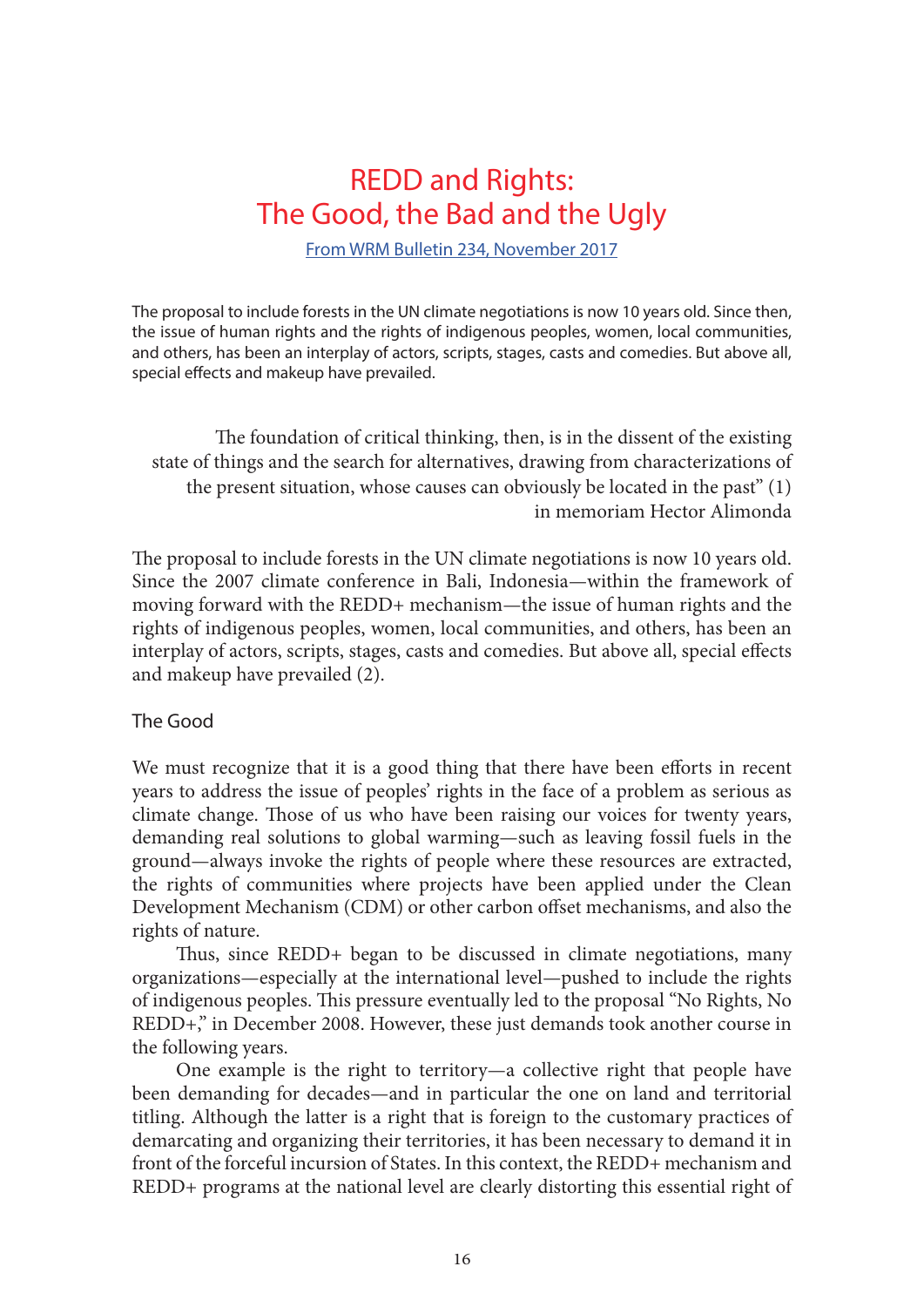peoples. Because for carbon trading to work, collective property must be assigned a private use; since it must be clear who owns what, how much, where and to what extent. The buyers will own a property title to the carbon found in a certain amount of land covered by forests, which is demarcated and titled. In this case, land titling is thus being promoted and used by carbon traders to give buyers a guarantee of ownership of the carbon contained.

Hence, the good news that human rights and the rights of peoples have been included in the basis of measures addressing climate change has been corrupted.

#### The Bad

Those who have dominated climate negotiations—from corporate actors, financiers and even conservation NGOs and hegemonic government representatives understand and take on the issue of rights in a totally different way than indigenous peoples and other local communities. Human rights and the rights of nature have been subjugated to capital and to so-called business and financial rights. The lobbying and business deals that coopt climate change summits have ensured that corporate interests prevail over common sense, under the narrative that they are the superheroes saving the planet. This raises a clear conflict about rights, as money—in the form of capital—has become a subject with rights, above humans and all forms of life.

The Paris Agreement, signed in the COP21 climate negotiations in 2016, features a new scenography but with the same protagonists. Among other drawbacks, it ratifies the inclusion of forests "to conserve and enhance, as appropriate, sinks and reservoirs of greenhouse gases." (Article 5) These will deepen the loss of peoples' rights at the local level, and—with the possibility of offsetting emissions through REDD+ projects—will increase the extraction and burning of oil, gas and coal, thus deepening climate change. In the best style of Comedie-Française, with its permanent troupe of actors, the Paris Agreement perpetuates the distribution of pollution quotas amongst those who pollute most; and it also perpetuates the possibility of conducting a global business, not only among companies but also among States.

Under the Paris Agreement, the logic of using forests to offset pollution has a planetary impact. Although REDD+ includes forest plantations, agriculture and soils—that is, any vegetation or soil that may contain carbon—it focuses mainly on the forests in Africa, Asia and Latin America, which are mostly under indigenous peoples' collective ownership systems, and for this very reason, are the largest and best cared for forests.

REDD+ turns indigenous peoples and nature into permanent providers of environmental or ecosystems services. So we can say that REDD+ not only contributes to further loss of peoples' rights and worsens climate change, but it also violates the rights of nature. REDD+ subjects nature to processes of slavery, servitude and appropriation of its work (in the same way that happens with peoples), by converting its biological cycles, functions and the recreation of life and reproductive cycles into work and goods that can be bought and sold.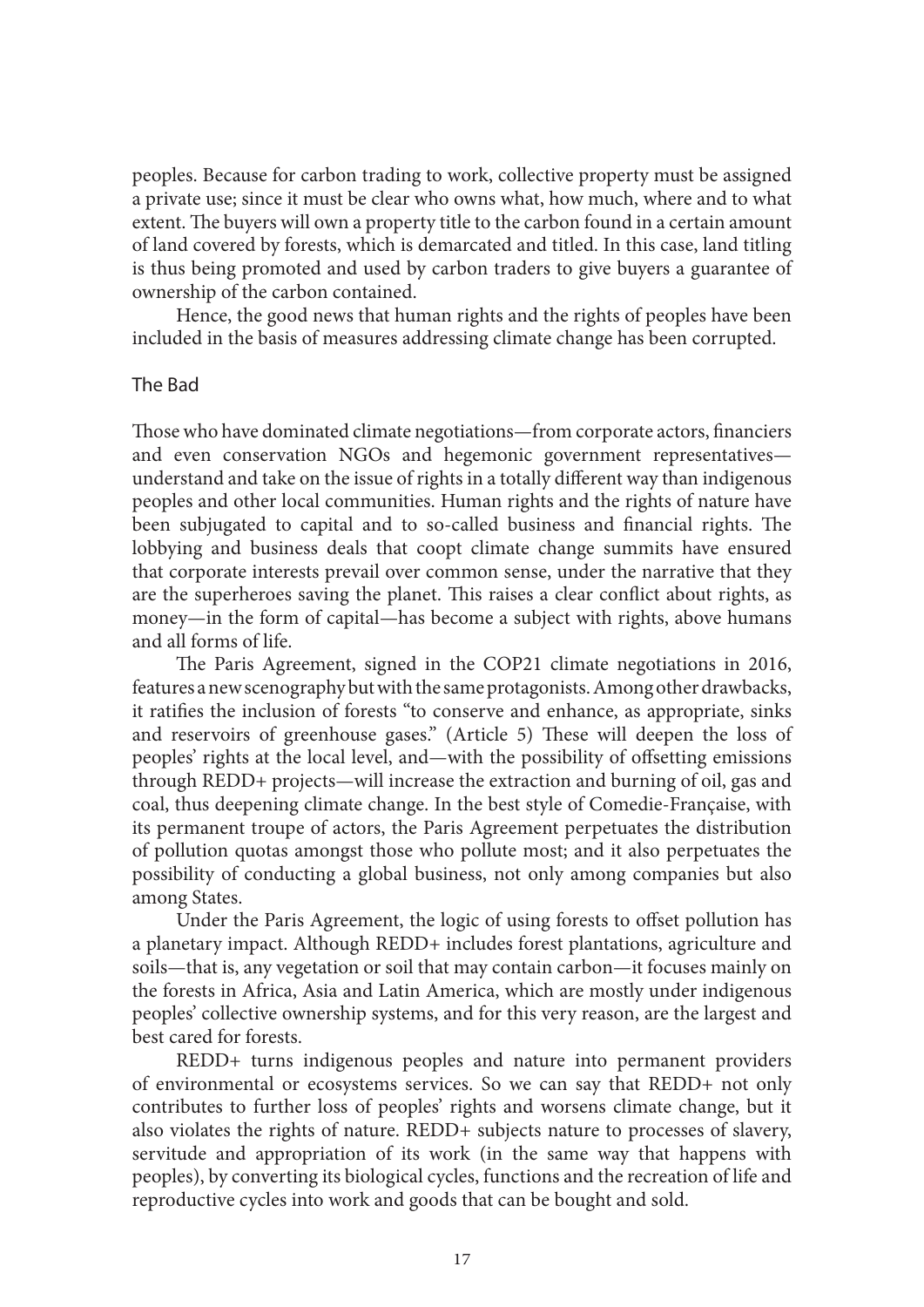#### The Ugly

One of the objectives of REDD+ promoters is to try to reduce resistance to project implementation in mainly indigenous territories; and they try to win over local organizations so that the REDD+ mechanism is well looked upon and accepted.

Thus, as if by a special cinematic effect, human and peoples' rights in climate negotiations have been vanishing or undergoing metamorphosis. Rights became standards. The rights of women became voluntary safeguards; other rights became "participation and involvement in reporting and monitoring"; collective and territorial rights became "forest governance"; and the protection and enforcement of rights became merely promoted or something that "will be taken into account." Rights became "establishing operational models to comply with safeguards and consolidate the co-benefits," that is to say, "non-carbon benefits," as stated by Indigenous REDD+, an international initiative managed by the Coordinator of Indigenous Organizations of the Amazon Basin (COICA) (3).

In essence, the inclusion of human rights in REDD+ is nothing more than makeup so that it looks pretty—to try to stop peoples' rebellion and hide the truth behind these projects.

In light of this, we must protect peoples' rights to resist, to say NO to carbon offset projects, to not be displaced, to not have restrictions on their access and traditional use of their territories, to not be used so that oil or mining companies can violate another community's rights in another part of the planet and to not be manipulated so that the machinery keeps working.

#### Epilogue

To conclude, we must further define what we mean when we say rights.

Even though rights are inherent to subjects—human and non-human they are not static. Rights are a process: in historical, political, social and natural terms. They are a matter of dignity and they emerge as a reaction to oppression, discrimination, or the loss of livelihood. They are an ideal to attain, and they are not granted by the United Nations, let alone by the World Bank or transnational conservation organizations.

REDD+ assumes that rights are a reality that has already been achieved, conferred by the operators of this kind of project, and it distorts them by considering them to be a matter of governance, bureaucracy or institutional engineering. It also perverts rights because it "universalizes" them within a framework of Western capitalist modernity. Today, due to historical and political circumstances, rights are imbued with cultural and natural pluriversality.

When the concept of rights is part of climate negotiations, as in the REDDrights pairing, it prioritizes benefiting the free market, meanwhile nullifying the cultural and political contexts of the villages and peoples where these kinds of projects or programs are carried out.

The proposal to include rights in REDD+ should have demanded the real practice of collective rights. These rights, according to Mexican Enrique Leff, are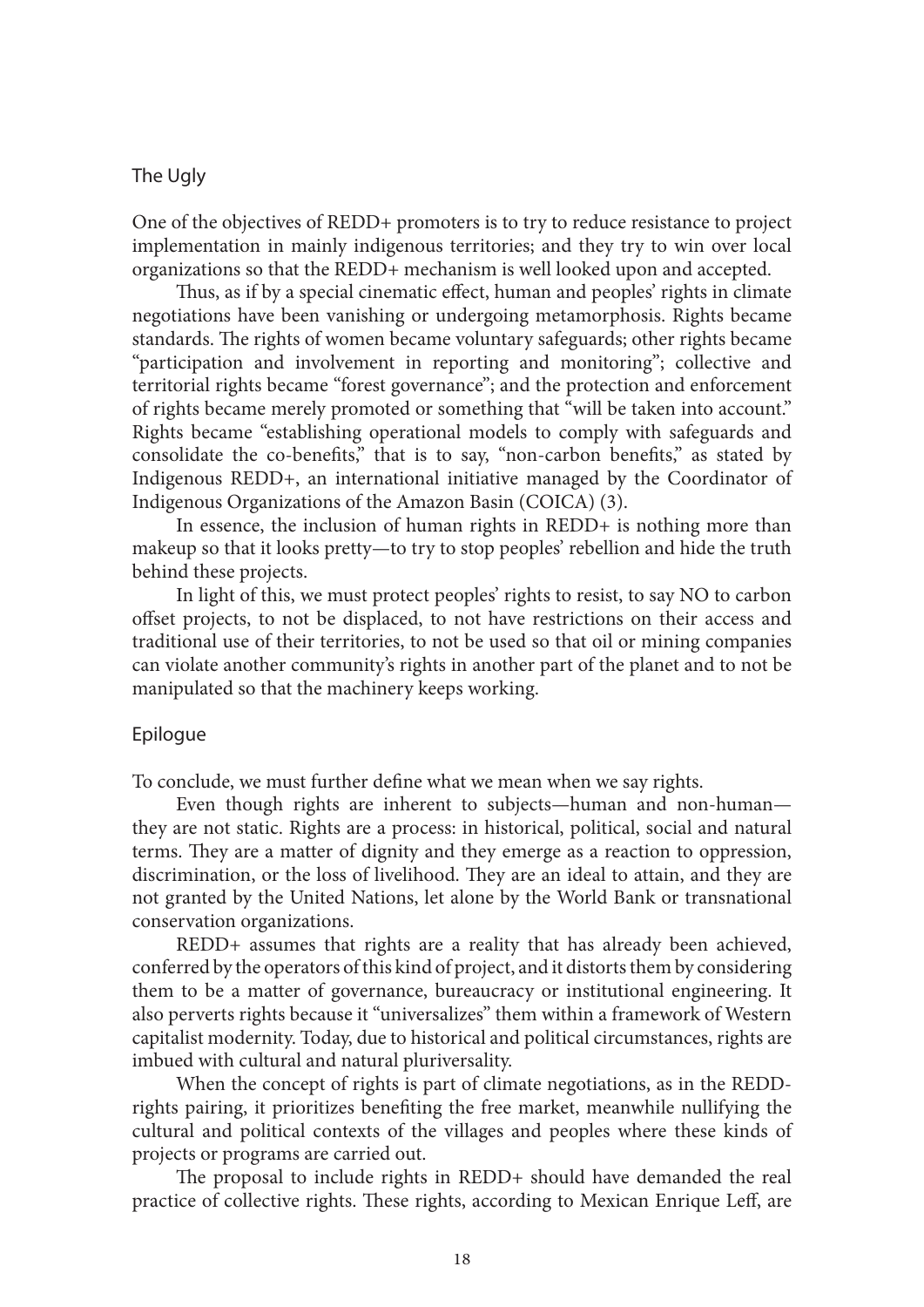nourished by the "rights of the cultural being to build diverse worlds of life," by the "rights to reinvent their cultural identities," or by the rights "to reconstruct worlds of life and design possible futures." (4) REDD+ clearly prevents the exercise of these rights.

Ivonne Yánez, ivonney [at] accionecologica.org Acción Ecológica

(1) CLACSO. Pensamientos críticos contemporáneos: análisis desde Latinoamérica. Piedrahita C., Díaz A., Vommaro P. (comp.). Bogotá, 2015.

(2) "For example, REDD+ aims to cover 4 billion hectares, that is, 31 per cent of earth's (non marine) surface." International Rights of Nature Tribunal. Presentation of REDD+ as a case of violation of the rights of nature. Lima, 2014.

(3) CBC-GIZ. REDD+ INDÍGENA EN EL PERÚ: Perspectivas, avances, negociaciones y desafíos desde la mirada de los actores involucrado. Pinto, V. Molero, M. (Eds). Lima, February 2014.

(4) Leff, Enrique. "Las relaciones de poder del conocimiento en el campo de la ecología política: una mirada desde el sur." In: ECOLOGÍA POLÍTICA LATINOAMERICANA. VOLUMEN I. Ecología política latinoamericana: pensamiento crítico, diferencia latinoamericana y rearticulación epistémica. CLACSO. Héctor Alimonda [et al.] (Coords). Buenos Aires 2017.

[Read this article online](https://wrm.org.uy/articles-from-the-wrm-bulletin/redd-and-rights-the-good-the-bad-and-the-ugly/)

[Table of contents](#page-2-0)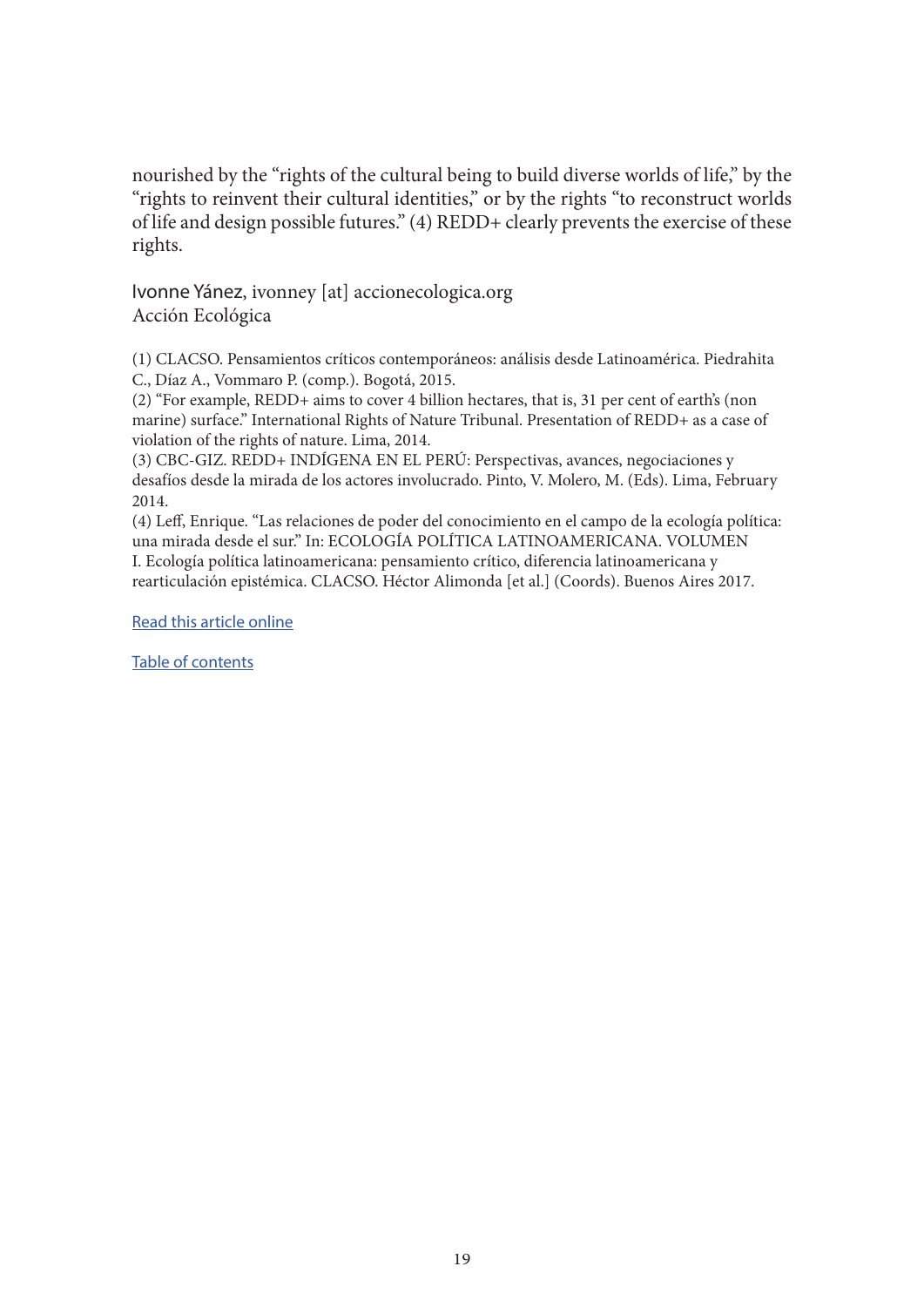### <span id="page-19-0"></span>Envira REDD+ project in Acre, Brazil: Gold certificate from carbon certifiers for empty promises

[From WRM Bulletin 237, April 2018](https://wrm.org.uy/bulletins/issue-237/)

A rubber tappers community, part of a 40,000-hectare REDD+ project, faces a difficult struggle to maintain their way of life. The project has already sold carbon credits, yet to date only provided the local community with dental kits and a visit to the dentist.

The 'Envira Amazonia Project' is one of three forest carbon (REDD+) offset ventures that the US-based company CarbonCo LLC is pursuing in the Brazilian state of Acre. The project area covers almost 40,000 hectares of Amazon rainforest, and is part of a massive 200,000 hectare property claimed by the company JR Agropecuária e Empreendimentos EIRELI. That claim, however, is disputed. Rubber tapper families have been living on the land for generations but most have been unable to obtain legal title documents that confirm their rights to the land. The REDD+ project threatens the future of the community because it imposes restrictions on the future use of the land and prevents reactivation of peasant farming plots abandoned in the last decade.

The main owner of the Brazilian company involved in the Envira Amazonia REDD+ project is Duarte Jose do Couto Neto. Do Couto Neto is involved in a number of enterprises (1), and was candidate for the ultra-right Prona party in Acre in the 1990s. As recently as September 2017, he expressed his support for the current presidential candidate of the ultra-right in Brazil, and the military dictatorship stating that he was longing for the military regime ("Saudades e muita do regime militar"). (2)

Like in most parts of the Brazilian Amazon, land tenure within the project area is complicated and disputed, but you would not know that from reading the project or certification documents: the land owner's claim to a massive 200,000 hectares is taken for granted and no disputes over land are mentioned. Nor do the auditors who approved the Climate, Community and Biodiversity (CCB) certificate question how one person, in this case, Duarte Jose do Couto Neto – was able to legally acquire such a vast expanse of privately held land in relative proximity to the country's border area with Bolivia and Peru. Rubber tappers have used the land for generations and therefore, have legal rights to the land they occupy. Yet, very few families hold land titles. Approximately 10 rubber tapper-turned-peasant families hold land titles inside the almost 40,000 hectares that make up the Envira Amazonia REDD+ project. In addition, around 40 families live inside the surrounding area but outside the REDD+ project site. According to project documents, the REDD+ project claims to protect the entire 200,000 hectares and suggests these communities outside the project area also as beneficiaries but does not explain why or how they are involved or affected.

In 2015, the Envira Amazonia REDD+ project was certified under the Climate,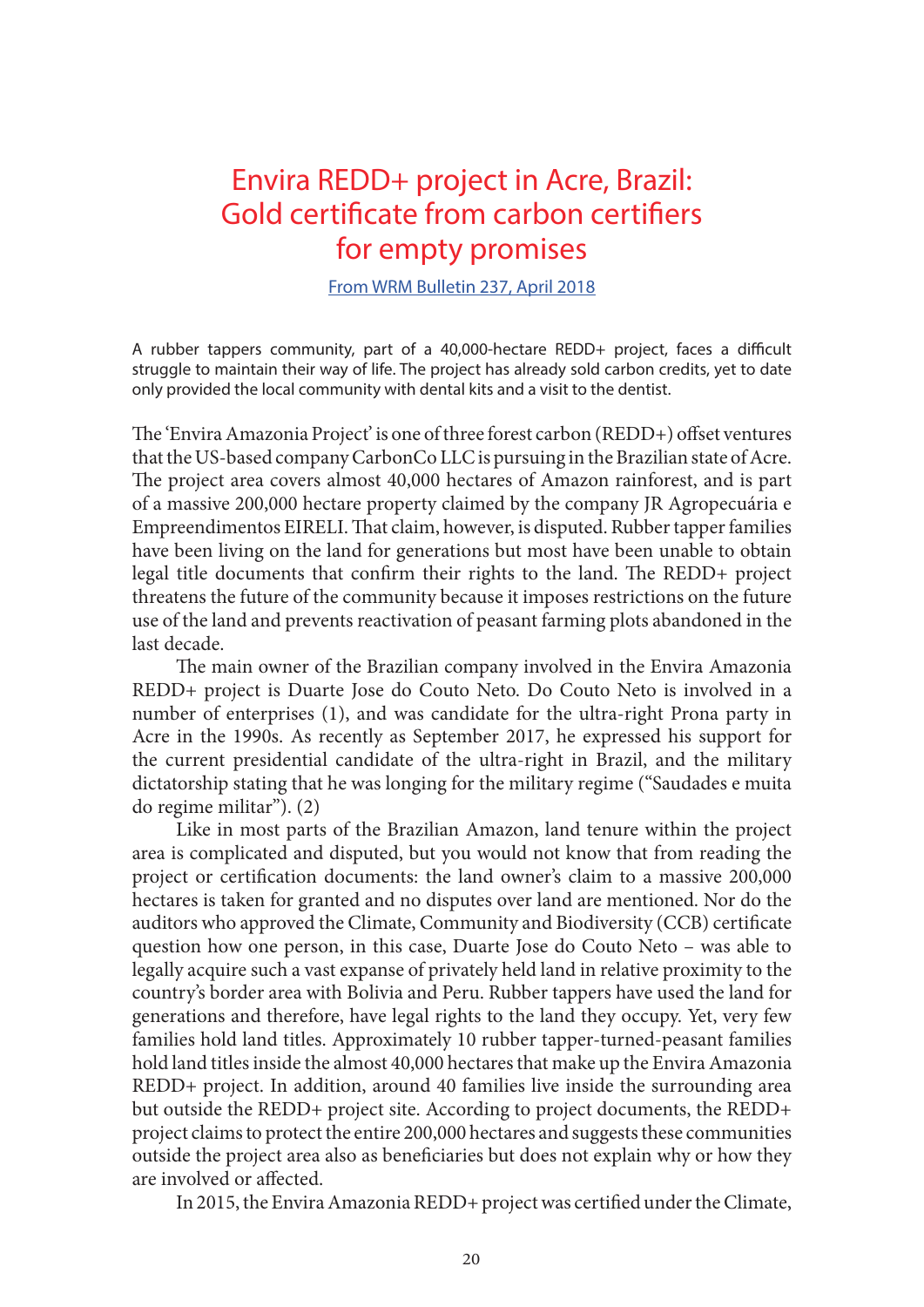Community and Biodiversity (CCB) standard by the Rainforest Alliance's Brazilian partner, Imaflora. The assessments for the Verified Carbon Standard (VCS – now called Verra) certification were carried out by Environmental Services Inc. (3) In 2016, the certifiers issued the first batch of carbon credits from the project, a second batch of carbon credits was issued in November 2017. (4) The VCS database shows that during 2016/2017 at least 750,000 carbon credits from the Envira Amazonia REDD+ project have been sold. (5)

Community unaware that the project is already selling carbon credits

When the World Rainforest Movement (WRM) visited families living within the almost 40,000 hectares of the Envira Amazonia REDD+ project site in March 2018, community members were unaware that the project had been 'approved' and was selling carbon credits already. Residents explained that many foreigners had been to the area in the previous years, but few had spoken to them and many did not seem to speak Portuguese. They had carried out studies and one person had been visiting each family individually to convince them to support the carbon project.

Most families had signed a form suggesting support for the project or had been photographed when receiving a dental kit. This dental kit contained a small tube of toothpaste and a toothbrush, and has been, along with the offer of a gratis visit to a dentist the only tangible benefit that community members have received to date.

(Empty) Promises the basis for issuance of CCB Gold Level certificate

While residents have not seen any tangible benefits beyond the dental kit and a oneoff visit to the dentist, many promises were made when the project was presented to the families. Residents confirmed that the promises made are in line with those mentioned in the project document prepared for the CCB certification: "the landowners will also implement numerous activities to assist local communities and mitigate deforestation pressures such as: offering agricultural extension training courses; beginning patrols of potential deforestation sites in the early stages of the Project; granting land tenure to local communities; and establishing alternative economic activities including commercializing the collection of medicinal plants and  $acai.$ "  $(6)$ 

Imaflora granted a 'Gold Level' CCB certificate to the Envira Amazonia REDD+ project in 2015 / 2016, based on the project developer's promises to the community. Yet, none of these promises have been fulfilled. As mentioned above, the project owners seem to not even have informed the community that the REDD+ project had passed the certification assessments and was already selling carbon credits. Advertising for the Envira Amazonia REDD+ project also highlights the benefits the project supposedly brings to the community. A carbonfund.org advert for the project, for example, claims that the community is benefitting from the REDD+ project: "Social projects and activities to mitigate deforestation pressures and benefit the local communities include, but are not limited to: agricultural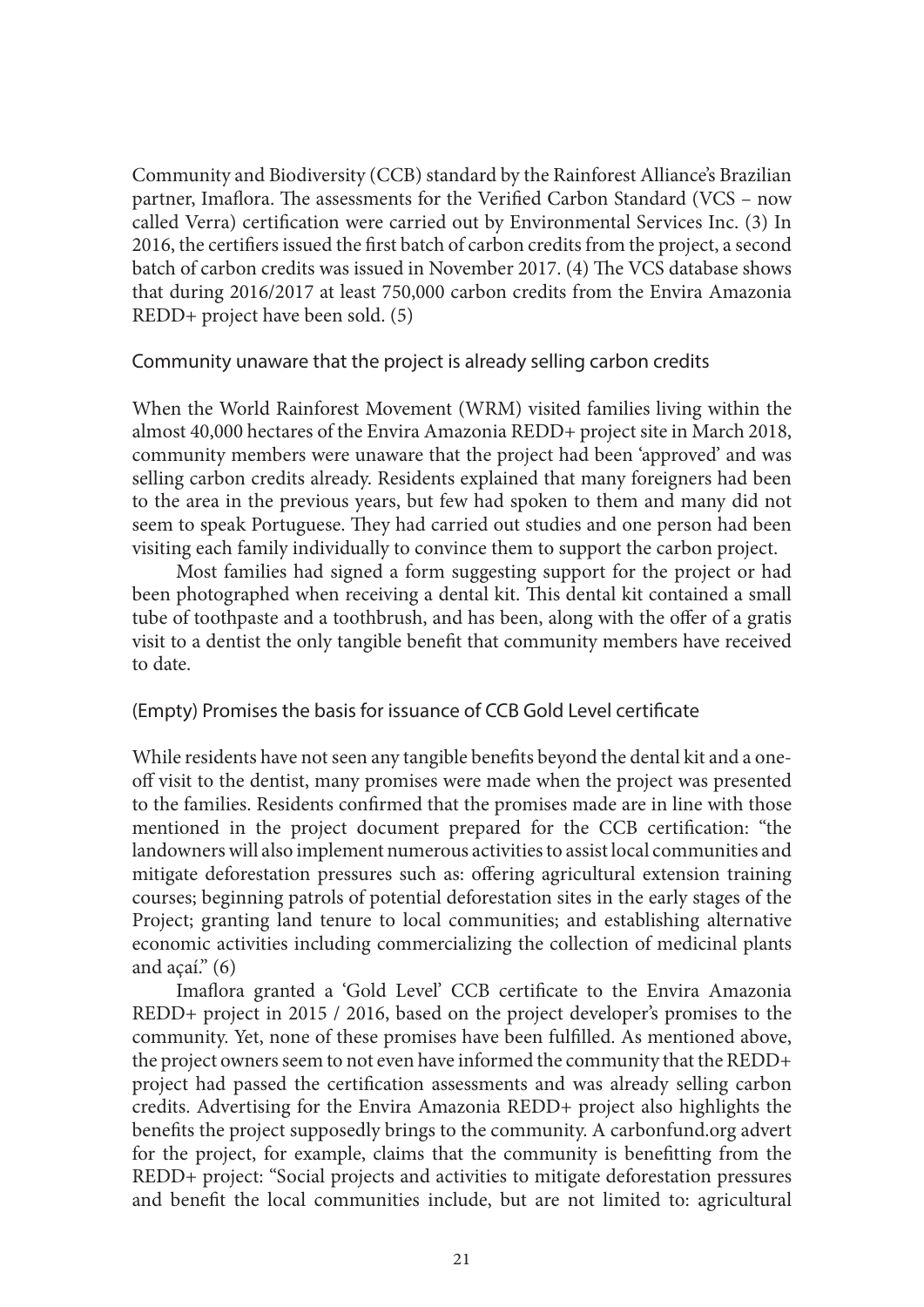extension training courses; boat patrols of potential deforestation sites; improving local schools and health clinics; and developing local infrastructure to collect, transport and sell locally-sourced açaí, medicinal plants and rubber." (7) Pictures of children in front of the community school (which has not been operational for the last two years and is in a poor state) and a picture of a community meeting inside the school building are included to suggest a project that is beneficial for the local community.

#### Envira Amazonia REDD+: Restrictions, not benefits, the reality for families

While project owners and certification bodies create a virtual reality of the Envira Amazonia REDD+ project benefitting families in the project area, the reality for the community on the ground is similar to that faced by communities affected by the other two CarbonCO LLC REDD+ projects in Acre: the Purus and Valparaiso / Russas REDD+ projects. (8) A large-scale land owner with questionable land title takes advantage of the insecure tenure situation and isolated location of the community and uses his position of power over the families to impose land use restrictions that are likely to accelerate a rural exodus.

The Envira REDD+ project prohibits use of the forest by rubber tapper families outside the 150 hectares currently available to each of the families living inside the REDD+ project site. Residents are thus not allowed to reactivate recently abandoned plots that were used by rubber tapper families as late as the 1990s. This will force youth who have grown up in the area and wish to continue their parents' way of life as rubber tappers and peasant farmers to leave the land and migrate to the city where employment opportunities will be scarce. Deforestation for cattle ranching continues to be pursued in the surrounding areas by large-scale land owners, yet rubber tapper and peasant families are denied the land that has been used for generations for rubber tapping and peasant farming.

The virtual reality of a REDD+ project providing 'Gold Level' community benefits, that adverts on the carbonfund.org website and certification reports create is in sharp contrast to the reality of empty promises and future land use restrictions that characterize the Envira Amazonia REDD+ project on the ground.

Jutta Kill, jutta [at] wrm.org.uy Member of the International Secretariat of WRM

(1) A partial list of companies and properties in Acre and Mato Grosso that is apparently monitored as part of the REDD+ project certification (to prevent so-called leakage, i.e. the owner just moving cattle ranching to these other properties) is included in the certification documents. Several of the properties (e.g. Seringal Canada) listed form part of the massive 200,000 hectare land holding of which the REDD+ project is part. However, the list appears to be incomplete and not include activities in the Amazonas state which several residents of the area referred to. At least two companies that list do Couto Neto as Partner are not on the list: Santa Cruz Da Amazonia Empreendimentos Ltda and Start Up Da Amazonia Projetos De Exploracao Sustentavel Ltda Me. (2) Comment Duarte Jose do Couto Neto to article 'General do exército bate forte no STF'

(3) Financial reports of the non-profit organisation Carbonfund.org show a payment of USD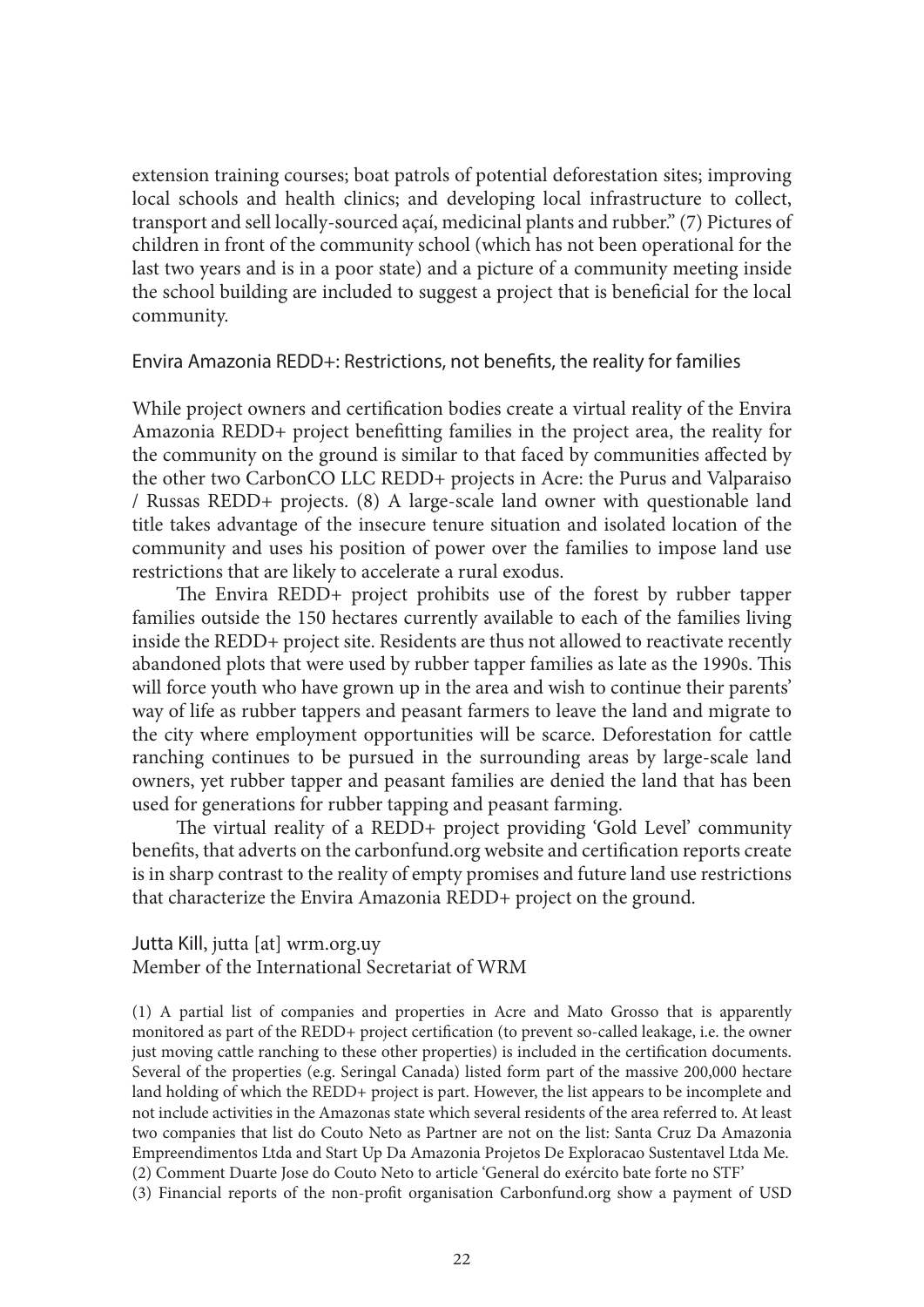136,802 in 2015 to Environmental Services Inc.The reports do not explain whether this was the cost of validation and verification of the Envira Amazonia REDD+ project to the VCS carbon standard. CarbonCo LLC is a wholly-owned subsidiary of the non-profit organisation Carbonfund.org. The Carbonfund.org Foundation 2016 annual report is available here; documents filed for exemption from income tax are available here.

4) See here for the long list of documents linked to the Verra / VCS carbon and CCB certification documents.

(5) Link to VCS / Verra database

(6) Envira Amazonia project document prepared for CCB certification

(7) Carbonfund.org advert for the Envira Amazonia REDD+ project.

(8) For information about the impacts of these projects on communities inside the REDD+ project sites, see the WRM publication 'Observations on a private REDD project in the state of Acre, Brazil' and C. Faustino & F. Furtado (2015): Economia Verde, Povos das Florestas e Territórios: violações de direitos no estado do Acre Bericht für die Plataforma DHESCA Brasil.

[Read this article online](https://wrm.org.uy/articles-from-the-wrm-bulletin/section1/envira-redd-project-in-acre-brazil-gold-certificate-from-carbon-certifiers-for-empty-promises/)

[Table of contents](#page-2-0)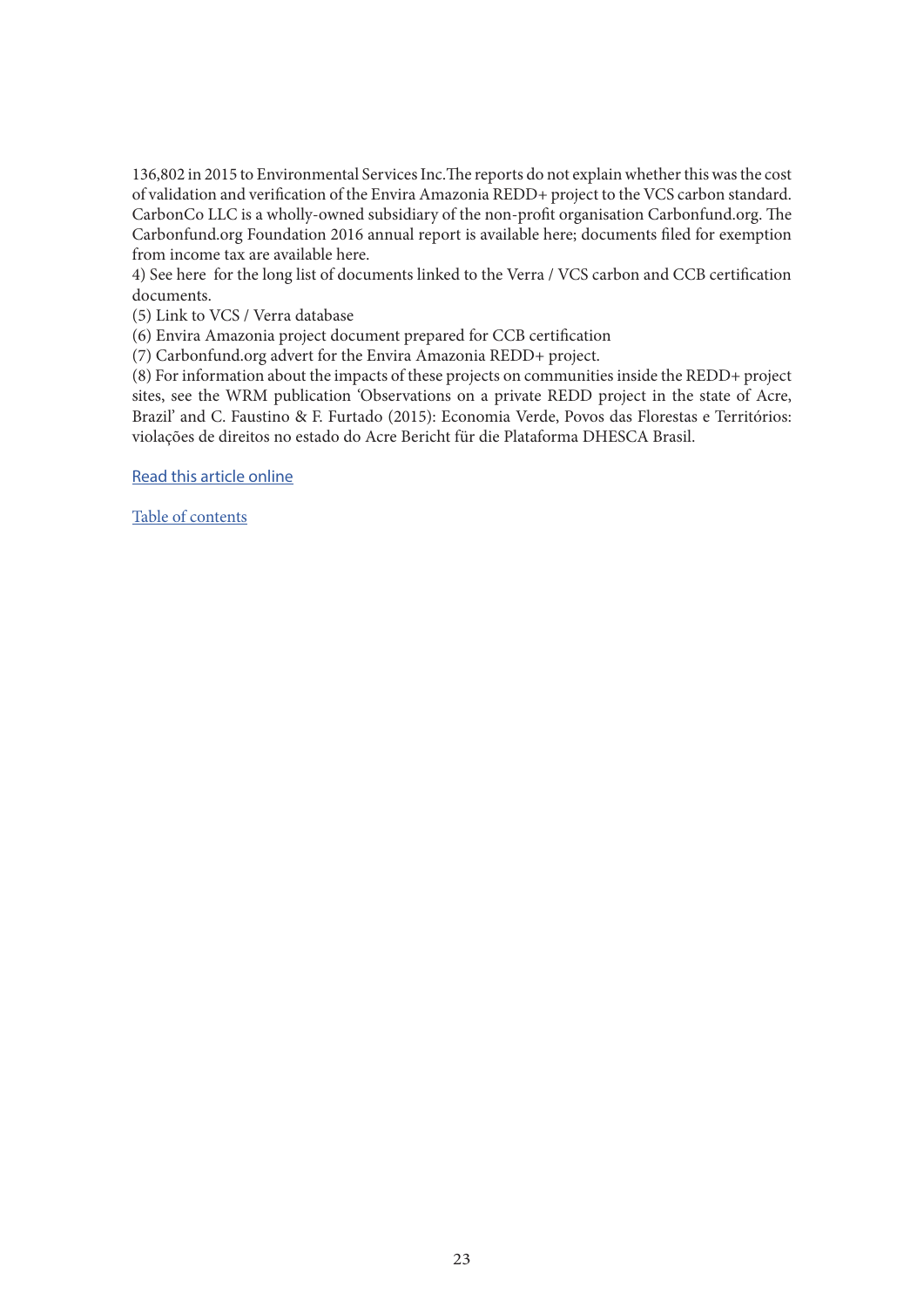### <span id="page-23-0"></span>REDD Alert! How REDD+ projects undermine peasant farming and real solutions to climate change

#### [From WRM Bulletin 219, October 2015](https://wrm.org.uy/bulletins/issue-219/)

Agriculture is increasingly being discussed at high level forums on climate change that promote initiatives which they claim will help farmers to adapt to climate change and reduce agriculture's greenhouse gas emissions. One such initiative is REDD+. REDD+, however, reinforces the corporate food system that is largely responsible for climate change, has robbed many communities and forest peoples of their territories and undermines the food and agricultural systems of peasants and indigenous peoples that can in fact cool the planet.

Agriculture is increasingly being discussed at high level forums on climate change that promote different programmes which they claim will help farmers to adapt to climate change and reduce agriculture's greenhouse gas emissions. These initiatives are heavily influenced by corporations and governments that want to protect industrial agriculture and corporate food systems from real solutions to climate change that would provide peasants with more lands and support agro-ecological farming for local markets. As a result, small scale peasant agriculture is being targeted by a number of aggressively promoted false solutions to climate change while industrial and corporate-driven agriculture mostly continues with business as usual. One such programme is called REDD+.

A recent [publication from GRAIN and the WRM](https://wrm.org.uy/books-and-briefings/how-redd-projects-undermine-peasant-farming-and-real-solutions-to-climate-change/) explains some of the patterns that make Reducing Emissions from Deforestation and Forest Degradation (REDD) a danger for peasant farming. The publication explains how REDD+ reinforces the corporate food system that is largely responsible for climate change, has robbed many communities and forest peoples of their territories and undermines the food and agricultural systems of peasants and indigenous peoples that can cool the planet.

In most cases, the information peasant communities receive about REDD+ projects is biased or incomplete. Many promises of benefits and employment are made by project proponents if the community agrees to the proposed REDD+ activity. But the majority of REDD+ activities limit the use of the forest for shifting cultivation, gathering and other subsistence use. Hunting, fishing, grazing or cutting some trees for construction of housing or canoes are also often restricted and the restrictions are enforced by REDD+ project owners, often with the support of armed guards. Furthermore, most communities are not informed that these projects generate carbon credits, or that the buyers of these credits are some of the largest corporations worldwide, whose businesses are built on fossil fuel extraction and the destruction of territories of traditional communities. Peasant farming is thus singled out as the cause of deforestation while the major drivers of deforestation are ignored. At the same time, large-scale drivers of deforestation like industrial logging, expansion of oil palm, soya or tree plantations, infrastructure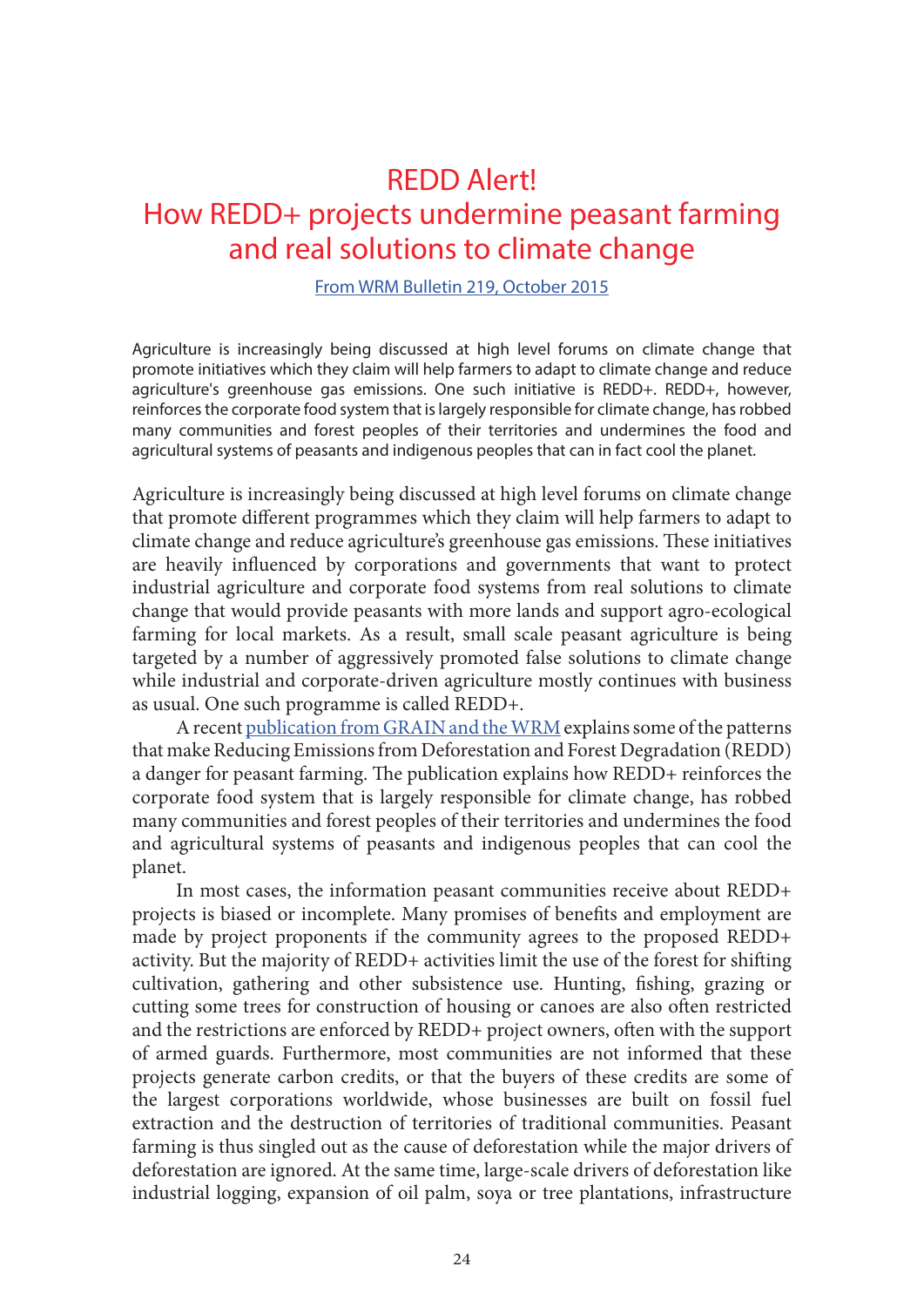mega-projects, mining, large hydro-dams – and above all, industrial agriculture expanding into the forest – continue without restriction (See "[REDD: a Gallery of](https://wrm.org.uy/articles-from-the-wrm-bulletin/section2/redd-a-gallery-of-conflicts-contradictions-and-lies-2/) [Conflicts, Contradictions and Lies"\)](https://wrm.org.uy/articles-from-the-wrm-bulletin/section2/redd-a-gallery-of-conflicts-contradictions-and-lies-2/).

#### Some patterns that make REDD+ a danger to peasant farming

#### REDD+ blames peasant farming practices for deforestation and emissions

Peasants around the world are being squeezed onto less land while still managing to produce most of the world's food, without nearly the amount of GHG emissions produced by large-scale industrial farms. The overwhelming majority of REDD+ projects, however, seek to reduce GHG emissions by further reducing the lands that peasant farmers and indigenous communities have access to or by changing how the land is used by peasant farmers.

REDD+ proponents have the erroneous assumption that shifting cultivation in particular, a practice commonly used by forest peoples around the world, is a major cause of deforestation. This is simply not true. What is usually lumped together under the term "slash-and-burn" in reality are hundreds of different land use practises, adapted to the local circumstances. Far from causing large-scale forest loss, these practises have allowed forest-dependent communities to maintain the forests they depend on. Where shifting cultivation is leading to forest degradation, rotation cycles are usually shortened because less land is available for shifting cultivators. This is almost always a result of expanding industrial plantations or mega-infrastructure projects or industrial logging, which grab land peasant communities rely on for food production.

Another argument used by REDD+ proponents is that the "opportunity cost" is lower than it is with restricting the expansion of plantations and industrial farms. The "opportunity cost" is a measure of the economic value that would have been generated, by companies or peasants, if deforestation activities were allowed to continue. The consultants can see the money that plantations generate for companies; but they do not see the whole value that forest areas represent for peasant communities in terms of local food production, housing, medicines, biodiversity, culture, etc. For REDD+ proponents, therefore, it is more "cost" effective to stop peasants from using forest lands than it is to stop plantation companies and corporate farmers.

REDD+: Good business for carbon companies, international conservation NGOs, consultants and industrialized countries

One of the big promises of REDD+ is that forest-dependent communities and peasant farmers will get paid for protecting the forest. To entice governments and communities of the South, REDD+ proponents routinely make exaggerated claims about the size of the global trade in carbon credits – or the expected size of a future forest carbon market.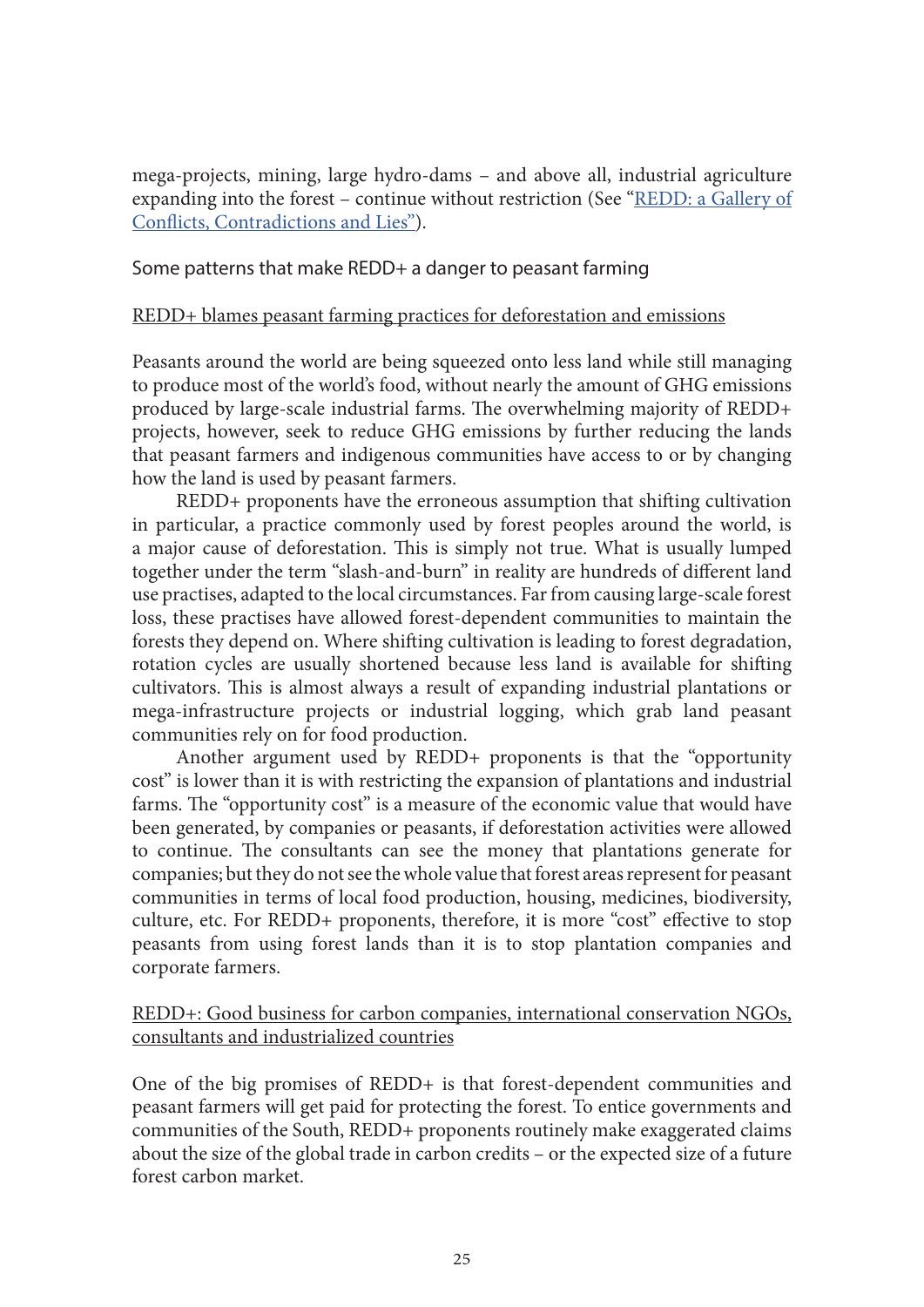The reality is that the price for carbon permits has been in free fall since 2008. And while carbon permits might swing back to the expected price, the experiences of existing REDD+ projects that sell carbon credits show how most of the supposed profits that are in theory going to communities will be captured by others.

Before a REDD+ project can sell carbon credits, a lot of technical documents have to be written, certified and verified by different auditing firms. All of these preparations cost money. And they are not cheap. They add up to what is called the 'overhead costs' or 'transaction costs' of REDD+ projects.

For international conservation groups like The Nature Conservancy, Conservation International, and WWF by contrast, REDD+ is good business because they are able to capture a large portion of the international aid and climate funding available for REDD+. They are involved in many REDD+ projects and initiatives and act as advisors on national REDD+ plans. None of these groups have revealed the size of their REDD+ budgets, or how much of their funding comes from the climate finance that industrialised countries account as REDD+ payments to the global South.

Industrialised countries also stand to gain even more from REDD+ if the new UN climate treaty currently being negotiated provides them with the possibility to take the credit for tropical countries reducing deforestation. One of the proposals on the table is that the countries providing financial support for REDD+ count REDD+ reductions towards their own emission targets – a very convenient option for governments in industrialized countries seeking ways to avoid deep emissions cuts at home.

#### REDD+ undermines food sovereignty

There are different ways that REDD+ projects commonly undermine local food production and create food insecurity among local communities. In some cases, families participating directly in the offset project must reduce their production of food crops in order to plant trees for the project. In other cases, the REDD+ project prevents the communities from accessing forested areas that they rely on for hunting and gathering, for shifting cultivation or for grazing.

The regular failure of REDD+ initiatives to 'establish alternatives to slashand-burn' or 'modernise' peasant agriculture through proposals developed by faraway project owners or conservation NGOs points to another tension inherent in REDD+: these projects are concerned first and foremost with maximizing carbon storage in the area that will deliver carbon credits. Initiatives to involve peasant communities and forest peoples are an afterthought, a requirement from donors or to show supposedly participatory project implementation.

#### REDD+ undermines community control over territories

Tradable REDD+ credits are a form of property title. Those who purchase the credits do not need to own the land nor the trees that are "storing" the carbon, but they do own the right to decide how that land will be used. They also usually have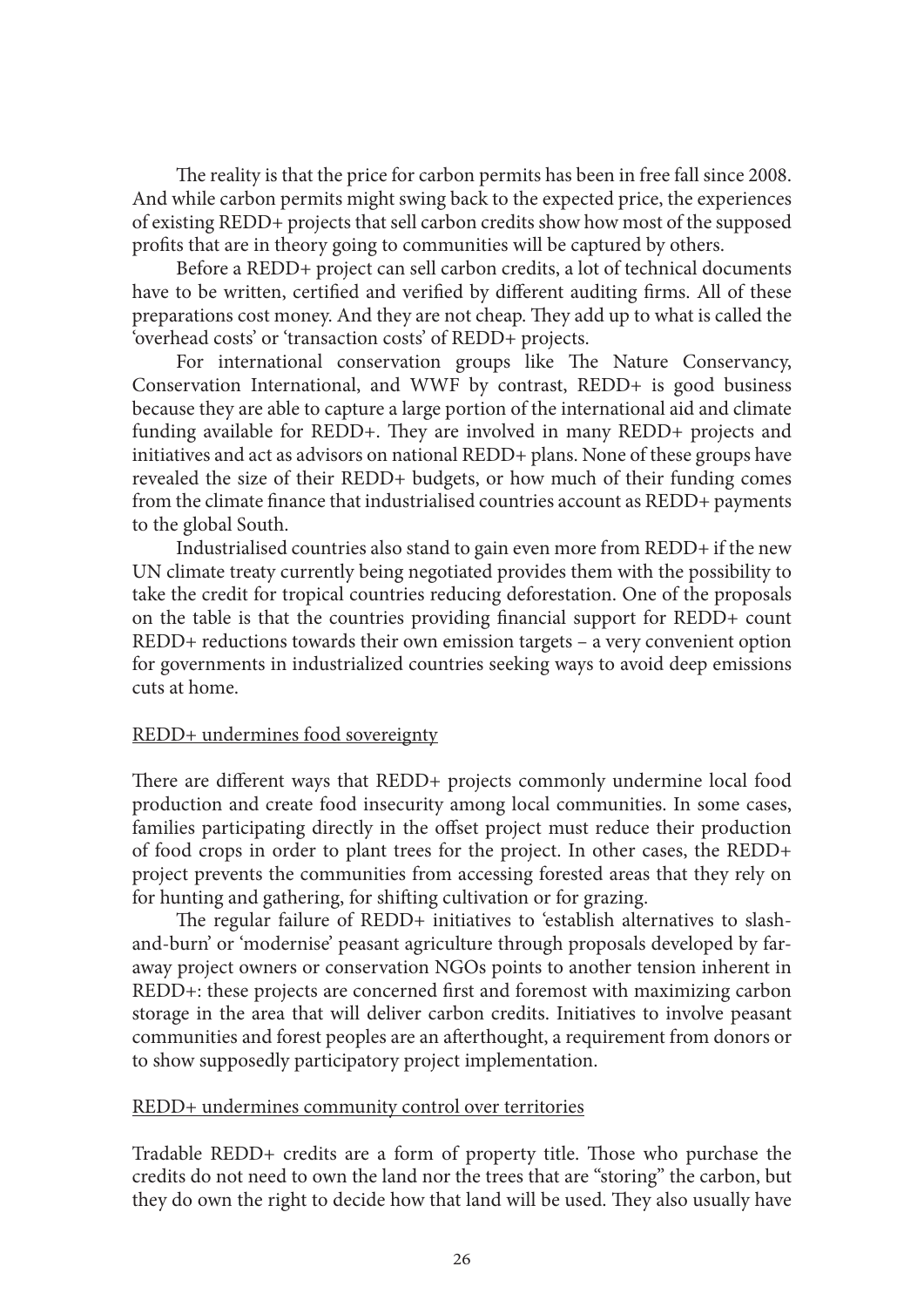contractual rights to monitor what is happening on the land and request access to the land at any time they choose for as long as they own the carbon credit.

Communities often are not informed about how the contract they sign for REDD+ projects might undermine their control over their territories. Often, obligations that communities or families enter into are not clearly explained or they are described in ambiguous terms that can easily be misinterpreted. Seeking legal advice on such complex and ambiguous technical documents is made difficult because almost all REDD+ contracts contain strict confidentiality clauses.

Another important way that REDD+ projects affect community control over territories is by creating divisions within communities. While many promises of employment through REDD+ projects remain unfulfilled, REDD+ projects generally do hire people from within the community to work as forest rangers or guards whose role it is to report on compliance with REDD+ project rules within the community. In other words, they are expected to keep an eye on other members of the community. Their role is to report to the project owners if community members cut down trees, hunt, fish, grow food crops in the forest or use the forests as they have always done but which is forbidden under the REDD+ project rules. This form of 'employment' creates divisions within the community that will negatively affect the ability of communities to organize and work together to defend their territories.

#### **How changes in the law inspired by carbon markets are threatening agrarian reform**

Forest Code in Brazil is an example for how legal changes informed by REDD+ and similar offset trading initiatives pose a risk to agrarian reform and peasant rights to land. The 2012 revision of the Forest Code extends the use of tradable forest restoration credits. These are credits that a landowner can sell if s/he has cleared less forest than allowed under the Forest Code. Farmers who have in the past cleared more forest than the law allowed and are obliged under the 2012 Forest Code to restore the area cleared in excess of the legal limit – or risk losing access to agricultural credit lines – can buy these forest restoration credits instead of restoring the forest on their own land.

These tradable forest restoration credits put a key instrument for Agrarian Reform in Brazil at great risk. The historical instrument of Agrarian Reform has been the expropriation of latifúndios that could be shown to be unproductive and thus not fulfilling the constitutionally required "social function" of the land. The introduction of tradable forest restoration credits created an instrument that could shield owners of latifúndios from expropriation for social purposes because these credits would transform unproductive estates into carbon factories and repositories of environmental reserves. This in turn would allow land owners to claim that the land is fulfilling the constitutionally required "social function"*.*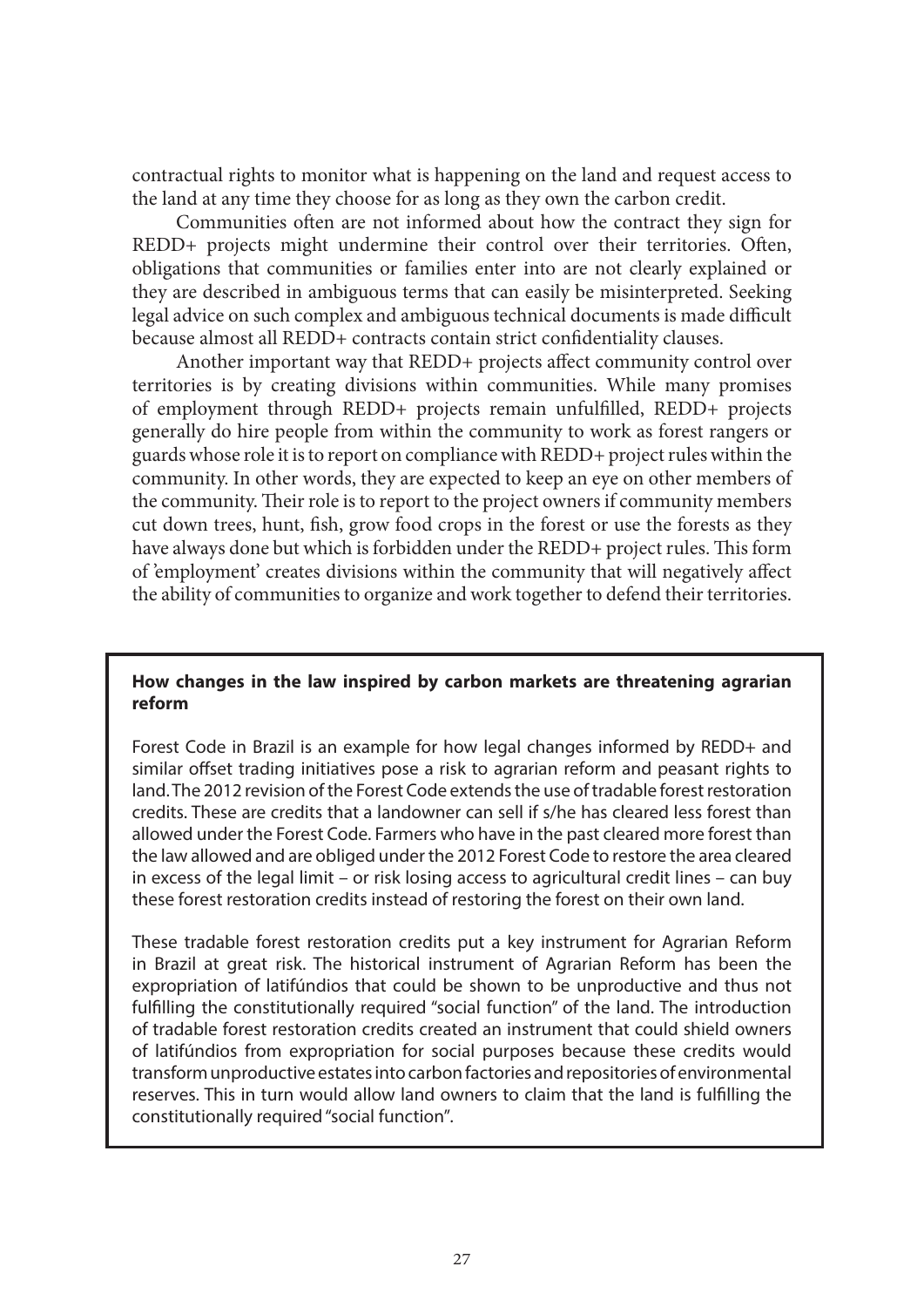#### REDD+ facilitates the expansion of corporate agriculture

The deforestation caused by the agriculture sector over the past few decades is almost entirely due to the expansion of commodity crops for export and for animal feed, with the vast majority of this expanded production on large-scale industrial farms and plantations. Deforestation is then directly linked to international commodity supply chains that are controlled by a small number of transnational food corporations. These include commodity traders and producers like Cargill, Louis Dreyfus Group, Bunge, Archer Daniels Midland (ADM), JBS or Wilmar International, food companies like Nestlé, Danone, or Unilever, and supermarkets and fast food chains like McDonald's, Walmart or Carrefour.

To shield themselves from bad publicity and to protect their supply channels, corporations have established voluntary certification schemes and commodity roundtables with the participation of a few large international NGOs (see separate article in this bulletin).

#### Conclusions

The problems are clear, the solutions exist… and they are very different from the REDD+ concept.

REDD+ helps to conceal the fact that while agriculture is a major contributor to climate change, not everybody growing crops shares the same responsibility for the emissions. It is the industrial food system – with its heavy use of chemical inputs, its erosion of soils, its deforestation and its emphasis on production for export markets – which is the main source of greenhouse gas emissions.

Yet, REDD+ falsely blames shifting cultivation and peasant farming for deforestation and greenhouse gas emissions. In reality, peasants are already proving that it is possible to 'feed the world' while producing far fewer emissions than the export-led, industrial model of agricultural production. Giving lands back to small farmers and indigenous communities is the most effective way to deal with the challenges of feeding a growing global population in an era of unpredictable climate change. REDD+ is a dangerous distraction from urgent action in this direction.

Access the publication here: http://wrm.org.uy/other-relevant-information/how-redd-projectsundermine-peasant-farming-and-real-solutions-to-climate-change/

[Read this article online](https://wrm.org.uy/articles-from-the-wrm-bulletin/section1/redd-alert-how-redd-projects-undermine-peasant-farming-and-real-solutions-to-climate-change/)

[Table of contents](#page-2-0)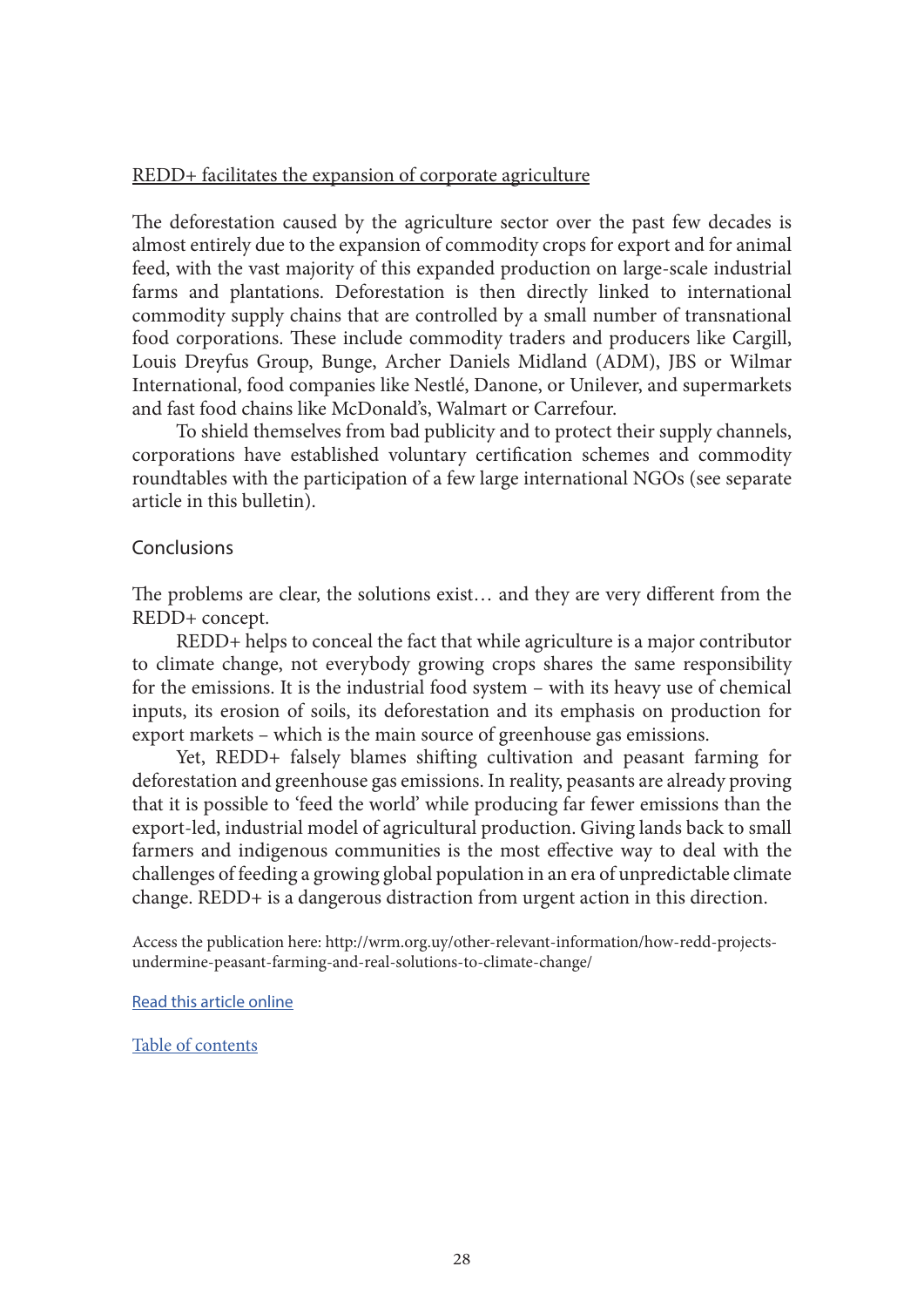### <span id="page-28-0"></span>The Conservation Industry: a for-profit sector?

[From WRM Bulletin 242, February 2019](https://wrm.org.uy/bulletins/issue-242/)

Conservationist NGOs are increasingly making partnerships with companies that, in fact, are the main drivers of environmental and social disasters. Even worse, they portray their corporate partners as the willing participants of the "solutions". But, which solutions are they seeking? And solutions for whom?

It is common to see advertisements and campaign brochures with the logo of an international conservationist NGO, like WWF or Conservation International, together with that of a company, such as Coca Cola, Shell or Rio Tinto. But, how can organizations that are suppoused to be recognized around the world as watchdogs for protecting the environment establish an alliance with those actors that destroy and pollute that same environment? This, in fact, raises another crucial question: Which type of "solutions" are conservationist NGOs and their corporate partners aiming to reach and for whom?

It is very telling that these conservationist groups' headquarters, just as those of their corporate partners, are generally based in urban hubs of the global North. Why do they have the legitimacy to decide how to and who should best preserve a specific forest area or a particular specie? What about the knowledges of local groups? And most importantly, what about the communities that have coexisted with those forests and guarded them for countless generations?

#### Protecting forests from whom?

Protected or conservation areas were created under a philosophy that originated in the global North, in the United States (US) in the late 1800s, which led to the establishment of national parks around the world to preserve areas of "wilderness", mainly for elite hunts and the enjoyment of scenic beauty. This postcard idea of "wilderness" did not include any human presence; even that of traditional or indigenous groups. The national parks Yellowstone (1872) and Yosemite (1890) in the US, from which indigenous inhabitants were forcibly removed, established the conservation model applied around the world.

By advocating for and assisting with the creation of such parks, conservationist NGOs deepened the racist and colonial assumption that "nature" -understood as untouched or pristine "wilderness"- is and should be separated from any human activity that could change or impact it. These NGOs then also helped in portraying local groups as unruly invaders, "poachers" and "encroachers". (1)

Forest-dependant populations living in and around national parks are in consequence forcefully evicted or their livelihoods and cultures severely and violently restricted. Hunting, fishing or harvesting for sustaining a livelihood is mostly forbidden in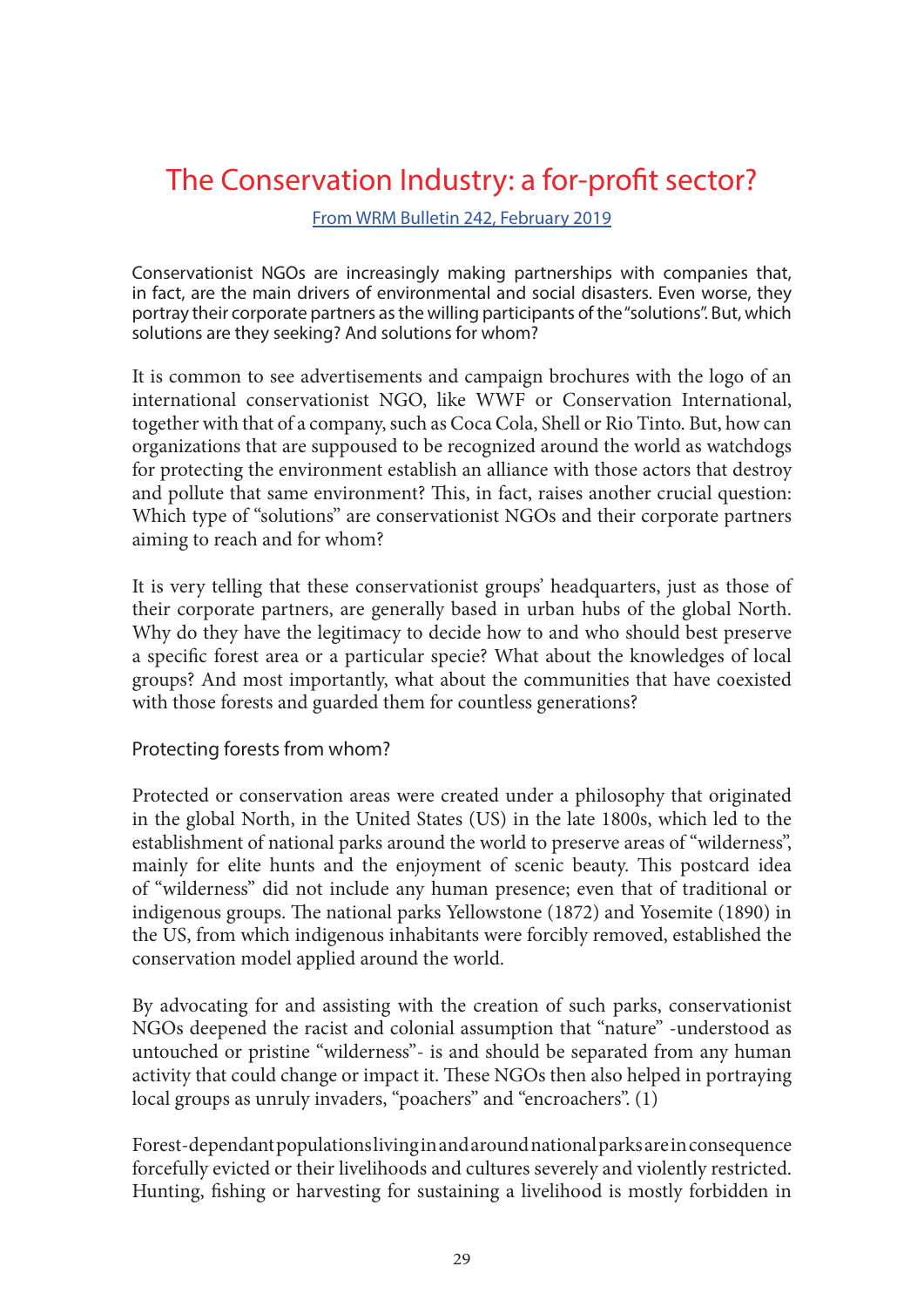these areas. Forest peoples are regularly blamed for deforestation or/and accused of "poaching" because they hunt for their food – a convenient justification for the evictions carried out in the name of conservation. They face arrest and beatings, torture and even death. (2) Ironically, western scientists, NGOs, park rangers, military troops, "eco guards", anti-poaching squads, philanthropists, safari tourists, visitors and many other so-called "experts" are very much allowed into these areas. Fee-paying elite hunters are even encouraged in some. Safari hunters, however, who are mostly rich and white, are of course never called poachers. Conservation practices have in fact deepened the racist division of forest access and have further imposed colonial models and ideas over forest peoples. Conservationist NGOs are at the centre of this.

When Baka indigenous land in Cameroon was stolen from them for creating "protected areas," the NGO WWF played a key role in dividing up the territory which included safari hunting concessions, logging areas and national parks. Since 2000 WWF has been funding anti-poaching squads who mostly abuse indigenous peoples, while the real problem – commercial poaching – goes largely unaddressed. WWF has also acted as consultant to the logging company that operates in the Baka's forests. (3)

To enforce some conservation objectives, conservationist NGOs often employ military services to guard the national parks they manage on behalf of governments; a practice often called as "green militarism." WWF, for example, turned to the Maisha Consulting Company, a private military company, to deliver security operations. This company offers military training for anti-poaching squads in Garamba National Park, DRC, and has provided security advice and installed a network of remote surveillance cameras in Dzangha-Sangha National Park in the Central African Republic. (4)

Ironically enough, many national parks are surrounded or even overlap with licenced projects, like mining, oil or gas extraction. Others are bordering industrial monoculture plantations, logging concessions or large-scale infrastructure projects. But this does not seem to be enough for conservationist NGOs to target these corporate actors in their conservation efforts. Quite the opposite.

#### Partners in crime

The US-oil and gas multinational ExxonMobil has drilled in the Stabroek exploration area off the coast of Guyana since 2015. Recent discoveries have led the company to estimate that Stabroek's oil reserves could be worth more than 200 billion dollars. (5) Of course, what the company does not advertise are the many impacts that these activities have on marine diversity, mangrove forests and fisher communities; not to mention its enormous contribution to climate change and local pollution.

Despite this, in August 2018, the NGO Conservation International in Guyana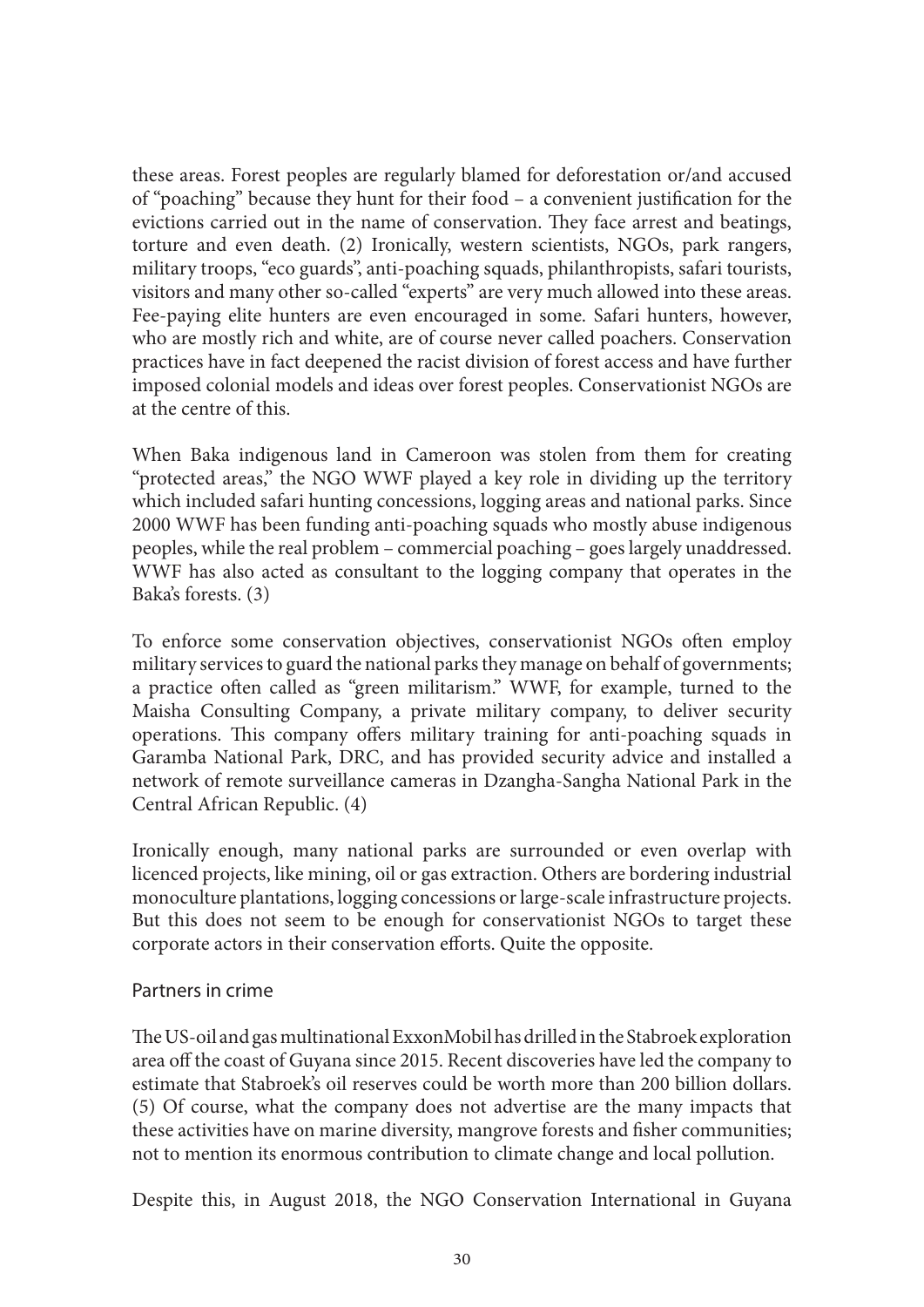accepted a 10 million dollars grant from ExxonMobil's Foundation. The stated objectives are to advance sustainable job opportunities; expand communitysupported conservation; expand conservation areas in the Rupununi Wetlands; contribute to mangrove restoration and support improvements to communitybased fishing, a sector the government of Guyana has identified as critically important to the wellbeing of the Guyanese people. (6)

But, what is the real objective behind the fact that a fossil fuel corporation gives large sums of money to an international conservationist NGO? This "investment" – as the company likes to put it – aims to generate some kind of benefit to the company. And nothing like an international public relations campaign led by a well-known conservationist NGO to try to greenwash what in fact is the biggest and most undeniable cause of climate change: fossil fuel extraction.

Unsurprisingly, this undeniable conflict of interests is not an isolated case. Conservation International also has partnerships with companies like Chevron, Monsanto, Nissan, Walmart and many others (7). And this NGO is not alone.

In 2007, the WWF accepted 20 million dollars from the Coca-Cola company, despite the serious accusations against this company for depleting local water sources around the world. This "investment" was another greenwash strategy. (8) WWF has also partnered with furniture company IKEA, despite the company's expanding logging activities in forests (9), as well as with the Toyota Motor Company, clothing retail company H&M, financial institution HSBC, pulp and paper company Mondi, among many others. The Nature Conservancy, another conservationist NGO, also has partners such as mining company BHP, agribusiness Cargill, oil-giant Shell, Pepsi and Walt Disney.

Moreover, these organizations' board of directors, whose members are supposed to provide guidance and advice for their work, have a blunt conflict of interests. The Nature Conservancy's board, for example, is full of people from the corporate world, including financial companies JP Morgan Chase and the Blackstone Group, multinational Dow Chemical Company, e-commerce conglomerate Alibaba group and many others. (10) And the list goes on and on.

#### NGOs or companies?

The bottom line is that corporations can provide large amounts of funds to these conservationist NGOs. Yet, at the same time, these NGOs have increasingly become active participants of the financial market, which is bound to the capital accumulation logic, which in turn depends on fossil fuels. (11) Some of the largest conservationist NGOs invest in fossil fuel companies directly.

As author Naomi Klein explain: "Now it turns out that some green groups are literally part owners of the industry causing the crisis they are purportedly trying to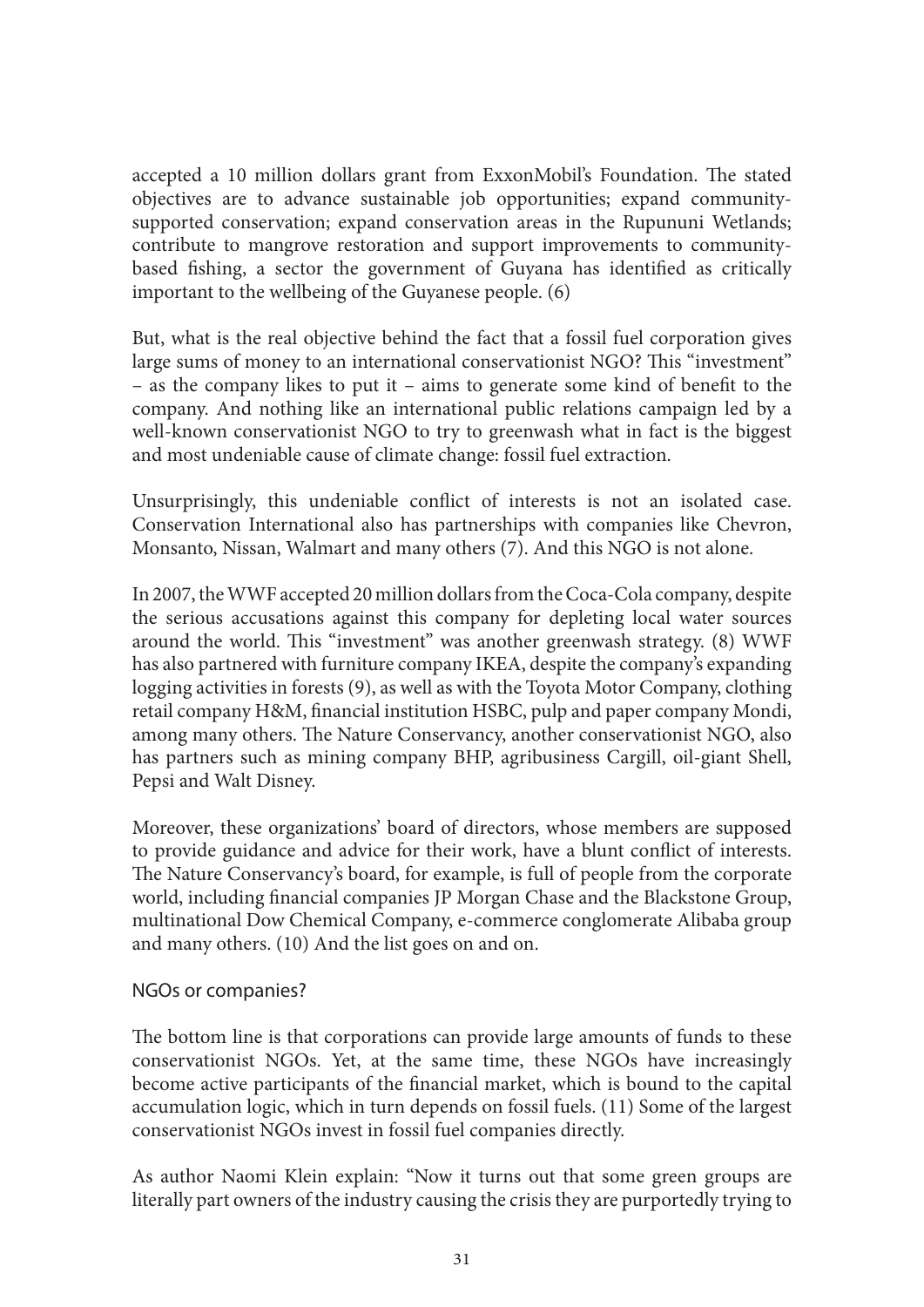solve. And the money the green groups have to play with is serious." (12) The Nature Conservancy, as Klein uncover, has 1.4 billion dollars in the US financial market, and the Wildlife Conservation Society has a 377 million dollars of endowment, while the endowment of WWF in the US is worth 195 million dollars.

These large amounts are also used to cover the enormous salaries of their executives. Research by Canadian journalist Donna Laframboise, found out that in 2012, Carter Roberts, the CEO of the US branch of WWF, was paid a salary of 455,147 dollars in 2009. By comparison, the US President has a base salary of 400,000 dollars. In other words, the head of the US branch of the WWF earns more money than the US President. (13)

A direct consequence of conservationist NGOs establishing partnerships with corporations has been their evident willingness and amount of effort put into market-friendly and consumer-driven choices. It is no coincidence that the biggest conservationist NGOs that invest in fossil fuel companies are also amongst the biggest promoters of forest carbon related policies, such as REDD+: The Nature Conservancy, Conservation International, WWF and the Wildlife Conservation Society.  $(14)$ 

Evidently, promoting programs and policies that are aligned with the interests and activities of corporations is a good way to keep their funding, projects and investments expanding. The "New Generation Plantations Project", led and coordinated by WWF, is one example of this.

Participants in the Project are well-known monoculture plantation companies, including Mondi (South Africa), Stora Enso (Finnish-Swedish), UPM (Finland), Forestal Arauco (Chile), Kimberly Clark (US), Suzano (Brazil), The Navigator Company (Portugal), The New Forests Company (Mauritius) and CMPC (Chile). These companies have an extensive record of denunciations by local communities, which the WWF has chosen to ignore. On the contrary, the Project promotes the expansion of tree monocultures and helps to greenwash the well-documented destructive consequences of these companies' activities. At the same time, the Project legitimizes FAO's misleading definition of forest, which includes monoculture tree plantations. (15) Meanwhile, consumers are being deceived by these types of programs (as well as many other certification schemes) that are run and promoted by conservationist NGOs. By giving destructive activities a possibility to have a green façade, companies can continue and expand their operations – and profits.

It seems that conservation and developmental projects (mega dams, mines, fossil fuel extraction, industrial monocultures, etc.) are, in a way, two sides of the same coin. Top-down impositions over communal territories determined by outsiders, and mostly enforced in a violent manner. Far from protecting forests, conservationist NGOs have become an industry that legitimizes the expansion of destructive economic policies.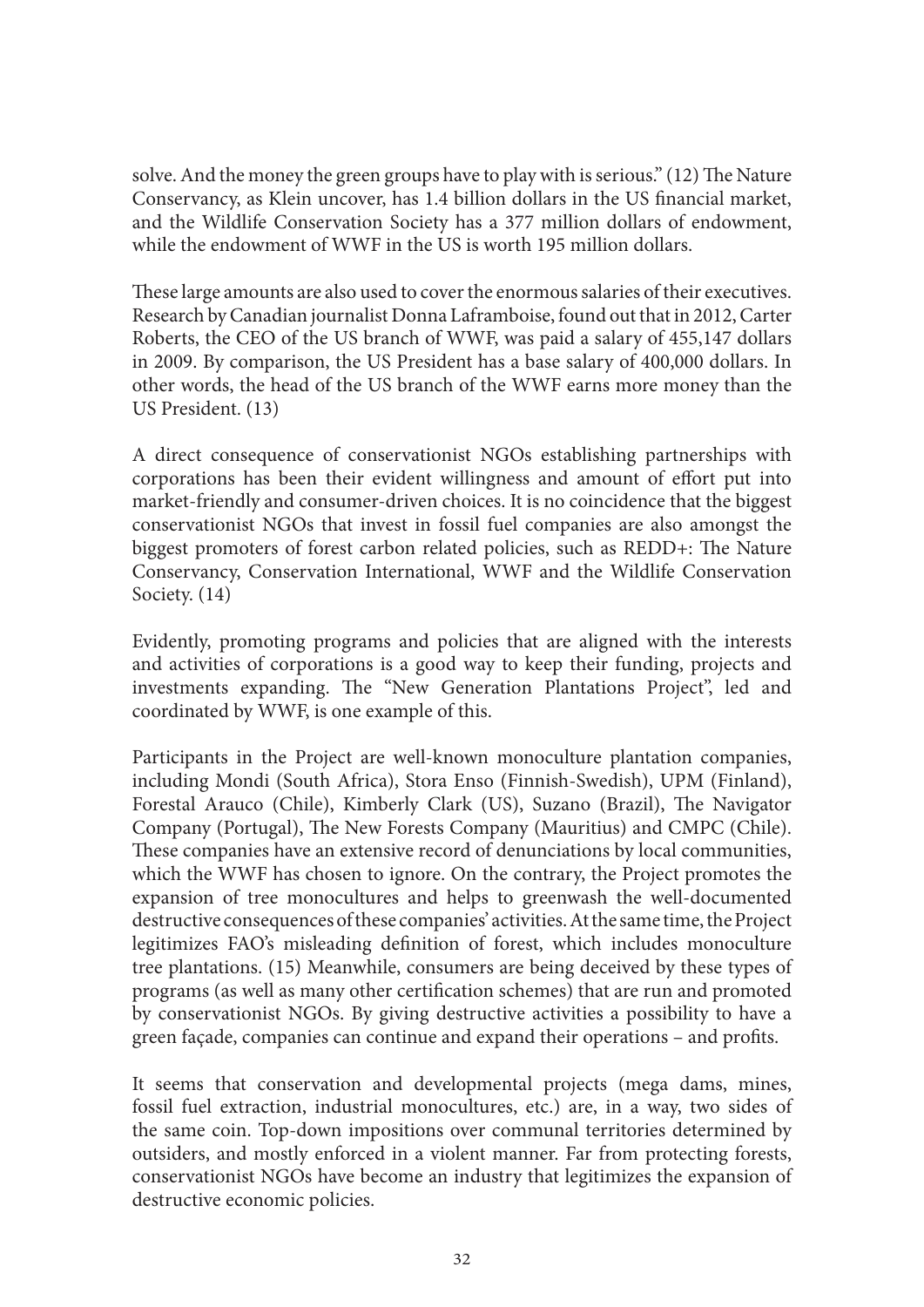#### Joanna Cabello, joanna@wrm.org.uy Member of the international secretariat of the WRM

(1) See, for example, the documentary "Conservation's Dirty Secrets", Oliver Steeds, 2014

(2) See, for example: Protected areas in southeast Cameroon have progressively robbed the Baka "Pygmies" of access to their ancestral lands. They are regularly harassed, arrested and even tortured by wildlife officers and the soldiers that accompany them. Survival International. (The Cameroonian government relies on powerful conservation organisations, including the WWF, to equip its "anti-poaching" squads.) Read further on this and other cases and sign a petition here.

(3) Survival International, A history of land theft. Southwest Cameroon.

(4) Duffy Rosaleen, War by Conservation, October 2014;

Survival International, The two Faces of Conservation, 2015

(5) REDD-Monitor, ExxonMobil strikes US\$200 billion offshore oil reserves in Guyana. Gives US\$10 million to Conservation International, August 2018

(6) Conservation International, ExxonMobil Foundation invests US10 million in Guyana for Research, Sustainable Employment and Conservation, February 2018

(7) See all corporate partners here.

(8) The Verge, Coke claims to give back as much water as it uses. An investigation shows it isn't even close.

(9) EJ-Atlas, Excessive forest logging Lithuania, August 2018

(10) See all corporate partners here. And the board of directors.

(11) Adams W, Sleeping with the enemy?, Journal of Political Ecology, Vol.24, 2017 252

(12) Klein, Naomi, Why aren't environmental groups divesting from fossil fuels?, The Nation, 2013

(13) https://nofrakkingconsensus.com/2012/03/28/the-enormous-ceo-salaries-behind-earthhour/

(14) https://redd-monitor.org/2013/05/03/naomi-klein-why-arent-environmental-groupsdivesting-from-fossil-fuels/

(15) No to the WWF New Generations Plantations Project, RECOMA

#### [Read this article online](https://wrm.org.uy/articles-from-the-wrm-bulletin/section1/the-conservation-industry-a-for-profit-sector/)

[Table of contents](#page-2-0)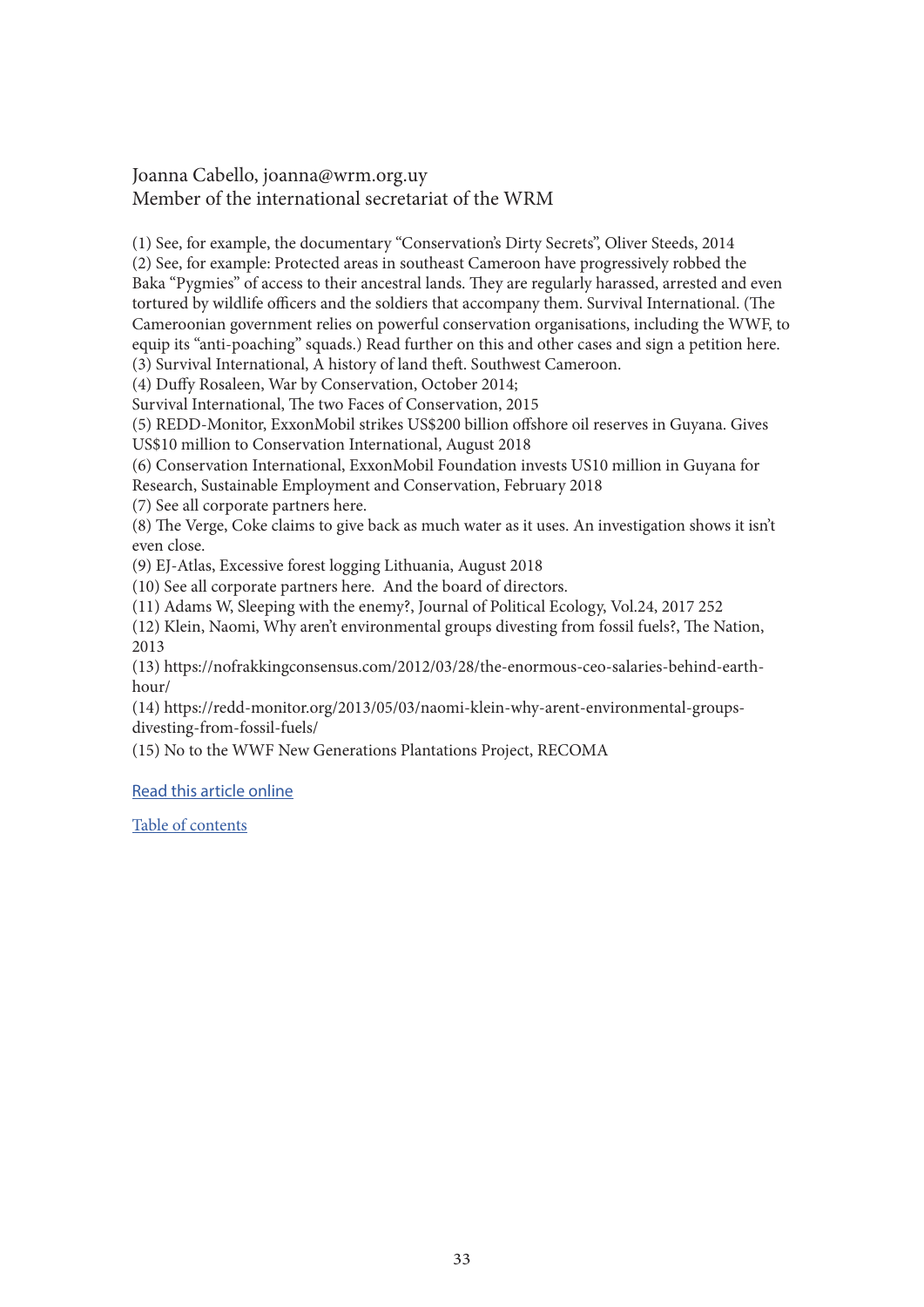### <span id="page-33-0"></span>Misguided funding: Green Climate Fund support for REDD+

#### [From WRM Bulletin 243, May 2019](https://wrm.org.uy/bulletins/issue-243/)

Despite the government of Brazil announcing cutbacks to action against deforestation, the Green Climate Fund awarded US\$ 96 million for alleged emission reductions in the Brazilian Amazon. These avoided emissions in part exist only on paper; and the Fund is set to approve more funding for trading of REDD+ credits.

The Green Climate Fund was set up by governments with the aim to support countries in the global South to respond to climate change. In February 2019, the Fund approved a payment of US\$ 96 million to the government of Brazil which had requested payment via the UN Development Programme (UNDP), for greenhouse gas emissions not released into the atmosphere in the years 2014 and 2015. This was achieved, the UNDP proposal argues, by the government of Brazil having taken measures to reduce deforestation. It was the first time the Green Climate Fund Board approved a funding request for a so-called 'results-based' payment for REDD+. (1) The details of the decision (see below) demonstrate why a large proportion of the payment is likely to be granted for emission reductions that exist on paper only.

The Green Climate Fund has announced it will provide more funding to REDD+ activities in the near future. One particularly objectionable funding request comes from the International Finance Corporation (IFC), the branch of the World Bank that finances private sector companies. The IFC is requesting subsidies so that companies can set up new REDD+ projects or sell their carbon credits from already existing REDD+ ones – projects which are known to have caused controversy and conflict.

#### What is the Green Climate Fund?

The Green Climate Fund was created in 2010 by the 194 countries that are part of the United Nations Framework Convention on Climate Change (UNFCCC). (2) It is one of the possibilities through which governments (mostly but not exclusively from the global North) can transfer money they committed under the UN Paris Agreement on climate change. The Fund does not implement projects itself. Instead, it allocates funding to project proposals submitted by multilateral institutions like UNDP, the World Bank's IFC, as well as national or regional agencies, including development banks or private banks and NGOs such as WWF or Conservation International. By the end of 2018, the Green Climate Fund had cleared 75 national, regional and international entities from the public and private sector so they are allowed to submit funding proposals to the Fund.

When they set up the Green Climate Fund, 43 national governments committed to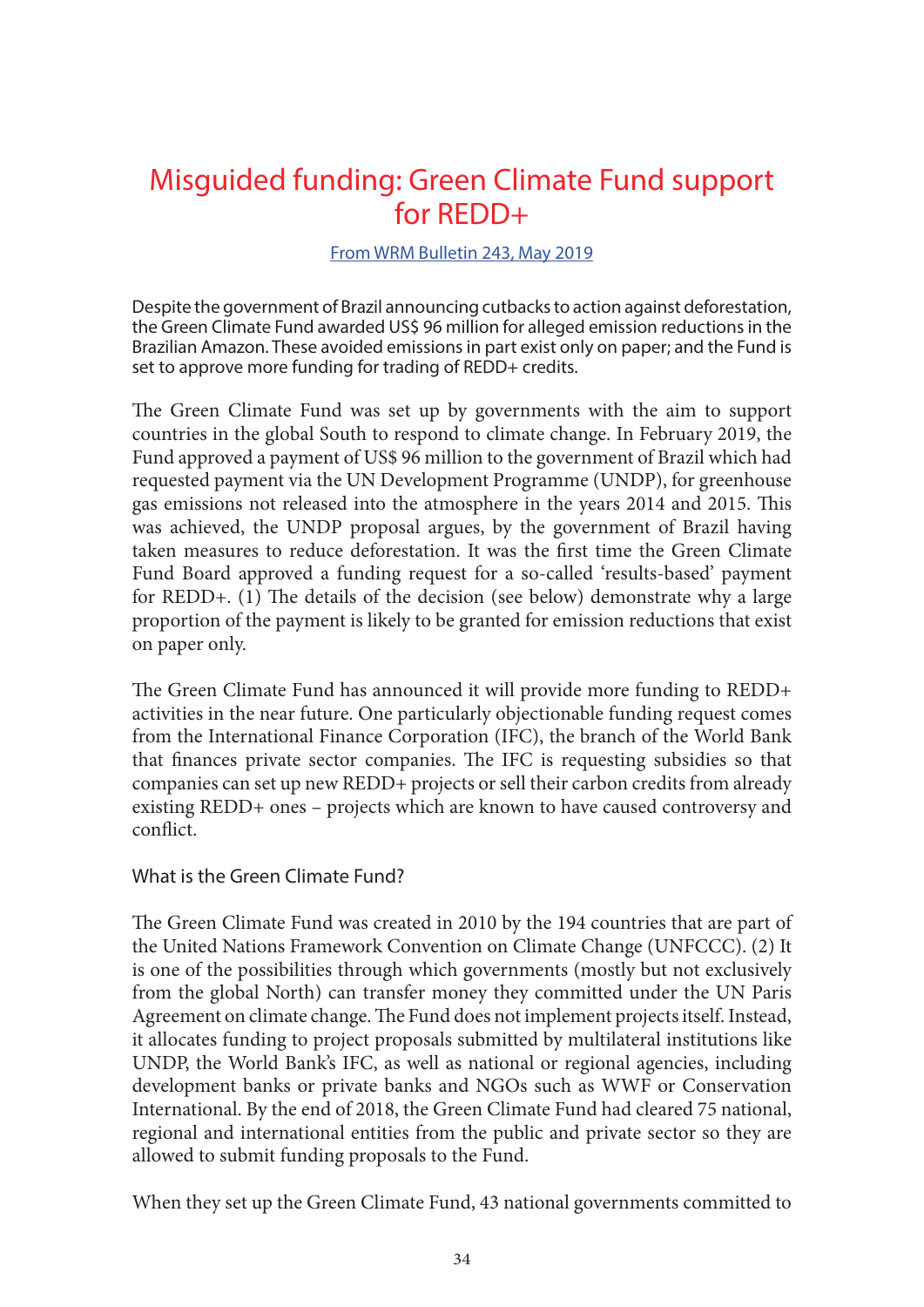making an initial US\$ 10.3 billion available to the Fund. By the end of 2018, a total of US\$ 4.6 billion had been allocated to 93 funding proposals covering activities in 96 countries. Of the funds that remain from the initial government contributions, US\$ 600 million are set aside for funding of projects already in the Green Climate Fund project pipeline. This includes REDD+ projects like the one awarded to the government of Brazil in February 2019 or an IFC proposal expected to be presented to the Green Climate Fund Board in July 2019. The IFC proposal would include the trading of REDD+ credits from private sector REDD+ projects.

Millions of dollars for 'results' in reducing deforestation even though deforestation is rising

In February 2019, at its 22nd meeting, the Green Climate Fund Board approved the first request for so-called 'results-based REDD+ payments'. On behalf of the government of Brazil, the development agency UNDP requested payment for "results achieved through REDD+ in the Brazilian Amazon biome in 2014 and 2015". The Board agreed to pay US\$ 96 million for 18.82 million tonnes of carbon dioxide which the government of Brazil claims were not released into the atmosphere as a result of government action to reduce deforestation in the Brazilian Amazon during those two years. In the project documents, UNDP and the government of Brazil announce that a second request for payment will be submitted "in future", for results in reducing emissions from deforestation supposedly achieved during 2016 and 2017. (3)

The Brazilian government and UNDP explain that they are requesting payment only for a small portion of the 2.39 billion tonnes of carbon dioxide emissions that according to their calculations have not been released as a result of reduced deforestation in the Brazilian Amazon between 2014 and 2018.

But is this calculation credible? Not really. Much of the Green Climate Fund payment will therefore be for carbon dioxide emissions that either still were released into the atmosphere or for savings that exist on paper only. Here is why: The UNDP payment request calculates the volume of emissions that the government of Brazil claims have been reduced through REDD+ in 2014 and 2015 by comparing recorded deforestation in 2014 (5.012km2) and 2015 (6.207 km2) to the average deforestation between 1996 and 2010 (16.64 km2). This average includes the peak years of deforestation in the Brazilian Amazon, and therefore the average is very high.

This average is called the "forest reference emission level" in the UN climate negotiation jargon. When the government of Brazil submits this forest reference level to the UN (it will be used to check if the government of Brazil will achieve the emission reductions it promised under the UN Paris Agreement in 2015), the hectare figures are converted to tonnes of carbon dioxide. (4) This is also the unit used in the UNDP payment request to the Green Climate Fund: For every tonne of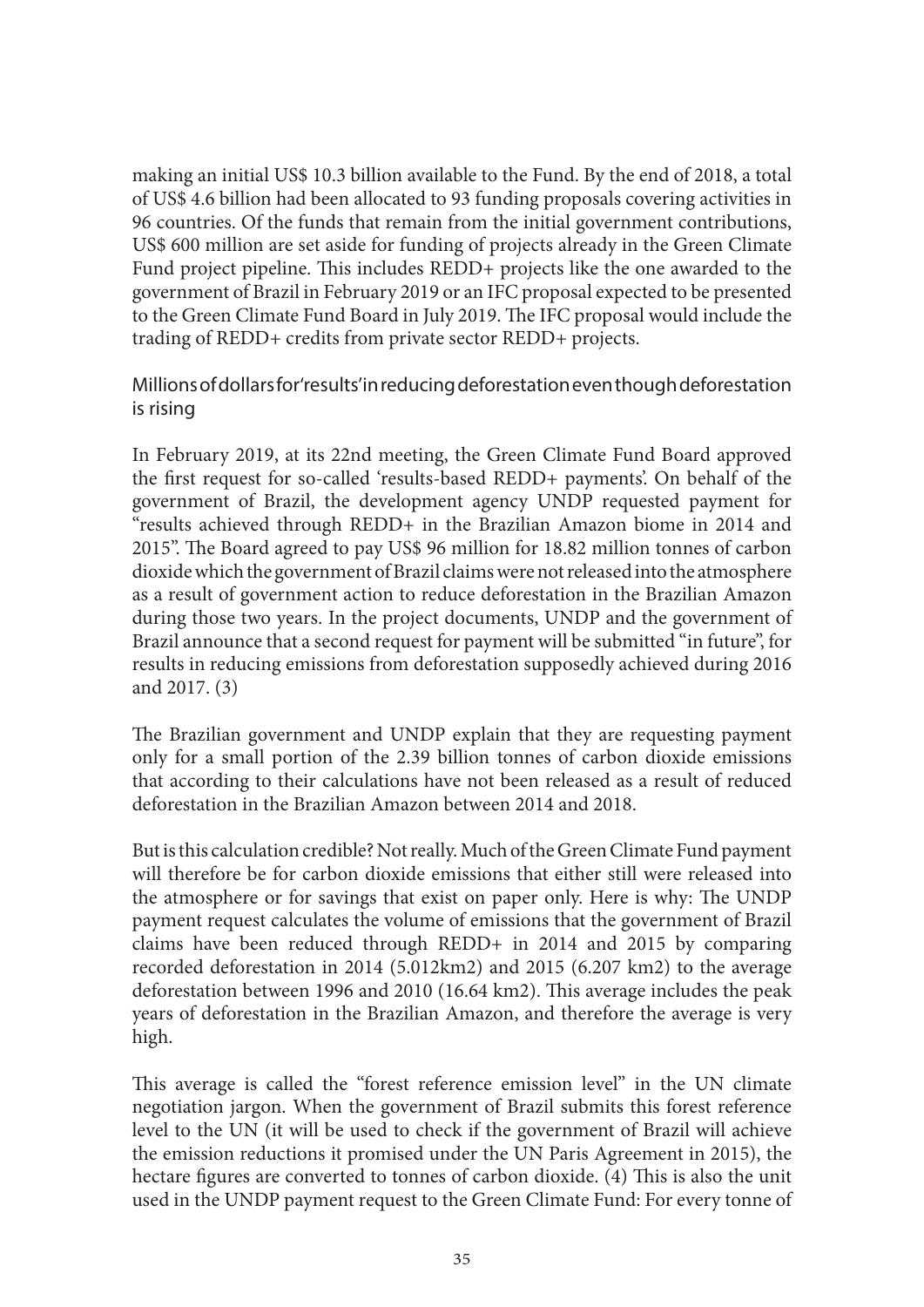carbon dioxide that the Green Climate Fund accepts as a "REDD+ result", it pays five dollars. Because the average deforestation between 1996 and 2010 was so high (and was reduced before REDD+ existed!),actual deforestation in the Brazilian Amazon today could more than double yet the government of Brazil would still be able to claim payment for 'results' in reducing deforestation!

Clearly, something must be wrong if a Fund set up to finance action to help avoid climate chaos is paying US\$ 96 million to a government that has announced to be cutting back even further action to reduce deforestation – in a region where deforestation has already started to rise again. (5) The Green Climate Fund also does not request a commitment that the carbon for which payment has been received, remains locked up in the forest after payment. With deforestation in the Brazilian Amazon rising, the US\$ 96 million payment may merely delay the release of emissions from deforestation in by a few years.

Without commitment to maintaining the carbon 'locked' and without any information about how much carbon will be 'saved' as a result of the activities that will be funded by the payment from the Green Climate Fund, the payment is nonetheless marketed as 'results-based.' The government of Norway, a major contributor to the Green Climate Fund and the largest funder of REDD+, announced it would double its financial contribution to the Green Climate Fund shortly after the Board approved the REDD+ funding for Brazil. (6)

Luring peasant farmers into a Payment for Environmental Services Programme while large-scale deforestation remains unaddressed

Some argue that even if the calculations are not so accurate, the money will at least ensure much-needed funding for peasant farmers and indigenous peoples. In reality, the money will be used to lure peasant farmers into a six-year Payment for Environmental Services Programme (called Floresta+). This Programme addresses neither the underlying tenure insecurity nor the lack of government policy support for peasant farming. Instead, it pushes further the intensification of farming practises by paying farmers if they use less than the legally allowed 20 per cent of their land. By contrast, large-scale deforestation as a result of corporate destruction for cattle ranching or soy or eucalyptus monocultures will continue unrestricted.

Scaling up subsidy for private sector REDD+ projects in conflict with communities?

The Board of the Green Climate Fund will have to decide on an even more climatedamaging REDD+ funding request at its meeting in July 2019. The International Finance Corporation (IFC), the World Bank agency financing the (corporate) private sector is preparing to request funding for a 'Multi-Country Forest Bonds Programme', "to avoid deforestation in multiple forest basins by leveraging the investment potential from capital markets. Funding REDD+ activities and providing price support for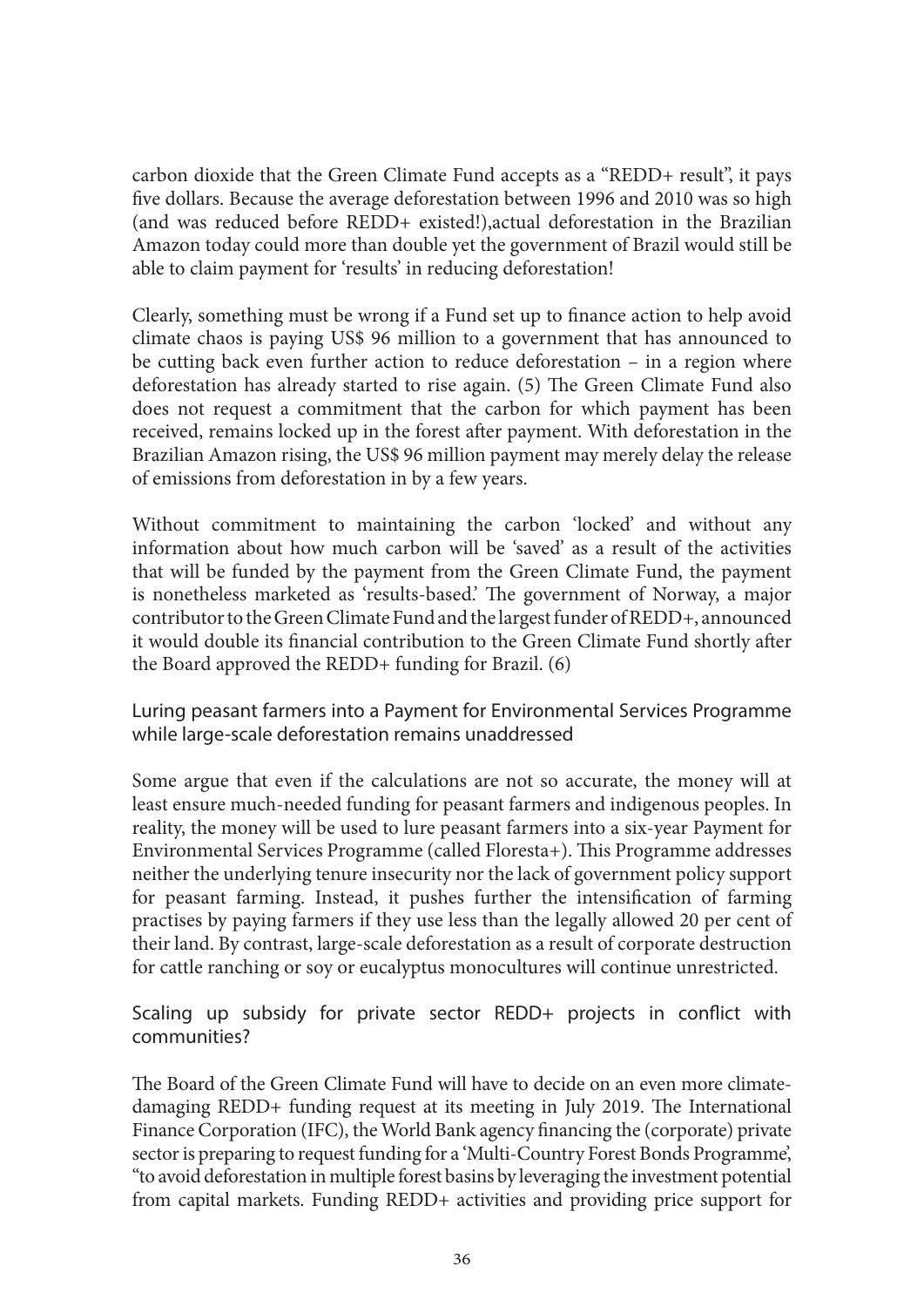carbon credits will demonstrate a results-based financing model." (7)

There are many reasons for the Green Climate Fund Board to reject this proposal,among them:

– The IFC already launched in 2017 a 'Forest Bonds' initiative offering investors ('bond holders') to choose between receiving REDD+ credits from the controversial Kasigau Corridor REDD+ project in Kenya and receiving the annual interest payment in cash. Reportedly, not a single Forest Bonds 'bond holder' has wanted to receive their annual interest payment in the form of REDD+ credits.

– The money which the IFC raises by selling 'Forest Bonds' is not invested in forest protection. In fact, investments funded with this money may even cause deforestation. The only funding going to 'forests' (in the form of a subsidy to private sector REDD+ project speculators) is the purchasing contract that will be signed with REDD+ project owners who will provide the REDD+ credits that bond holders can choose instead of the annual interest payment in cash. These private sector REDD+ projects have shown to be particularly controversial. (8)

– Green Climate Fund money will be used so the IFC (or a company on behalf of the IFC) will be compensated if it has to sell (or give) the REDD+ carbon credits for less money than they bought them for. There is no climate benefit in such a subsidy (which the IFC calls "Liquidity Facility" in its proposal). In the project proposal, the IFC proposes to pay the standard five dollars per REDD+ credit; but as mentioned above, bond holders of the 2017 Forest Bond have preferred to receive their annual cash payments instead of receiving REDD+ credits at the price of five dollars per credit.

– Even though REDD+ was claimed to be a mechanism to attract private sector funding to forest protection, the private sector has not shown much interest in investing in REDD+ projects – which is a good sign considering that almost all existing REDD+ projects have caused conflict with communities and none can guarantee the contribution to climate protection they claim to be providing. The IFC proposal is to provide cheap loans and help with marketing of the REDD+ credits to private sector investors potentially interested in setting up new REDD+ projects. As mentioned before, such private sector REDD+ projects are bound to be bad news for forest communities and the climate.

– In addition, private sector REDD+ projects will complicate governments' accounting of carbon emissions: If a private sector investor sells carbon credits from a REDD+ project to IFC or someone else, the government of the country in which the REDD+ project is happening, will have to take out the tonnes of carbon sold as REDD+ credits from its national carbon accounting balance sheet. Those are supposed to keep track of the national pledges and actions at the international level. If countries do not take out the tonnes being sold as REDD+ credits from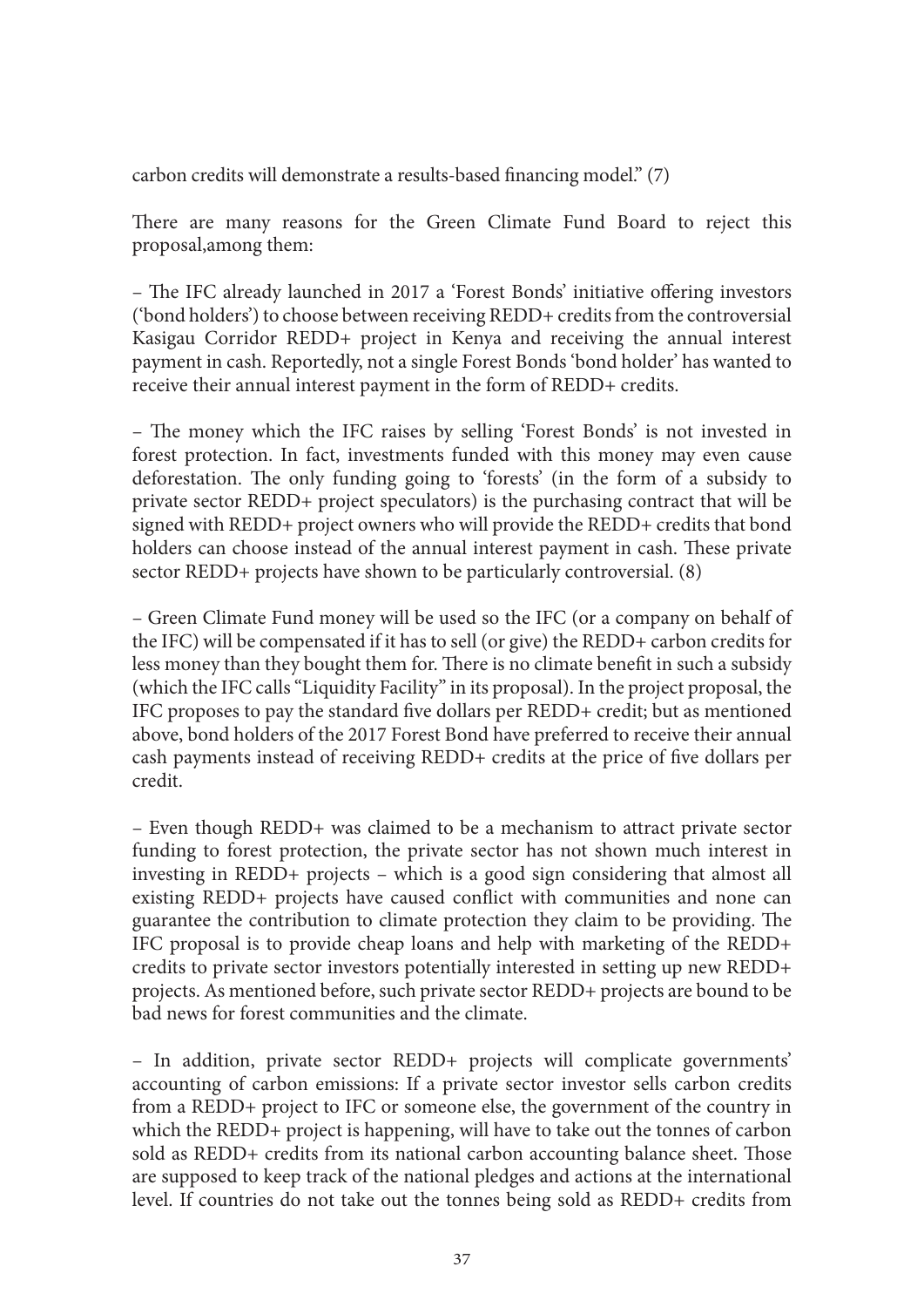their accounting, the same tonne of carbon would be counted twice, by the buyer of the REDD+ credit and in the government's carbon balance sheet. In the language of the UN climate negotiators, this is called 'double-counting'.

In short, approval of the IFC funding would amount to a massive waste of scarce Green Climate Fund money. The money would subsidize private sector REDD+ projects that are bound to cause conflict with forest-dependent communities and are unlikely to address the drivers of large-scale deforestation.

The Green Climate Fund's enthusiasm to pay for 'REDD+ results' (even when there are no verifiable results!) and subsidize carbon offsetting comes at a time where it is clearer than ever that the time for offsetting is over. Real emission cuts are needed –oil must be kept in the soil and coal in the hole, in other words. (9) It also coincides with recognition by many early REDD+ proponents that REDD+ is the wrong instrument for tackling drivers of large-scale deforestation. (10) This analysis, as well as the documentation of the conflicts and violation of forestdependent community rights that private sector REDD+ projects are regularly embroiled in, seem to have so far escaped the attention of the Green Climate Fund Board members. Based on the experience with REDD+, there is no basis for the Green Climate Fund Board to approve subsidies for private sector REDD+ projects.

Jutta Kill, jutta@wrm.org.uy

Member of the International Secretariat of the WRM

(1) REDD stands for Reducing Emissions from Deforestation and Forest Degradation. The "plus" in REDD+ indicates that forest conservation, sustainable forest management and afforestation also qualify as REDD+ activities.

(2) For more information from the Green Climate Fund, see 'About the Fund – Green Climate Fund'. For an explanation of how the Green Climate Fund subsidizes REDD+, see: Kill, Jutta, and Liane Schalatek. Green Climate Fund and REDD+: Funding the Paradigm Shift or Another Lost Decade for Forests and the Climate? Washington, DC: Heinrich Boll Stiftung, 2019.

(3) For the project information, see the Green Climate Fund country webpage for Brazil

(4) Government figures on carbon dioxide emissions from deforestation have little relation to the amount of carbon dioxide that is actually released into the atmosphere when forests are destroyed. For example, most governments, including the government of Brazil, do not include emissions from drought-induced forest fires in the data the government reports to the UN climate convention.

(5) See for example, Bradford, S. & M. Torres (2017): Brazil on verge of legitimizing Amazon land theft on a grand scale, warn NGOs. Mongabay. And Lang, Ch. (2019): Brazil's funding proposal for REDD results-based payments to the Green Climate Fund would set a terrible precedent.

(6) Usher, Ann Danaiya. "Brazil receives first Green Climate Fund grant for REDD+. Critics warn of 'paper reductions' with no real climate benefits." Development Today, March 15, 2019

(7) See the presentation Green Climate Fund's Private Sector Facility and the REDD+ Results-Based Payments under section 4 at the 18th meeting of the Forest Carbon Partnership Facility Carbon Fund.

(8) ReCommon (2016): Mad Carbon Laundering. How the IFC subsidizes mining companies and failing REDD projects.

(9) Lund, J.F. et al. (2017): Promising Change, Delivering Continuity: REDD+ as Conservation Fad. World Development. Volume 89, January 2017: 124-139

(10) The webportal REDD Monitor provides in-depth coverage of the wide range of controversies, inconsistencies, contradictions and conflicts associated with REDD+ and results-based payment schemes for REDD+. A further source of information on REDD+, including a map to locate a wide range of critical academic and NGO literature on REDD+ is the Heinrich Böll Foundation's Webdossier New Economy with Nature.

[Read this article online](https://wrm.org.uy/articles-from-the-wrm-bulletin/section1/misguided-funding-green-climate-fund-support-for-redd/)

[Table of contents](#page-2-0)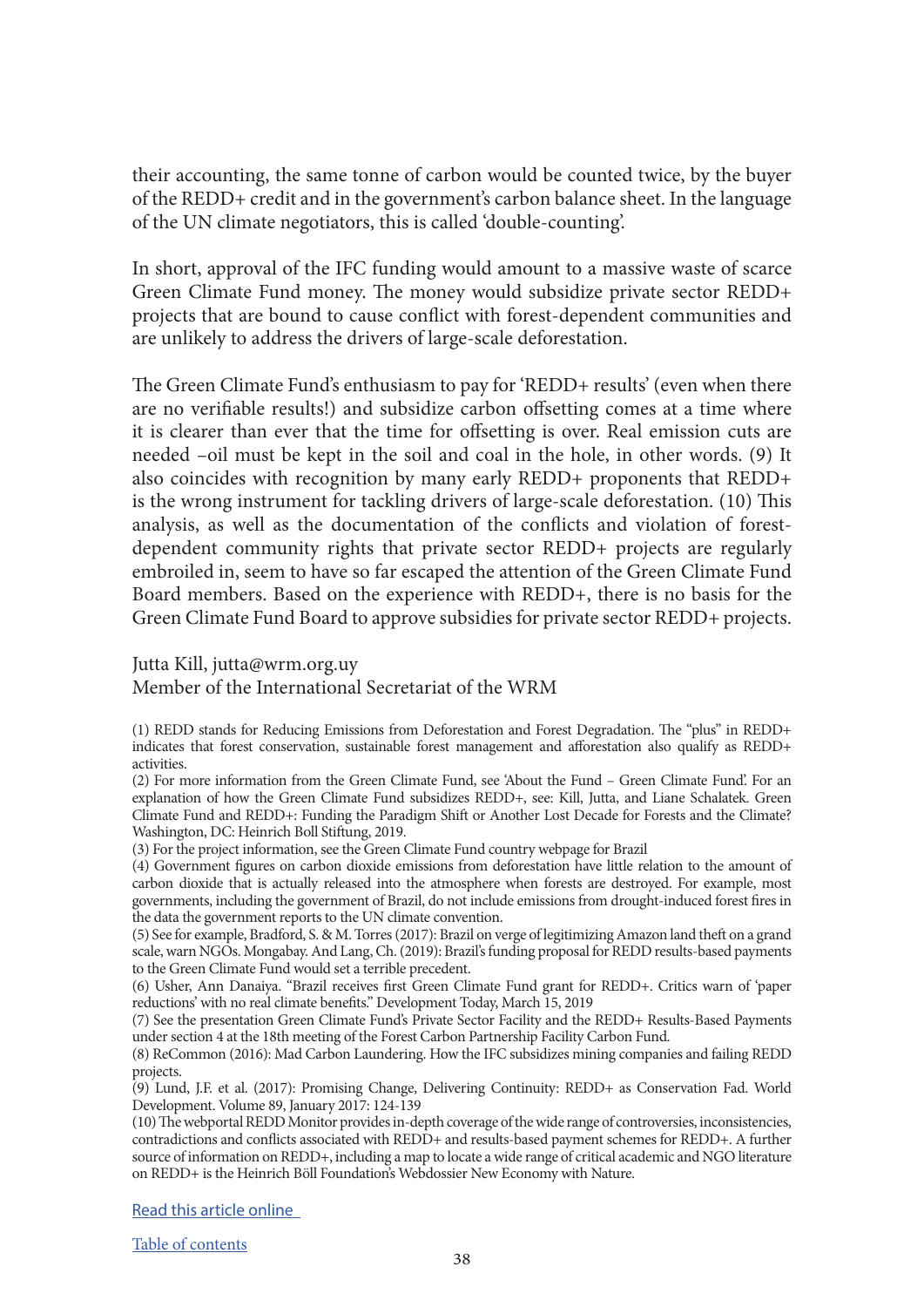### <span id="page-38-0"></span>3. Resistance against the proposals to allow international forest offsets in the California carbon market, some examples

### Brazil: Letter of the Indigenous Peoples to the governments of Germany and California

Chiefs and leaders of indigenous peoples in Acre published a letter on May 9, 2019, addressed to the governments of Germany and California, reporting that millionaire funds are coming to the state of Acre for REDD and PES payments, without transparency and benefiting few indigenous people. They demand a moratorium on these payments and an urgent meeting of the governments with them, so that they can receive all the information about these transfers.

At the same time, it is very worrisome that only one day after the letter got published, the main organization in support to the indigenous peoples without demarcated territory, CIMI- regional office of West Amazon, got its office invaded and only a laptop got stolen with information of the organization´s activities and leaving a knife on the table in a clear attempt to intimidate the activities of CIMI. See this article in Portuguese for more information and also here (in English) about the struggle of forests peoples against the REDD program in Acre.

For further information, read ["An even more inconvenient truth. Why Carbon](https://features.propublica.org/brazil-carbon-offsets/inconvenient-truth-carbon-credits-dont-work-deforestation-redd-acre-cambodia/?utm_content=buffereadf6&utm_medium=social&utm_source=twitter&utm_campaign=buffer&fbclid=IwAR3oh-aK3OsJPV8PM6ik252wVrmtGE4gzPMv46H3q4zNjp1ldXd2LIdOf_0)  [Credits For Forest Preservation May Be Worse Than Nothing".](https://features.propublica.org/brazil-carbon-offsets/inconvenient-truth-carbon-credits-dont-work-deforestation-redd-acre-cambodia/?utm_content=buffereadf6&utm_medium=social&utm_source=twitter&utm_campaign=buffer&fbclid=IwAR3oh-aK3OsJPV8PM6ik252wVrmtGE4gzPMv46H3q4zNjp1ldXd2LIdOf_0)

\*\*\*

#### **Letter of the Indigenous Peoples with no territory demarcated from the Acre state and the South of Amazonas state**

To: the governments that support projects to commodify nature in the state of Acre and south of the state of Amazonas

We, chiefs and leaders of our Peoples: Apurinã, Apolima-Arara, Jamamadi, Jaminawa, Huni Kui, Madihá, Manshineri and Nukini, gathered in the second meeting of peoples with no territory demarcated, want to inform that the government of Acre is receiving millions in the name of Indigenous Peoples for the REDD program and for Payment of Environmental Services by way of contracts with the governments of Germany and California/USA. Few peoples have benefited. The policy implemented with this money has got to a few communities through third parties, reaching out to a minority of the population and creating conflicts between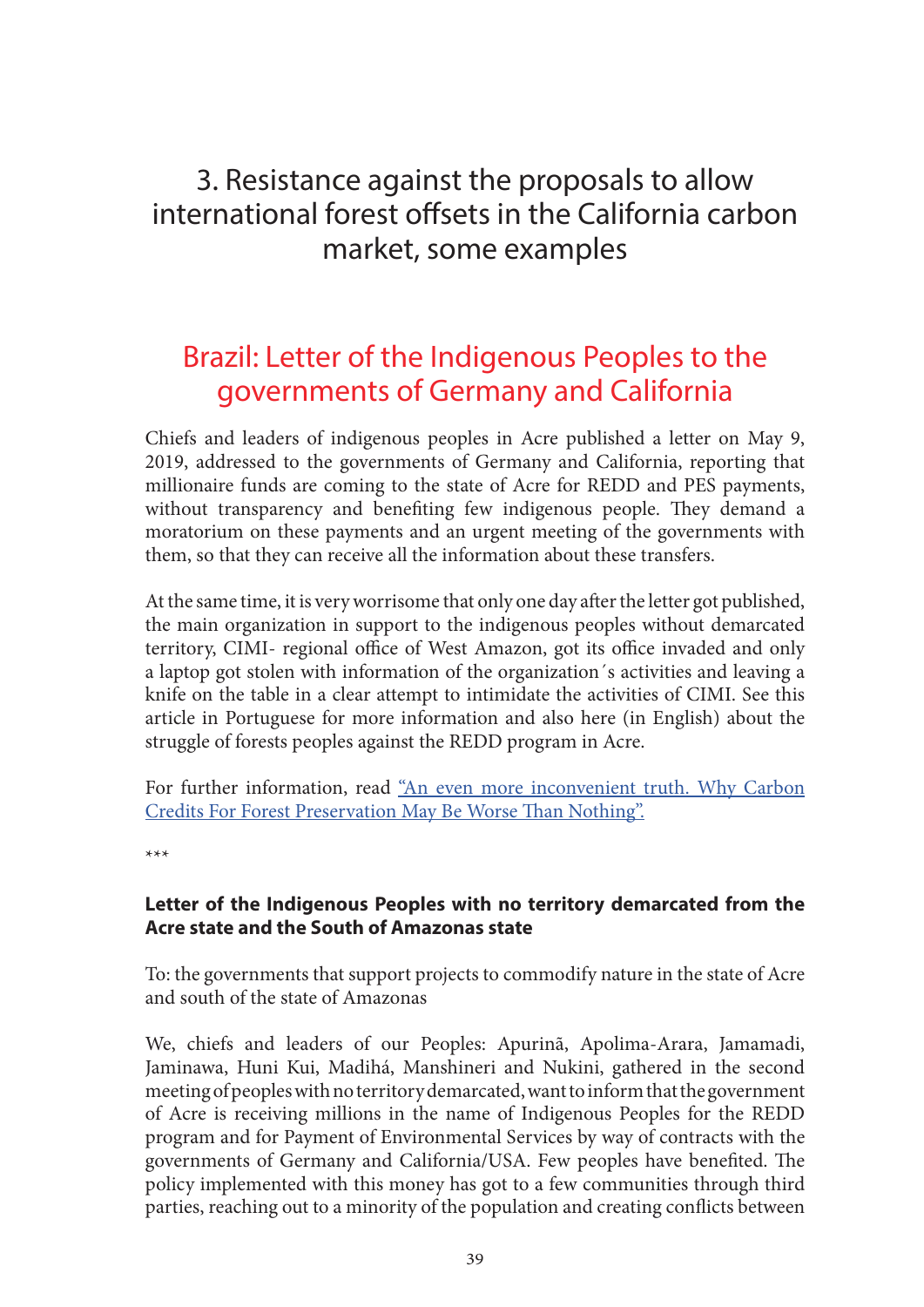the Peoples and the Indigenous Movement.

Due to this we demand from the governments of Germany and California to suspend immediately these contracts and to schedule a meeting with the leaders signing this letter, as well as with other Peoples that are not represented here now, with the objective to be heard and to receive clarifications about the investments of funds transferred to the state of Acre for the indigenous peoples.

May 9, 2019.

Signatures attached to this letter:

Ilson Silvestre Souza Nukini Francisco Saldanha Jaminawa Ocirlene Batista de Araújo Francisco Siqueira Arara José Souza da Silva Jamamadi Lauro N. S Jaminawa Antônio Aurora J. Alan Resibeiro Jorge Jacinto Eridio da Silva José Kulina Francisco da Silva Apurinã José Pequeno da Silva Marina Martins Maria Estefânia Rodrigues de Souza Kaxinawá Valcenir Mateus Kaxinawá Rociclei Souza da Silva Apurinã Rosângela Conceição dos Santos Arimar Correia da Silva Ninawá Inu Txupani Nunes Huni Kui Letícia L. Yawanawa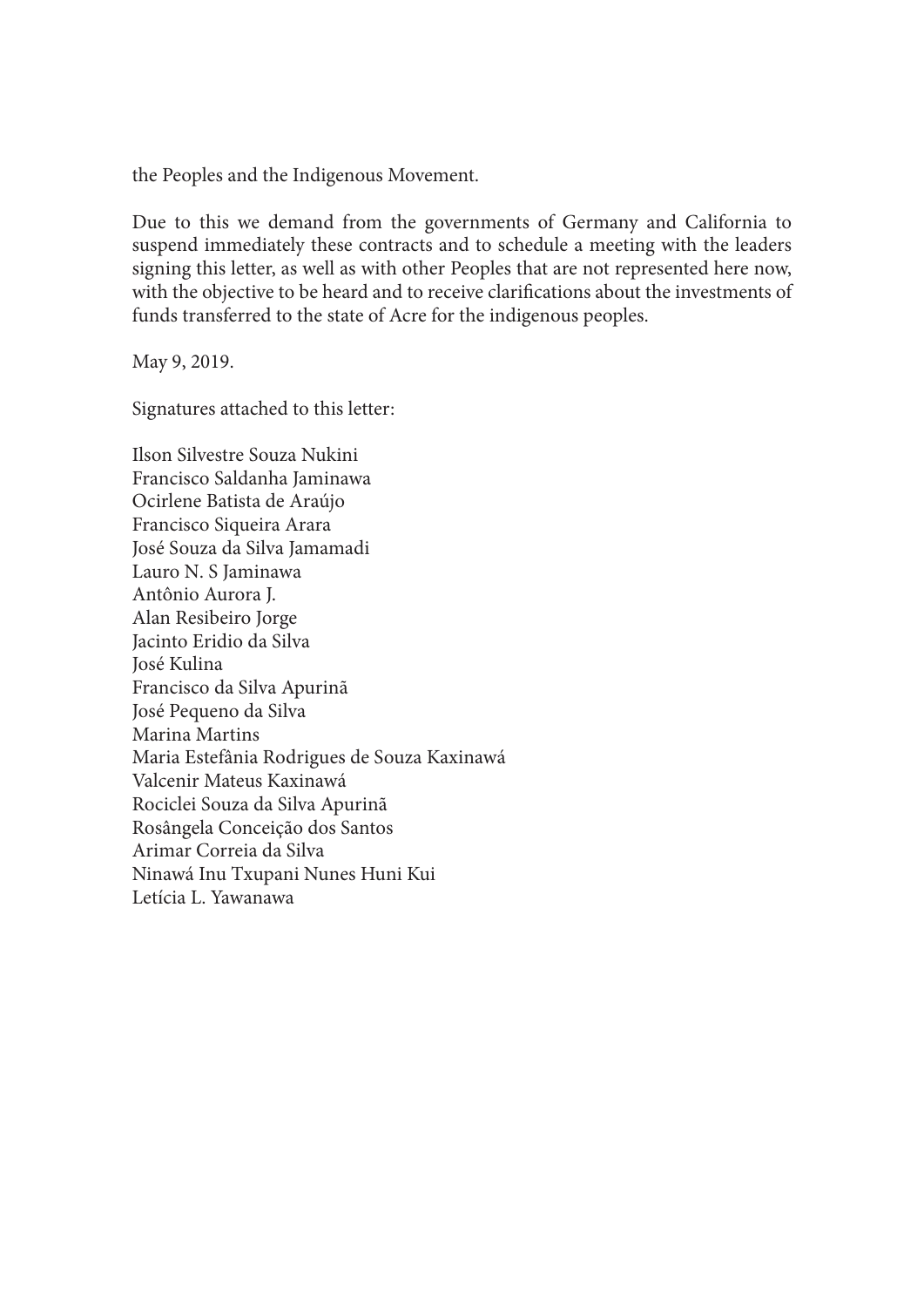### <span id="page-40-0"></span>Brazil: Sena Madureira Declaration, June 17, 2018

People from the forests gathered in Sena Madureira, Acre, to denounce the false solutions of green capitalism and demand their right to their lands. The Jaminawa's regain of their territory was celebrated as an example of the power of the peoples union.

Published by [Friends of the Earth Brazil](http://www.amigosdaterrabrasil.org.br/2018/06/21/declaracao-de-sena-madureira-17-de-junho-de-2018/)

Between June 15 and 17, 2018, indigenous peoples and communities who live and work in the forest gathered in Sena Madureira, Acre, to denounce the false solutions proposed by green capitalism for environmental and climatic degradation – paradoxically caused by the capitalist logic of unsustainable production and consumption itself. Projects that believe in the fallacious principle that it is possible to continue polluting the earth, water and atmosphere in a certain point of the planet, while "compensating" for this pollution by maintaining forests in another, were denounced. Other than impossible, these measures also end up hampering populations that do relate to forests in a balanced way – indigenous and small local communities – who end up losing autonomy over their territories, their production capability and their subsistence.

The state of Acre is seen as a "laboratory" for these green capitalism "compensation" policies. There, traditional communities are suffering at the hands of these REDD, REDD+, REM or PES projects – a pack of complicated acronyms that stand for a group of even more complicated names: REDD stands for "Reducing Emissions from Deforestation and Forest Degradation"; REM stands for "REDD Early Movers", and PES means "Payment for Environmental Services". All that these acronyms and names have in common are its measures of green capitalism to continue to pollute freely, at the expense of the rights of indigenous and traditional populations, who, when deceived to accept such projects, lose their rights over their lands.

In sum, polluter governments and companies from the global north buy "pollution credits", taking away from communities from the south their right to manage their own land: they buy the right to continue polluting by violating rights elsewhere, hence disregarding other peoples sovereignty over their territory. They privatise and financialise nature. They hinder local land usage, fishing and planting, thus hindering the survival of these people. They confuse communities with strange terms, making use of a language alien to people, and seduce them with false promises – confuse to divide, divide to dominate: that is how green capitalism works. But in Sena Madureira, just as previously in Xapuri, the forest peoples revealed the antidote to these attacks: unite to resist, resist to set free.

As if to emphasize the importance of this meeting, while the dialogue took place in Sena Madureira, the aviation companies met in Montreal, Canada, to discuss those "compensation" measures, which in no way reduce pollution levels and which cause violations of rights in the territories where are implemented. The expansion of airports in the world and the highly polluting air industry has also been criticized, and is an example of how the "compensation" logic works: despite all the inflicted rights violations, companies maintain their "green speech" as if they were actually addressing the problems that they themselves create. In Porto Alegre,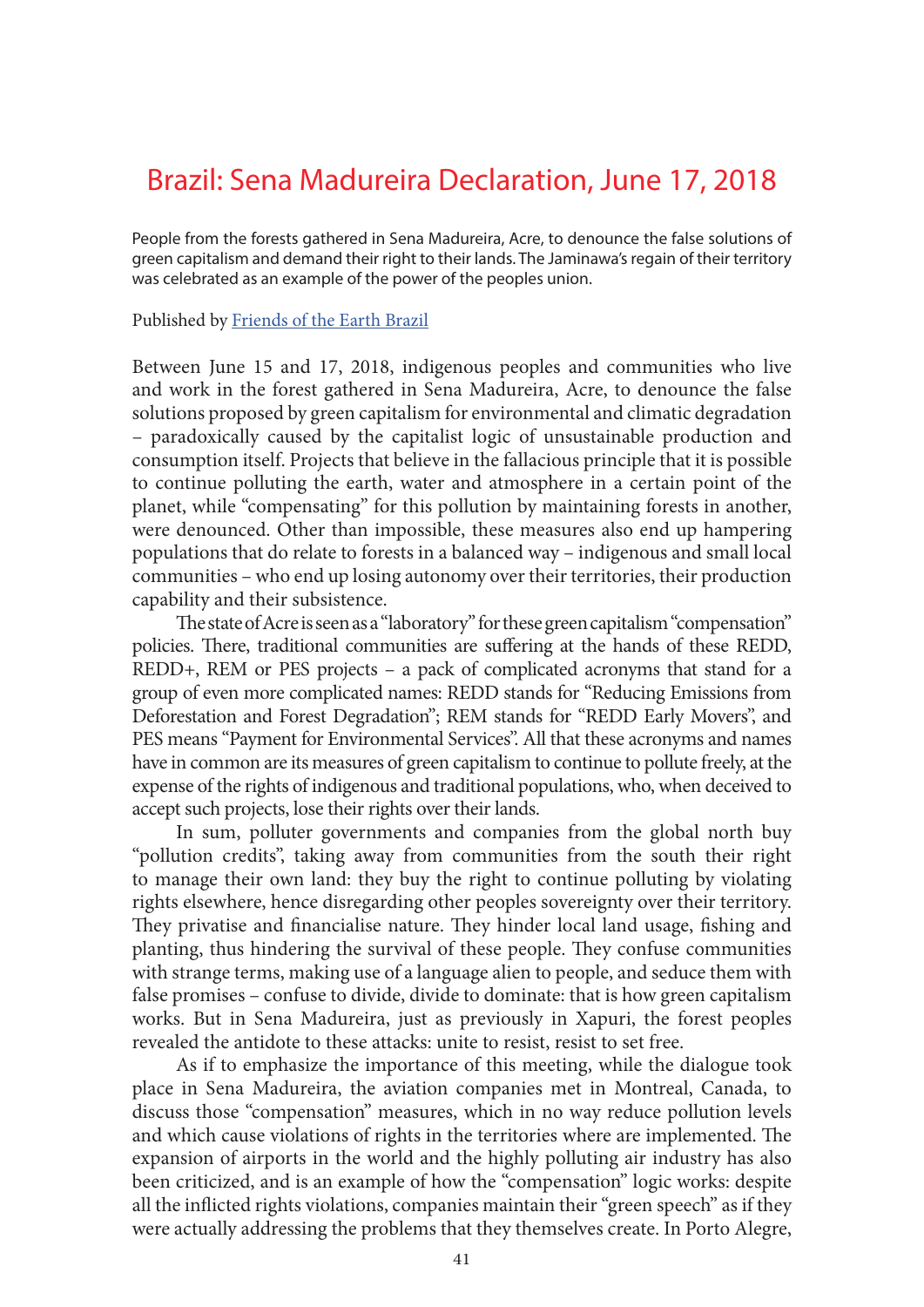for example, Fraport, a German company that operates the local airport, plans to eject Vila Nazaré, which has been in the region for 60 years, so that it can extend the runway for a few hundred meters. The expulsion of people, as usual, occurs in a violent and arbitrary manner, without any transparency in the process – against the will of Vila Nazaré's community. On the one hand, a community being expelled from its land for the expansion of an airport; on the other, populations losing the right to their territory due to "compensation" projects; in the middle, a destructive logic, where companies attack rights at all ends and harm the forest peoples and also the peoples of the cities – a logic against which these peoples rise.

Read bellow the full document produced at the meeting in Sena Madureira, attended by the indigenous Apurinã, Huni Kui, Jaminawa, Nawa, Nukini, Jamamadi, Manchineri, Ashaninka do Envira and Yawanawa, by representatives of traditional communities in the interior of Acre, by rubber tappers from Xapuri, among many organisations from various states (Amazonas, Mato Grosso, Rio Grande do Sul and Rondônia) such as Friends of the Earth Brazil, the Indigenous Missionary Council (CIMI), the Rosa Luxemburg Foundation and the World Forests Movement (WRM).

#### Sena Madureira Declaration, 17th of June, 2018

We, the inhabitants of the forest, the rubber tappers, the Apurinã, Huni Kui, Jaminawa, Nawa, Nukini, Jamamadi, Manchineri, Ashaninka do Envira and Yawanawa indigenous people here present, the members of solidarity organisations from various states of Brazil (such as Acre, Amazonas, Mato Grosso, Rio Grande do Sul and Rondônia) and the university professors gathered from June 15 to 17, 2018 in Sena Madureira, Acre – ancestral land of the Jaminawa people – for the "Fourth Meeting of Capacity Building and Articulation of Forest Peoples in Confronting False Solutions", hereby declare:

– We undergird the demands and denunciations of the Xapuri Declaration, in particular the rejection of green capitalism's false solutions, such as REDD (Reducing Emissions from Deforestation and Forest Degradation), PES (Payment for Environmental Services), logging, as well as any measure of climate or environmental "compensation" through the purchase of pollution credits or similar; – Committed to the Xapuri Declaration, we carry forward the spirit of unity among peoples and the strength to face the "solutions" offered by capitalism to the crises caused by capitalism itself;

– The Jaminawa's regain and occupation of their ancestral territories – Cayapucã, São Paulino and Caieté – serves as an example of this union's power and strength to face the attacks of the capitalist muscle against the peoples. This victory invigorates and empowers each and every one of us – communities, peoples and organizations present – taking our common struggle forward;

– We emphasize the importance of the words of Pope Francis in the Encyclical Laudato-Si (paragraph 171): "The strategy of buying and selling "carbon credits" can lead to a new form of speculation which would not help reduce the emission of polluting gases worldwide. This system seems to provide a quick and easy solution under the guise of a certain commitment to the environment, but in no way does it allow for the radical change which present circumstances require. Rather, it may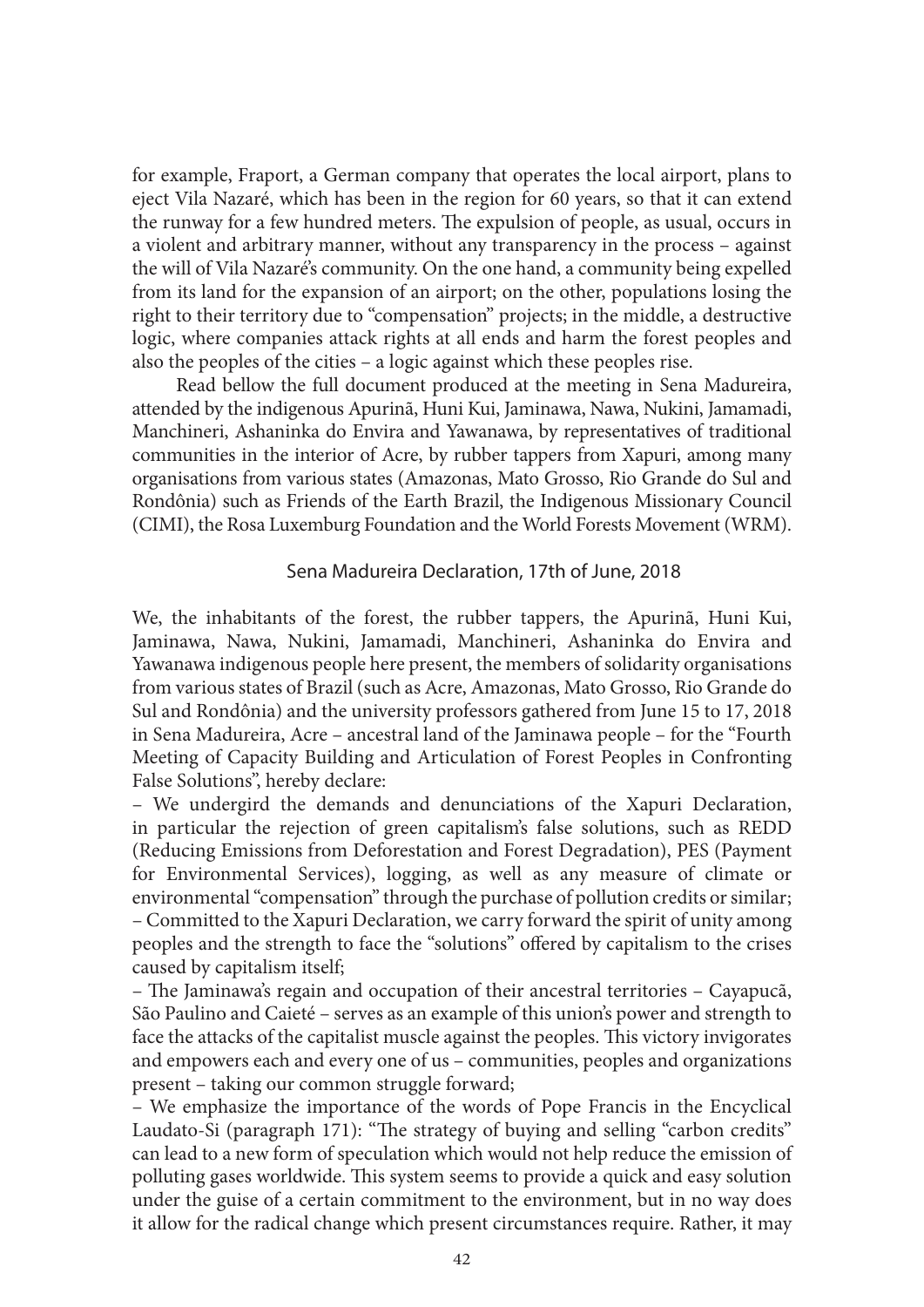simply become a ploy which permits maintaining the excessive consumption of some countries and sectors."

– Likewise, we highlight the condemnation of nature financialisation measures contained in paragraph 11 of the Declaration of the Alliance of Guardians and Children of Mother Earth (November 28, 2015), which says, regarding the primary forest areas of the planet which are traditionally under the care of indigenous peoples: "These ecosystems must not be used as part of a carbon market mechanism that quantifies and commodifies Mother Earth, branded as payment for ecosystem services, carbon trading, carbon offsets, carbon pricing, REDD, CDM, biodiversity offsets and financialisation of Nature; turning nature into "units" to be sold in financial markets."

– We reject the REM (REDD Early Movers) program, funded by the German public bank KfW, which induces communities to accept the logic of green capitalism and uses the state of Acre, improperly, as an example of "success" in sustainable development. In fact, the program divides communities and threatens peoples' autonomy over land use in their own territories, jeopardizing their food sovereignty and their traditional customs and knowledge. These same problems can happen in Mato Grosso, a state where recently the program has started being implemented;

– In addition, the money from these projects does not respond to the wishes and needs of indigenous and traditional populations, such as the demarcation of indigenous lands and land regularisation of small farmers in areas affected by measures of green capitalism. Even today there is no transparency on how such resources are applied, as we have already denounced in the Xapuri Declaration. We demand that Federal prosecutors hold projects accountable;

– We disallow any policy built within offices without prior consultation (in accordance with ILO Convention 169) and participation of indigenous and traditional populations. Any definition of measures that concern these populations must start from the bottom, from within the communities;

– We offer solidarity to the peoples of all the states of Brazil and the countries of the global South that suffer this same violence from green capitalism; we urge the peoples of the northern countries not to fall for the "green speech" tricks of companies, governments and NGOs and question financial investments such as the REM program and the Amazon Fund, among others;

– We vehemently reject the persecution, defamation and criminalization of the defenders of the territories, who have the courage to express and denounce the attacks of the promoters of green capitalism.

Lastly, strengthened by the exchange of experiences among the most varied peoples during these three days, we continue to hold our heads high, believing that if we stand united, we have all the conditions to fight against the false solutions of green capitalism and to build alternative forms of sustainable life in the territories, respecting peoples' plurality. We invite all peoples of the forests and communities who suffer the violations of this inhuman and predatory system to, together with us, follow a path through which it can be possible to overcome the destructive logic of capital.

[Read online](https://wrm.org.uy/other-relevant-information/brazil-sena-madureira-declaration-june-17-2018/) [Table of contents](#page-2-0)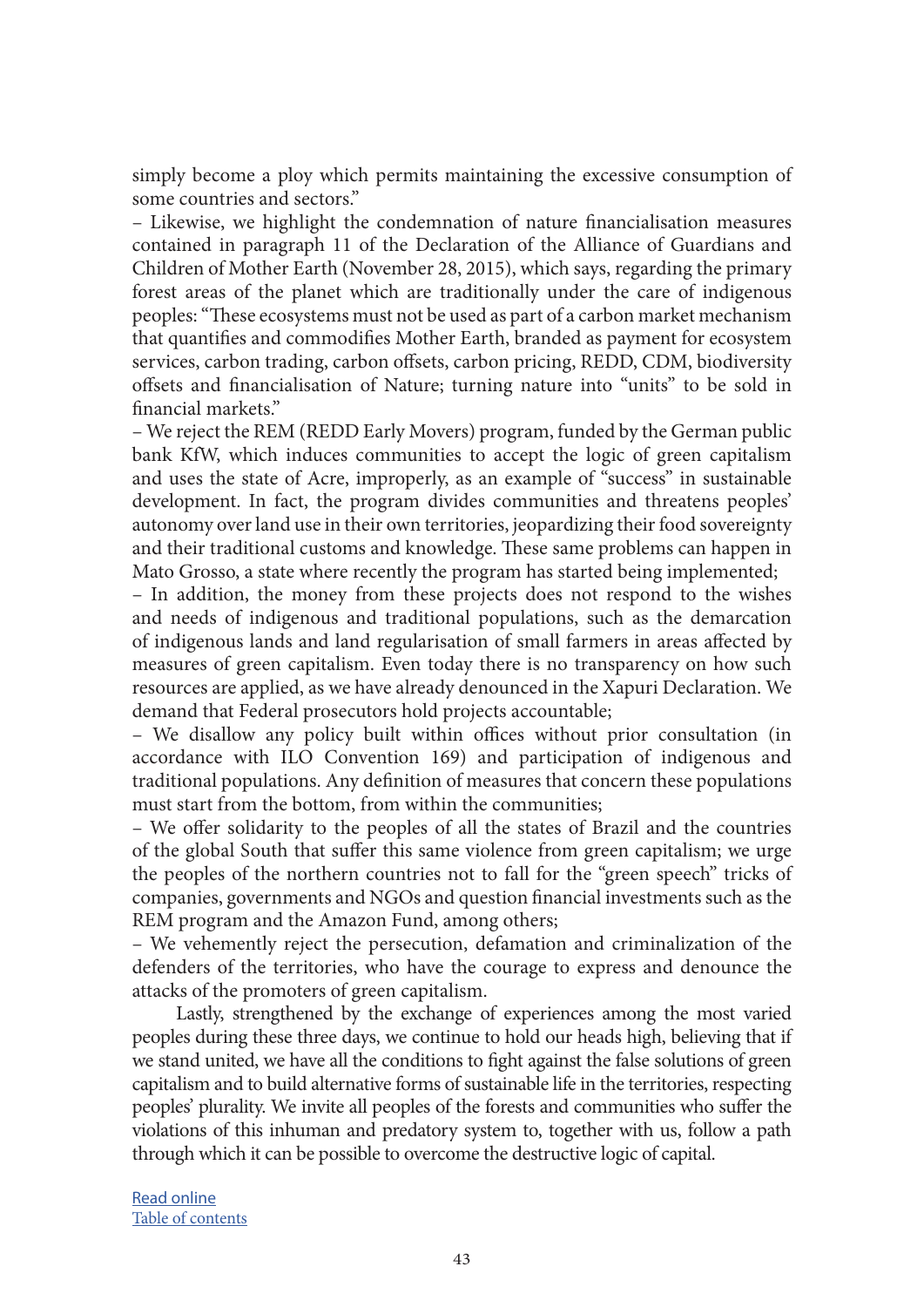### <span id="page-43-0"></span>Brazil: Indigenous Peoples from Acre declare their rejection of REDD policies and their support to CIMI

Indigenous Peoples from Acre in Brazil declare their rejection of REDD policies and their support for the work carried out by the Indigenous Missionary Council (CIMI). Feijó, State of Acre, Brazil, September 28th, 2017.

#### Letter of rejection and request for clarification

We, indigenous peoples of four different ethnic groups, Shanenawa, Huni Kui, Ashaninka and Madiha, together with the colonheiros (small-scale peasants), seringueiros (rubber tappers), and riverside dwellers of the high and low River Envira, as well as the River Jurupari communities Santo Antônio, Paumaripé and Valparaíso, the rubber tappers associations MASSIPIRA and Novo Oriente, and people living along federal and state highways, gathered in Feijó on the 27th and 28th September 2017. We renounce the letter of accusation and persecution against the CIMI (Indigenist Missionary Council) published on 31st July on the CPI Acre website under the title "Open Letter in Response to Declarations about SISA, REDD+ and Indigenous Peoples in Acre".

We declare that we are extremely grateful for the work they carry out in support of indigenous populations and communities, whereas we renounce any action against the indigenous populations' welfare, taking into account that we are aware of the CIMI's transparent work in relation to indigenous issues in the River Envira area and the whole of Brazil.

Through all the Brazilian bureaucracy, we, indigenous peoples and other traditional communities demand respect for our originality, humility and wisdom in recognising the true value of Amazonia in and for our lives. For this, it is extremely necessary for everyone to know that we, indigenous peoples, were very happy before the arrival of the Portuguese in our country of origin, Brazil. We are aware that we have many rights, as we have duties, which have to be exercised. However, we know that things have to happen with transparency and honesty.

We, indigenous peoples, demand that legal accounting be carried out of all resources of any kind destined to our indigenous and riverside communities, with the aim of improving the relationship between the state authorities and members of the communities.

We take great care of preserving human life, for we preserve the environment as part of our way of life; we are aware that all we need to survive with our families in harmony is that our lands are demarcated so we can plant and gather our traditional food, and that our governing authorities work with transparency regarding indigenous issues. We realize that lack of honesty has existed since the times when Pedro Alvarez Cabral traded gold for a piece of mirror; ever since those times, authorities haven't found the true essence of governing with honesty and transparency and in good faith.

Feijo,September 28th, 2017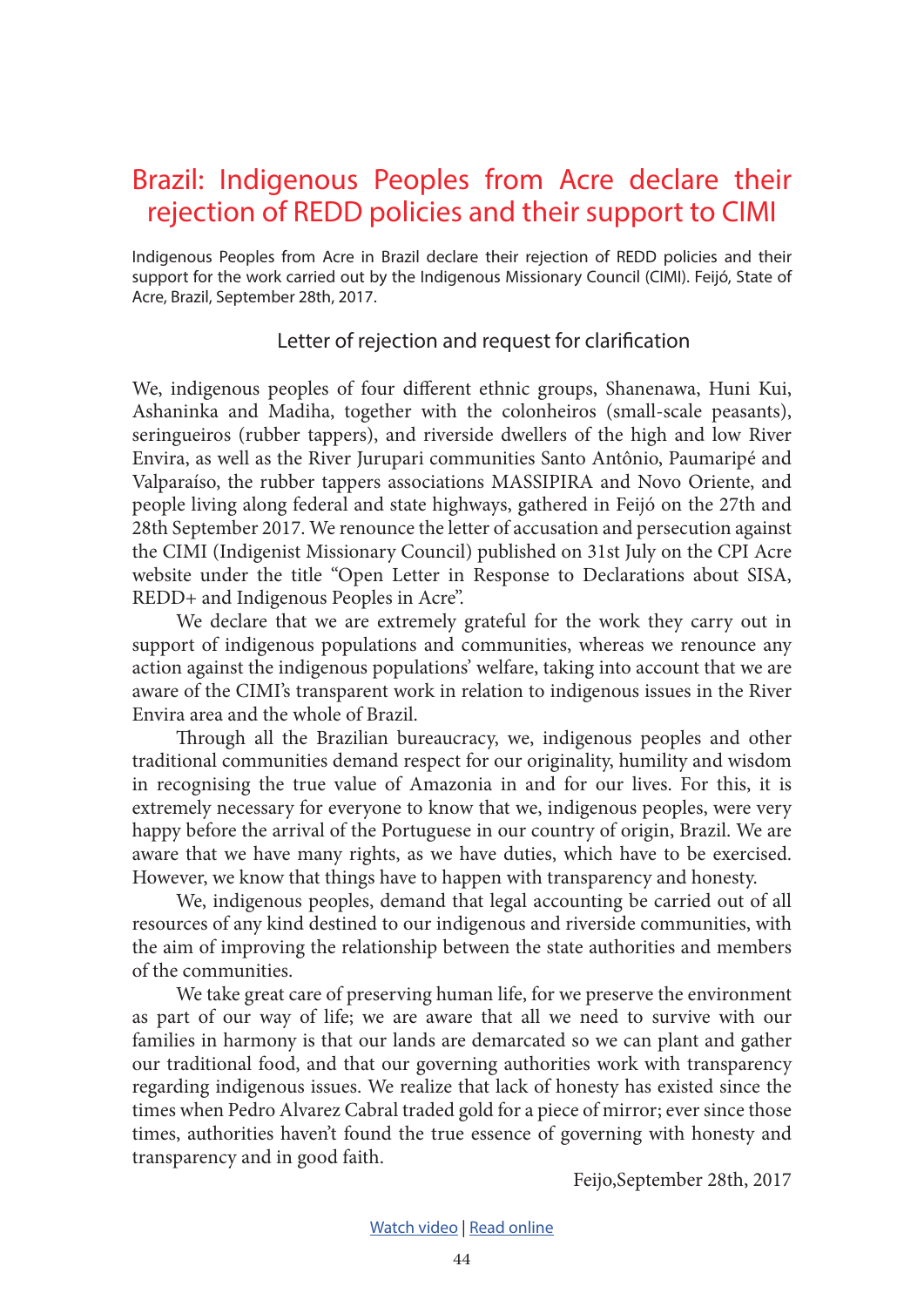### <span id="page-44-0"></span>Motion of rejection and solidarity with local leaders facing threats in Acre, Brazil

More than 80 organizations and individuals from all over the world sent today the letter enclosed below to relevant authorities in Brazil, Germany and California / USA rejecting "any and all attempts to intimidate or censor people and organizations that critique and oppose the environmental and climate policies implemented by the Acre government."

In the letter the organizations and individuals reaffirm their "solidarity with all those who suffer threats or retaliation because of their firm political stance to defend their territories against the incessant exploitation of capital: You are not alone!"

August 3rd, 2017

Tião Viana Governador do Acre gabinete.governador@ac.gov.br

Dr. Torquato Lorena Jardim, Ministro da Justiça e Segurança Pública assessoria.ministro@mj.gov.br; marcelo.varella@mj.gov.br; gracioneide.rodrigues@mj.gov.br

Franklimberg Ribeiro de Freitas, Presidente da FUNAI-BSB presidencia@funai.gov.br

Ministério Público Federal-Acre atendimento.cidadao@mpf.mp.br

6a Camara de Coordenação e Revisão do MPF-Brasilia 6ccr@mpf.mp.br

Christiane Ehringhaus, KFW – programa REDD Early Movers Christiane.ehringhaus@ kfw.de

Jerry Brown, Governor of the State of California Fax:  $+ 1 - (916) - 558 - 3160$ 

Mary Nichols, Chair California Air Resources Board mnichols@arb.ca.gov

cc: Floyd Vergara, Chief Industrial Strategies Division, floyd.vergara@arb.ca.gov cc: Rajinder Sahota, Assistant Division Chief Cap-and-Trade Program cc: Industrial Strategies Division, rajinder.sahota@arb.ca.gov cc: Jason Gray, Branch Chief Cap-and-Trade Program, jason.gray@arb.ca.gov cc: Veronica Eady, Assistant Executive Officer, Environmental Justice, Veronica.Eady@arb.ca.gov cc: Office of the CARB Ombudsman, ombcomm@arb.ca.gov cc: La Ronda Bowen, Ombudsman – ombudsman@arb.ca.gov Minister Dr. Gerd Müller, Federal Ministry for Economic Cooperation and Development (BMZ), gerd.mueller@bmz.bund.de | Cc: Lena Siciliano Brêtas, lena.bretas@bmz.bund.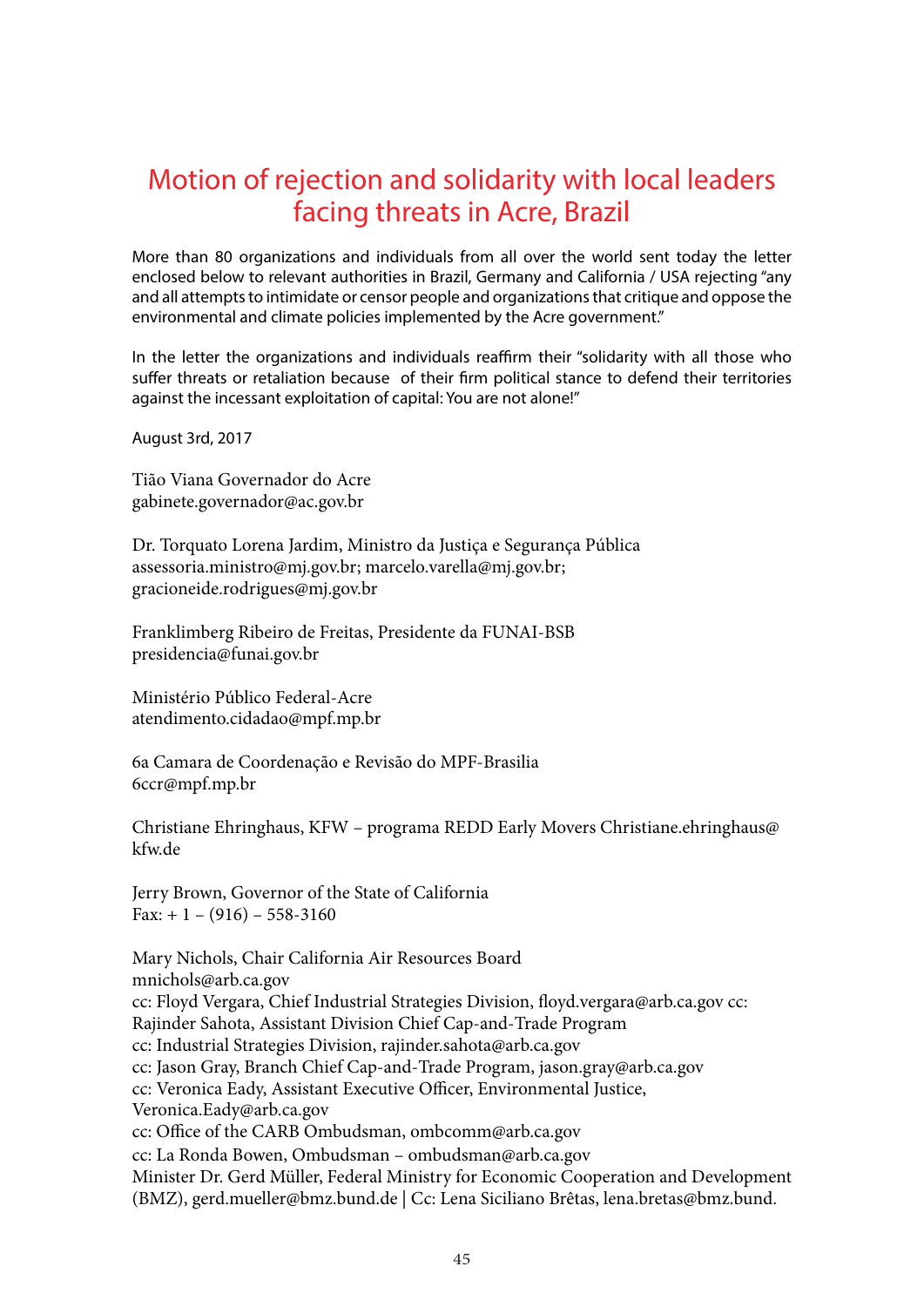de

Ministerin Dr. Barbara Hendricks, Bundesministerium für Umwelt, Naturschutz, Bau und Reaktorsicherheit (BMUB), barbara.hendricks@bundestag.de cc: Programmbüro Internationale Klimaschutzinitiative, programmbuero@programmbuero-klima.de

#### Motion of rejection and solidarity with local leaders facing threats in Acre, Brazil

From May 26-28, 2017, a gathering was held in Xapuri, in the state of Acre, Brazil, around "the effects of environmental and climate policies on traditional peoples." In addition to the publication of the [Xapuri Declaration](https://wrm.org.uy/actions-and-campaigns/xapuri-declaration-may-28-2017/), videos were disseminated with statements from indigenous leaders, seringueiros (rubber tappers) and other participants at the event. Since then, many of those leaders have been pressured and threatened by the "owners of power in Acre".

Outraged by this latest aggression against the rights of peoples and communities that live in and depend on forests, those of us who participated in the aforementioned gathering—and those who support Amazonian peoples and communities' struggles—express our vehement rejection of any and all attempts to intimidate or censor people and organizations that critique and oppose the environmental and climate policies implemented by the Acre government.

We specifically denounce and reject attempts by the Acre government, and non-governmental organizations associated with it, to slander such critics in particular their claim that critics' questioning could make it impossible to receive resources that could benefit the people of Acre's forest. We know that the government has sufficient resources to protect the rights and serve the true interests of indigenous peoples and local communities. There is no need to put these peoples and communities' futures at risk through questionable and nebulous projects. The government must act transparently in investing the resources it has already received through such projects, disclosing who the true beneficiaries are.

We demand that the National Indian Foundation (FUNAI) cease to intimidate officials who participate in these civil society discussions and meetings. We also demand that FUNAI fulfills its mission, which is to protect and promote the rights of indigenous peoples. With its intimidations, FUNAI is once again harming these indigenous people's rights to free expression.

We understand that, as the bankruptcy of the underlying model of the environmental and climate policies and projects in question becomes more obvious, those whose private interests are intertwined with such policies and projects tend to defend them in increasingly repressive and violent ways. As the philosopher Paul Valer once said: "He who cannot attack the argument attacks the arguer."

We cannot tolerate these continued attacks! That is why we reiterate our support for the Xapuri Declaration. We reaffirm our solidarity with all those who suffer threats or retaliation because of their firm political stance to defend their territories against the incessant exploitation of capital: You are not alone!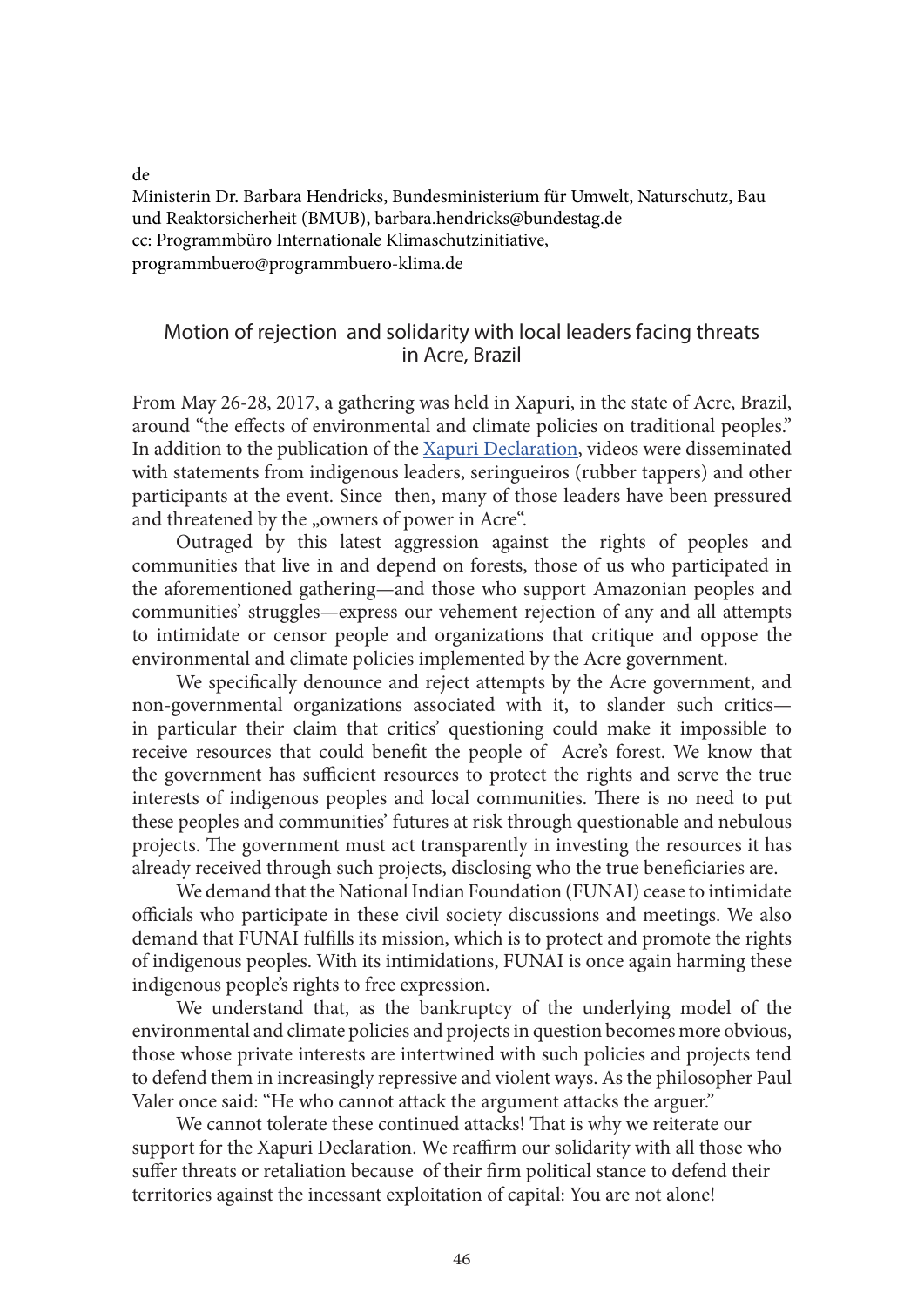Rettet den Regenwald e. V.; Alemanha Forum Ökologie & Papier; Alemanha Down to Earth Consult; Alemanha Amigos de la Tierra Argentina; Argentina Friends of the Earth Australia; Australia Red de Comunicaciones Indigenas Apachita; Bolivia Center for Environment from Bosnia and Herzegovina; Bosnia Conselho Indigenista Missionário (CIMI); Brasil Fórum Mudanças Climáticas e Justiça Social; Brasil Equipo Itinerante Manaus y Equipo Itinerante BOLPEBRA; Brasil Instituto Agrario de Chimoio-Manica; Brasil Associação Movimento Paulo Jackson – Ética, Justiça, Cidadania (Bahia); Brasil Articulação Antinuclear Brasileira; Brasil Comissão Paroquial de Meio Ambiente de Caetité (Caetité – Bahia); Brasil FASE Bahia; Brasil Centro de Estudos e Defesa do Negro do Pará – CEDENPA; Brasil Centro de Educação, Pesquisa e Assessoria Sindical e Popular – CEPASP; Brasil Coordenação nacional de articulação das comunidades negras rural quilombolas (CONAQ); Brasil CDDH Marçal de Souza Tupã-i; Brasil Comissão Pastoral da Terra – CPT-Nacional; Brasil Terra de Direitos; Brasil Conselho de gestão kaapor; Brasil Aliança RECOs – Redes de Cooperação Comunitária Sem Fronteiras; Brasil Movimento Mulheres pela P@Z!; Brasil INSTITUTO AMAZÔNIA SOLIDÁRIA (IAMAS); Brasil Pastoral nacional da Mulher Marginalizada – SP; Brasil Justiça Global; Brasil Fórum de Direitos Humanos e da Terra MT; Brasil Centro Burnier Fé e Justiça; Brasil O Movimento dos Pequenos Agricultores – MPA; Brasil FAMOC – Federação das Associações de Moradores de Cariacica; Brasil O Instituto Madeira Vivo; Brasil Aliança dos Rios Panamazonicos; Brasil Aliança dos 4 Rios da Amazonia: Madeira, Teles Pires, Tapajós e Xingu; Brasil Núcleo de Pesquisa Estado, Sociedade e Desenvolvimento na Brasil Amazônia Ocidental (NUPESDAO-UFAC) Amigos da Terra Brasil; Brasil Combate Racismo Ambiental; Brasil

Red de Accion por los Derechos Ambientales

(RADA); Chile Censat Agua Viva, Amigos de la Tierra Colombia COECOCEIBA; Amigos de la Tierra Costa Rica Costa Rica Red de Coordinación en Biodiversidad; Costa Rica Asociación Conservacionista YISKI; Costa Rica Accion Ecologica de Ecuador Cesta – Amigos de la Tierra; El Salvador Salva la Selva; España Asociación galega Cova Crea; España Ecologistas en Acción; España Friends of the Earth – US Eua Clean Energy Alliance; Eua Global Justice Ecology Project; Eua Indigenous Environmental Network; Eua WilderUtopia; Eua The Environmental Justice Coalition for Water; Eua Physicians for Social Responsibility; Los Angeles; Eua Oakland Climate Action Coalition; Eua New Wind Association; Finlandia Emmaus Aurinkotehdas ry; Finlandia Friends of the Earth Finland; Finlandia Organización Fraternal Negra Hondureña OFRANEH; Honduras Clifton Justice and Peace Commission; Inglaterra Amigos de la Tierra Internacional; Internacional World Rainforest Movement; Internacional Consumers' Association of Penang (CAP); Malasia Borneo Project; Malasia Movimiento Mesoamericano contra el Modelo extractivo Minero – M4; México Otros Mundos A.C./Amigos de la Tierra México Medio Ambiente y Sociedad, A.C.; México U Yits Ka'an, La Escuela de Agricultura Ecológica de Maní Yucatán; México Organización Campesina de Producción Por Un Mundo Mejor OCPMM; México Justica Ambiental/FOE; Moçambique Human Rights Organization of Nepal (HURON); Nepal Social Action;Nigeria Health of Mother Earth Foundation (HOMEF); Nigeria Colectivo Voces Ecológicas COVEC; Panamá Lucha indígena; Peru The Corner House; Reino Unido EcoNexus; Reino Unido (And more)

#### [Read the complete list online](https://wrm.org.uy/actions-and-campaigns/motion-of-rejection-and-solidarity-to-local-leaders-facing-threats-in-acre-brazil/)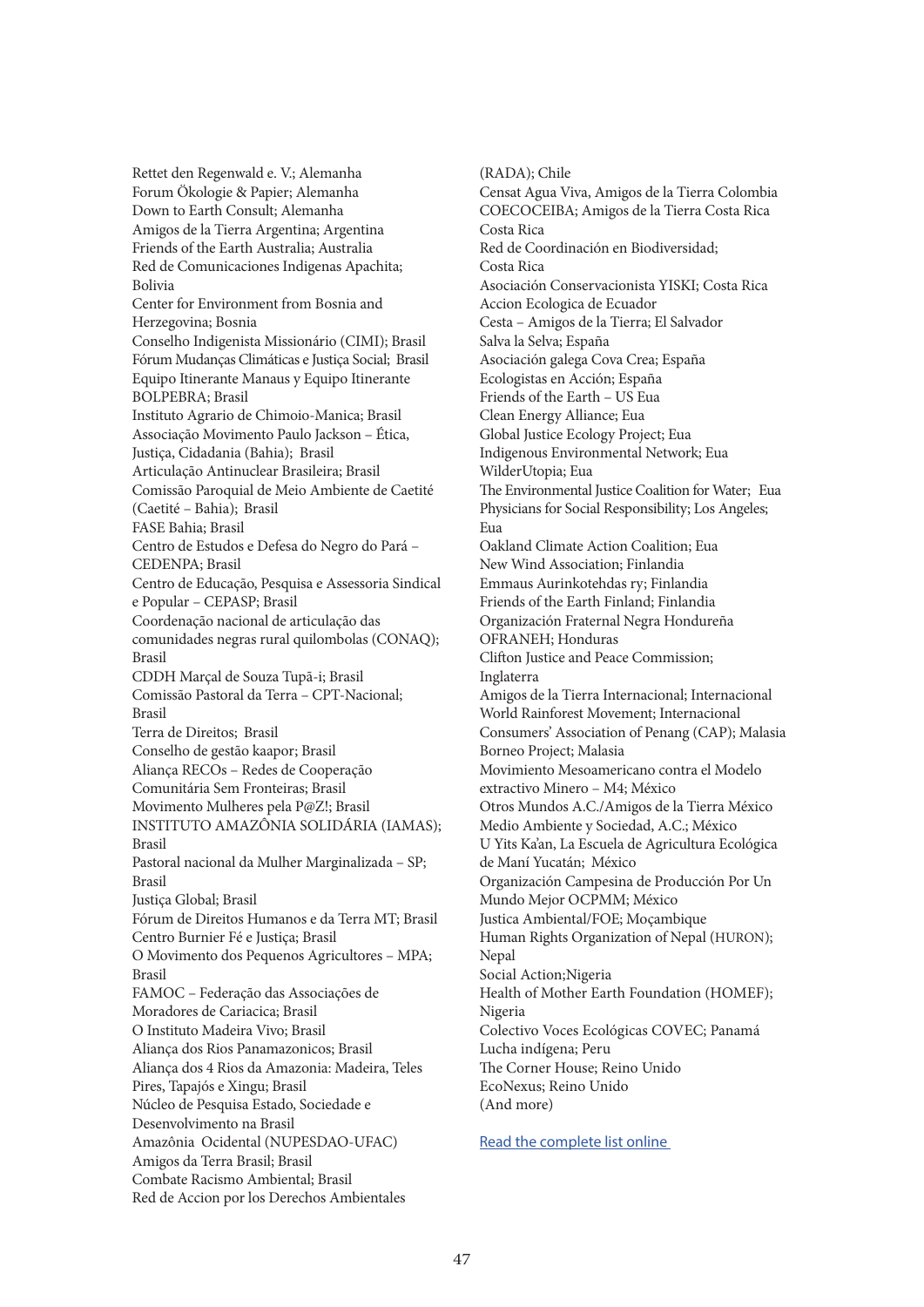### Xapuri Declaration, May 28, 2017

<span id="page-47-0"></span>We, forest dwellers, rubber tappers, Apurinã, Huni Kui, Jaminawa, Manchineri and Shawadawa indigenous people, members of supportive organizations and the Jesuit Travelling Team, teachers from different universities, united in the city of Xapuri in the Brazilian state of Acre from 26 to 28 May 2017, at the meeting "The effects of environmental / climatic policies on traditional populations", declare:

– That, at this moment of resurgence, we are unifying the struggles of indigenous peoples and rubber tappers in the same cause. Our union is our main weapon against capital.

– That, aware of the history of resistance of the forest peoples and the legacy of Chico Mendes, we will stand firm in the defense of our territories. Like the ones that preceded us, we will continue to oppose attempts to expropriate our ways of life. We demand the demarcation and recognition of our rights to land and territory.

– We reject the ongoing initiatives materialized in policies that aim to convey our territories to private capital groups, including ranchers and loggers. We are concerned about the lack of transparency and the way that different mechanisms have been put forward, including payments for environmental services such as REDD and its variations, unsustainable forest management plans and mechanisms foreseen in the new Brazilian Forest Code, many of which are imposed through intimidation, blackmail, negotiations under false pretences and with bad faith.

– We express our indignation about the false solutions, which legitimize the continuity and expansion of a socially and environmentally destructive model. We reject initiatives to offset pollution. We do not accept mechanisms based on restrictions on our way of life, and we express solidarity with people living in the areas that are contaminated by companies seeking compensation (offsets). We stand by the people from other countries who live in the areas impacted by the pollution generated by destructive companies. No one should live in contaminated areas; it is time to end all kinds of racism, including environmental racism.

– We are being harmed by the arrangements and negotiations between the government of Acre and other states and countries in favor of corporations eager for pollution credits, including oil and mining companies, loggers and agribusiness companies. We are concerned about ongoing talks about aviation emissions compensation through Reducing Emissions from Deforestation and Degradation of Tropical Forests, the so-called REDD mechanisms. We refuse to use the term carbon credits, understanding that they are actually pollution credits, which aggravate rather than solve the problem. We reject any form of climate colonialism.

– We express total solidarity with women and men who, forced to fulfill impossible prerogatives, get fined, criminalized, indebted, without conditions to maintain their ways of life, trapped in schemes that refer back to semi-slavery and debt bondage of rubber tappers in colonial times. We also express solidarity with the residents of the rubber tree areas Valparaíso and Russas, who, coerced to submit to a REDD project, are threatened with expropriation of the lands that are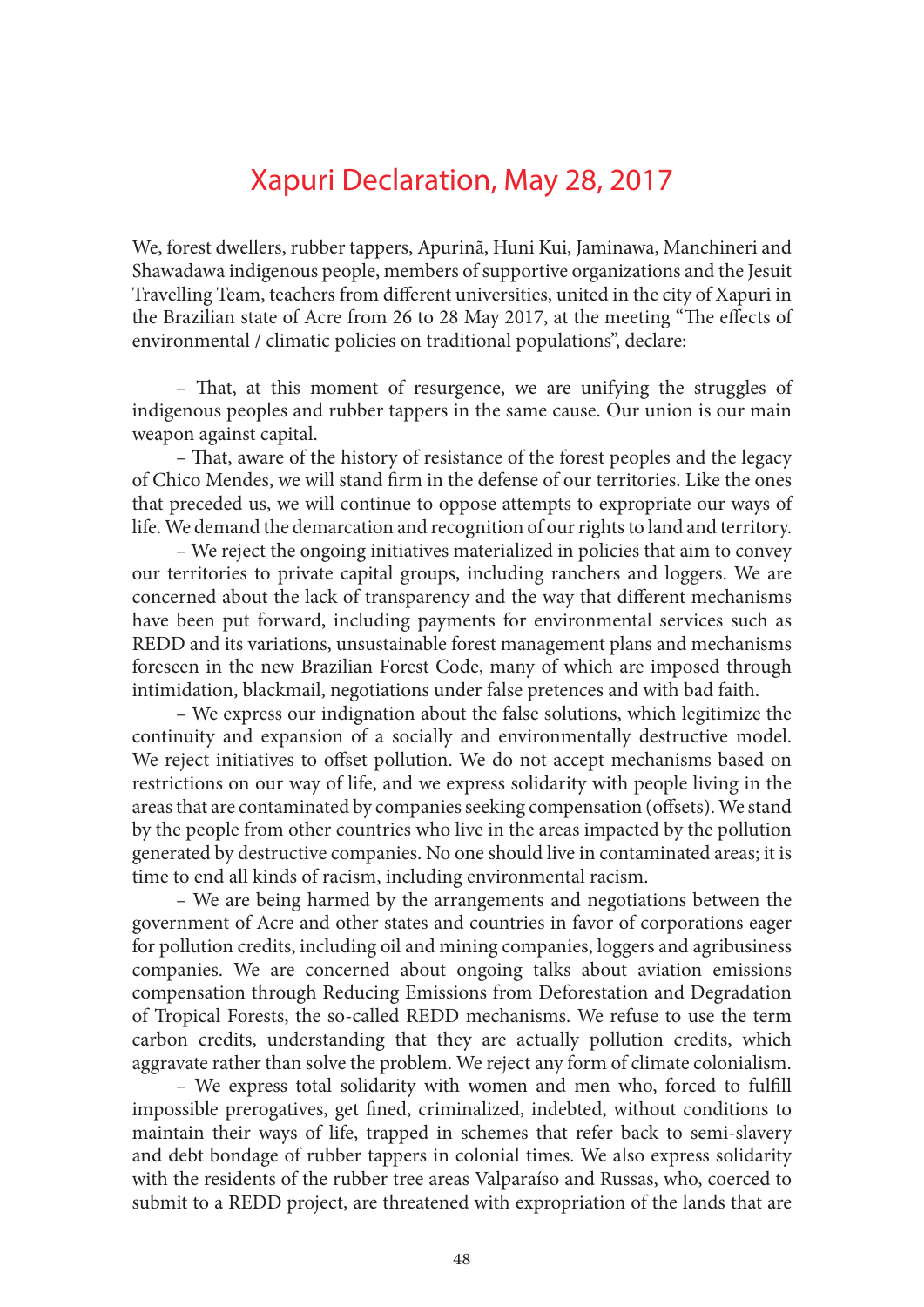rightfully theirs.

– Solidarity to the native community of Nova Oceania, of the Upper Tauhamanu River, in the municipality of Iberia, Peru. Our brothers and sisters Pyru Yini and other communities in isolation face the advance of deforestation, driven by timber concessions, which rely on the direct participation of businesspersons from Acre and others. These groups are involved in REDD projects and, while brokering international agreements with the support of Brazilian authorities, maintain predatory practices. We share the complaint that a village was destroyed, with 18 houses burned, in July 2014, with absolutely no action taken by the authorities, in an episode stained by impunity.

– We call on other rural and urban working people to reject this destructive pattern, marked by inequality and violation of the rights of indigenous peoples and traditional communities. We reiterate our unity in the struggle and willingness to resist to the end. Chico Mendes lives, not in the actions of governmental marketing, but in the struggle of the forest peoples.

[Read online](https://wrm.org.uy/actions-and-campaigns/xapuri-declaration-may-28-2017/)

[Table of contents](#page-2-0)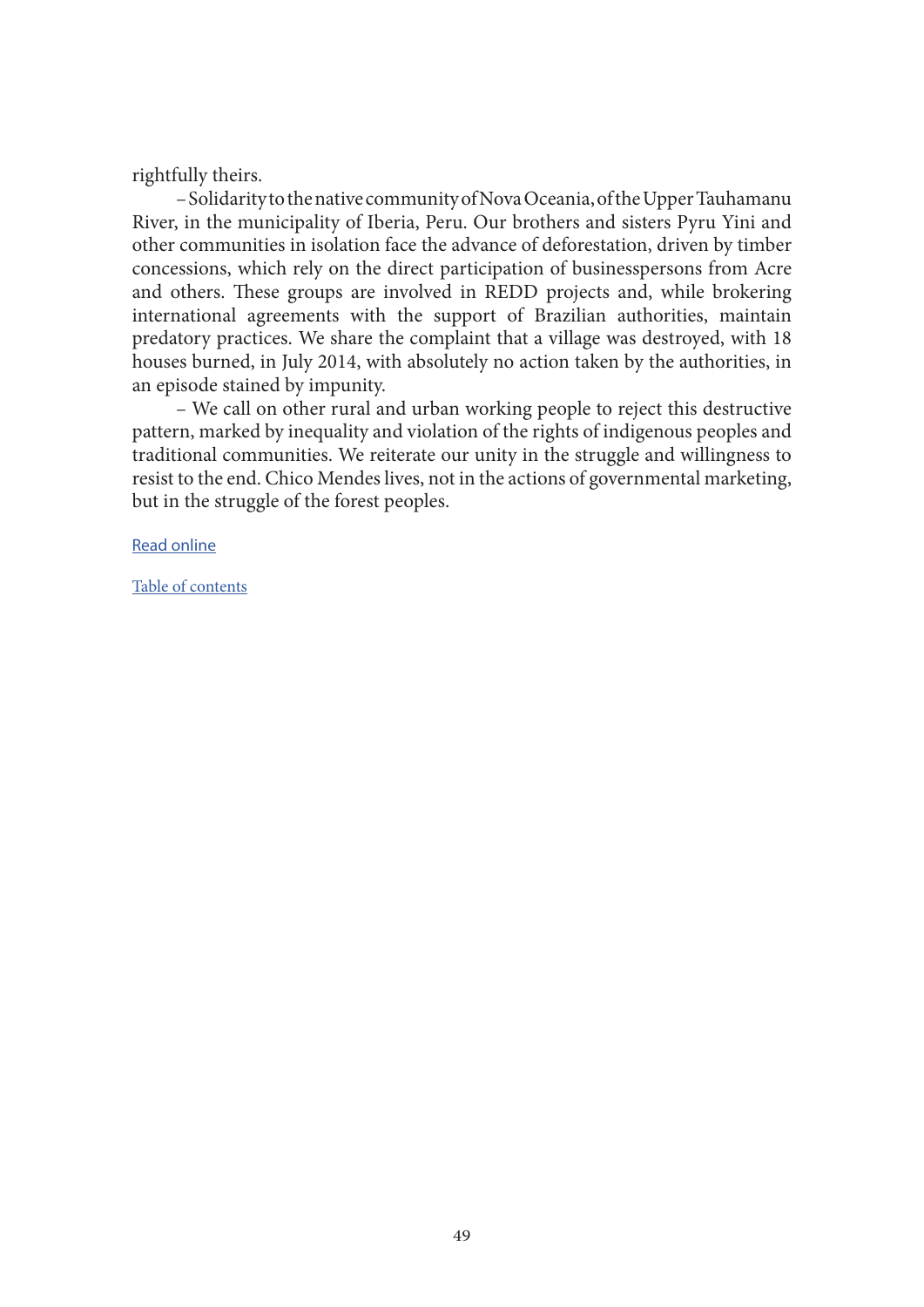### <span id="page-49-0"></span>REDD – Brazil: Open letter from Acre challenges legitimacy of REDD+ "consultation" in California

Organizations and individuals in the state of Acre and other states in Brazil sent an open letter this month to the governor of California and the California REDD Offset Working Group, challenging the legitimacy of a "consultation" carried out – through three workshops in California and over the internet, in English – regarding the inclusion of REDD offsets, primarily from Acre, in California's carbon trading scheme. As of April 30, 2013, the working group will consider this "consultation" to be concluded and will submit its recommendations to the government of California.

The initiative to include REDD offsets in California's cap-and-trade system stems from an agreement signed in 2010 by the governors of California (USA), Acre (Brazil) and Chiapas (Mexico), under which Acre and Chiapas would "supply" carbon offset credits generated by REDD+ projects, while polluting industries in California would benefit from these credits by purchasing the "right" to continue polluting.

The open letter from Acre and Brazil stresses, first of all, that this entire process is illegitimate: "As organizations and activists based in Acre and Brazil, (…) we are writing to you to express our opposition to the proposal of the government of the U.S. state of California to 'reduce' its CO2 emissions through the acquisition of REDD+ offsets from the states of Acre and Chiapas, instead of pursuing emissions reductions in California itself. In addition to our opposition to this proposal, we also challenge the legitimacy of the 'consultation' process underway in California with regard to this matter, due to the lack of effective participation by the communities in Acre and Chiapas who depend on the forests to maintain their way of life and will be directly affected by this REDD+ proposal."

The open letter also emphasizes that the "green" image presented to the world of Acre as a model of "sustainability" and of how REDD+ projects can be carried out in tropical rainforests – often using the figure and ideals of Chico Mendes to back up this image – is in fact a far cry from the reality in the state. "REDD+ will not effectively reduce global carbon emissions, and much less the destruction of the world's forests; it deepens existing social and environmental injustice; it criminalizes the traditional practices of forest peoples and communities; and it is a profoundly neocolonial initiative."

The letter recommends that the government of California cancel the illegitimate consultation process currently underway, "unless it undertakes, in the near future, a wide-reaching consultation with the parties affected in the territories from which it plans to obtain REDD offset credits."

A large group of international organizations and individuals have endorsed the open letter and have sent a statement of solidarity, which declares: "Decisions regarding REDD+ legislation or programmes already do and will in future affect forest peoples' way of life. Given that such meaningful participation was absent from REDD+ processes in Acre or during the elaboration of recommendations to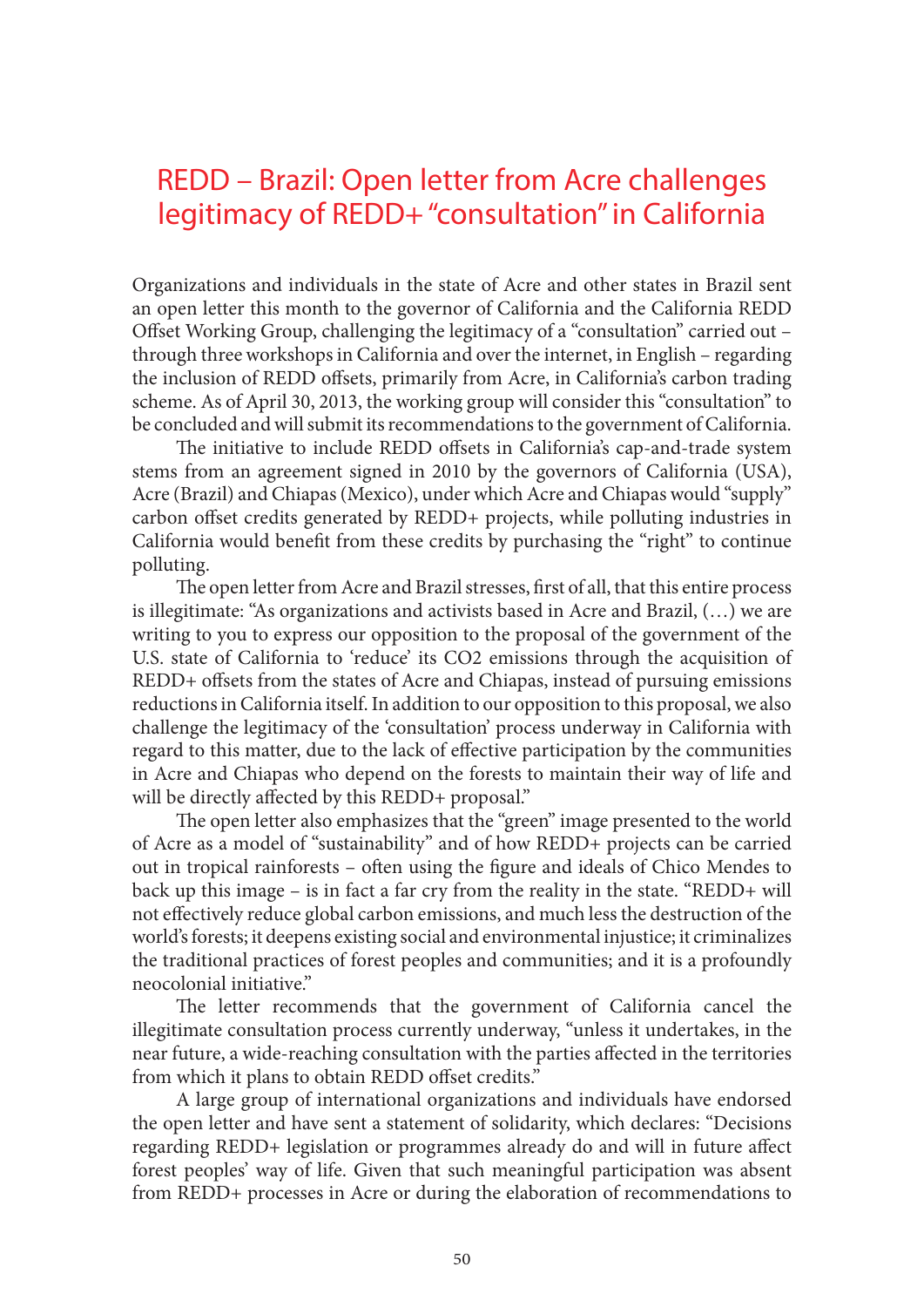the government of California in this matter, we urge you not to include REDD offset credits into the California carbon trading scheme."

The statement continues: "We also share the additional concerns on the REDD+ mechanism and support the demand made in the Open Letter that California should not include REDD offsets credits from Acre in its carbon trading scheme, and rather engage in efforts to reduce emissions at home."

Download here the full texts of the [open letter](https://wrm.org.uy/wp-content/uploads/2018/07/OpenLetter-Acre.pdf) and [statement of solidarity](https://wrm.org.uy/wp-content/uploads/2018/07/AcreSolidarity-OpenLetter.pdf).

[Read the article online](https://wrm.org.uy/articles-from-the-wrm-bulletin/section1/redd-brazil-open-letter-from-acre-challenges-legitimacy-of-redd-consultation-in-california/)

[Table of contents](#page-2-0)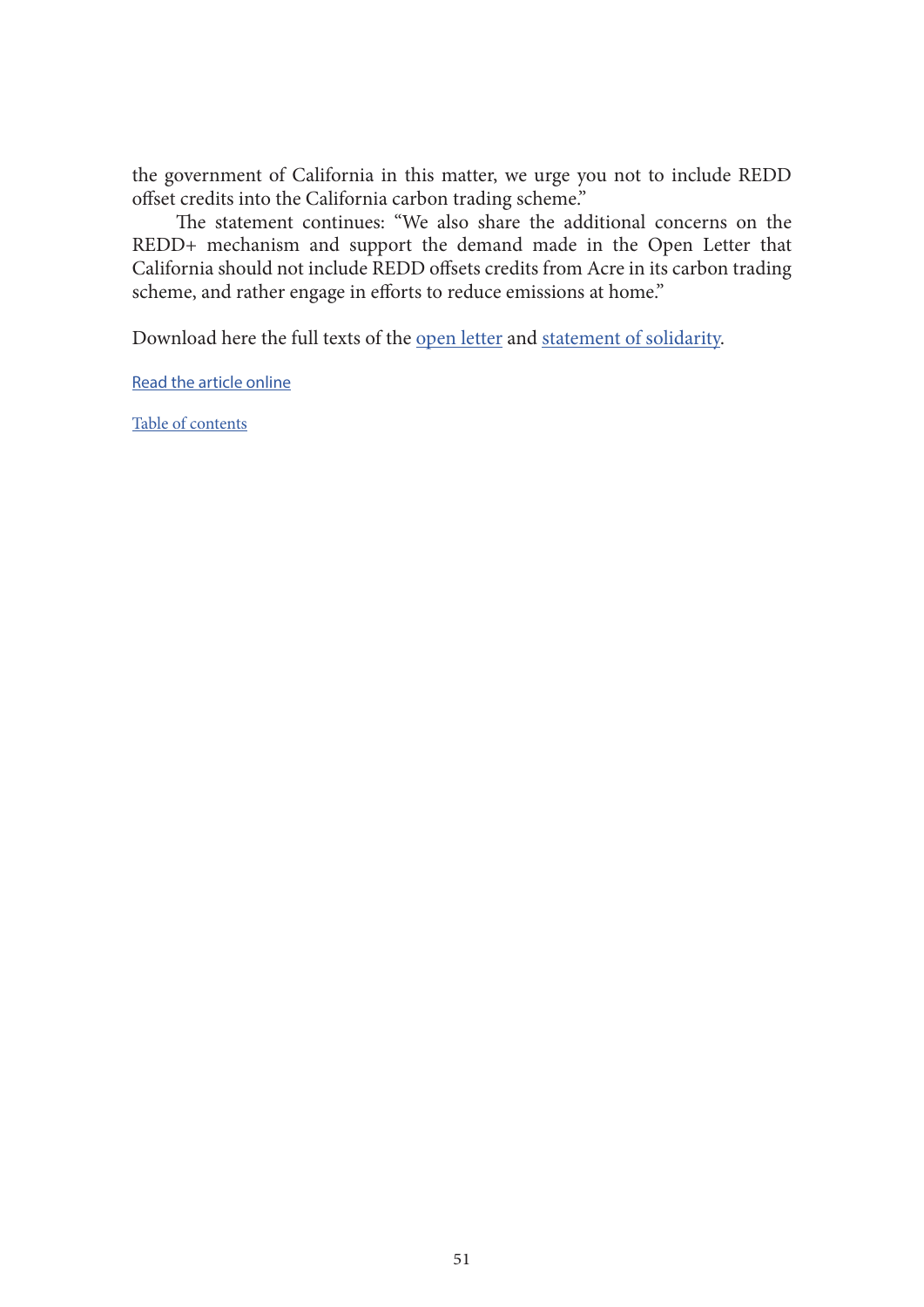### 4. Further readings

<span id="page-51-0"></span>[Aviation and false solutions: The farce of the "Florestal Santa Maria" REDD project](https://wrm.org.uy/books-and-briefings/aviation-and-false-solutions-the-farce-of-the-florestal-santa-maria-redd-project-in-mato-grosso-brazil/)  [in Mato Grosso, Brazil](https://wrm.org.uy/books-and-briefings/aviation-and-false-solutions-the-farce-of-the-florestal-santa-maria-redd-project-in-mato-grosso-brazil/)

This REDD+ project covers almost 70,000 hectares and has sold carbon credits to offset programs advertised by at least two airline companies: Delta Airlines and TAP. Yet, behind this is an increase in deforestation in the region, a history of land grabbing, the use of certifications that no longer exist and unfulfilled promises to local communities.

[Continued Destruction of forests and biodiversity in the state of Acre, considered a](https://wrm.org.uy/articles-from-the-wrm-bulletin/section2/brazil-continued-destruction-of-forests-and-biodiversity-in-the-state-of-acre-considered-a-model-of-the-green-economy-in-the-brazilian-amazon/)  [model of the 'Green Economy' in the Brazilian Amazon](https://wrm.org.uy/articles-from-the-wrm-bulletin/section2/brazil-continued-destruction-of-forests-and-biodiversity-in-the-state-of-acre-considered-a-model-of-the-green-economy-in-the-brazilian-amazon/)

[Voices of local communities in Acre denounce violations in Community-based](https://wrm.org.uy/articles-from-the-wrm-bulletin/section1/brazil-voices-of-local-communities-in-acre-denounce-violations-in-community-based-sustainable-forest-management/)  [Sustainable Forest Management](https://wrm.org.uy/articles-from-the-wrm-bulletin/section1/brazil-voices-of-local-communities-in-acre-denounce-violations-in-community-based-sustainable-forest-management/)

[Forest Peoples and territories: Rights Violations in Acre, Brazil](https://wrm.org.uy/other-relevant-information/forest-peoples-and-territories-rights-violations-in-acre-brazil/) 

[REDD: A collection of conflicts, contradictions and lies](https://wrm.org.uy/books-and-briefings/redd-a-collection-of-conflicts-contradictions-and-lies/)

[Acre, Brasil: Uma história de desmatamento, redução de desmatamento e, agora,](https://wrm.org.uy/pt/outras-informacoes-relevantes/acre-brasil-uma-historia-de-desmatamento-reducao-de-desmatamento-e-agora-redd/)  [REDD](https://wrm.org.uy/pt/outras-informacoes-relevantes/acre-brasil-uma-historia-de-desmatamento-reducao-de-desmatamento-e-agora-redd/) (available only in Portuguese)

[Trinta anos pos-assassinato de Chico Mendes e destruição oculta de florestas e](https://chicomendes30.files.wordpress.com/2019/02/trinta-anos-pc3b3s-assassinato-de-chico-mendes-e-destruic3a7c3a3o-oculta-de-florestas-e-vidas-no-acre-rio-bran.pdf)  [vidas no Acre, Rio Branco, 2018](https://chicomendes30.files.wordpress.com/2019/02/trinta-anos-pc3b3s-assassinato-de-chico-mendes-e-destruic3a7c3a3o-oculta-de-florestas-e-vidas-no-acre-rio-bran.pdf) (available in Portuguese)

[REDD+, the carbon market and California-Acre-Chiapas cooperation: Legalizing](https://www.foei.org/wp-content/uploads/2018/01/REDD_The-carbon-market-and-the-California-Acre-Chiapas-cooperation.pdf)  [mechanisms of dispossession, Friends of the Earth International, 2017.](https://www.foei.org/wp-content/uploads/2018/01/REDD_The-carbon-market-and-the-California-Acre-Chiapas-cooperation.pdf)

More articles from the WRM Bulletin on REDD+

[REDD moves from forests to landscapes: More of the same, just bigger and with](https://wrm.org.uy/articles-from-the-wrm-bulletin/section1/redd-moves-from-forests-to-landscapes-more-of-the-same-just-bigger-and-with-bigger-risk-to-cause-harm/)  [bigger risk to cause harm](https://wrm.org.uy/articles-from-the-wrm-bulletin/section1/redd-moves-from-forests-to-landscapes-more-of-the-same-just-bigger-and-with-bigger-risk-to-cause-harm/) | From WRM Bulletin 204, August 2014.

["Sustainable Forest Landscapes": A new frontier for the commodification of](https://wrm.org.uy/articles-from-the-wrm-bulletin/viewpoint/sustainable-forest-landscapes-a-new-frontier-for-the-commodification-of-nature/)  [nature](https://wrm.org.uy/articles-from-the-wrm-bulletin/viewpoint/sustainable-forest-landscapes-a-new-frontier-for-the-commodification-of-nature/) | From WRM Bulletin 198, February 2014.

Nigeria[. Forests to the highest bidder in Nigeria: how REDD proves unable to](https://wrm.org.uy/articles-from-the-wrm-bulletin/section1/forests-to-the-highest-bidder-in-nigeria-how-redd-proves-unable-to-stop-deforestation/)  [stop deforestation](https://wrm.org.uy/articles-from-the-wrm-bulletin/section1/forests-to-the-highest-bidder-in-nigeria-how-redd-proves-unable-to-stop-deforestation/) | From WRM Bulletin 222, March 2016 .

Nigeria[. The unequal and perverse exchange between Nigeria and colonialist](https://wrm.org.uy/articles-from-the-wrm-bulletin/section1/the-unequal-and-perverse-exchange-between-nigeria-and-colonialist-corporate-powers-from-fossil-fuels-to-industrial-oil-palm-plantations-and-redd/)